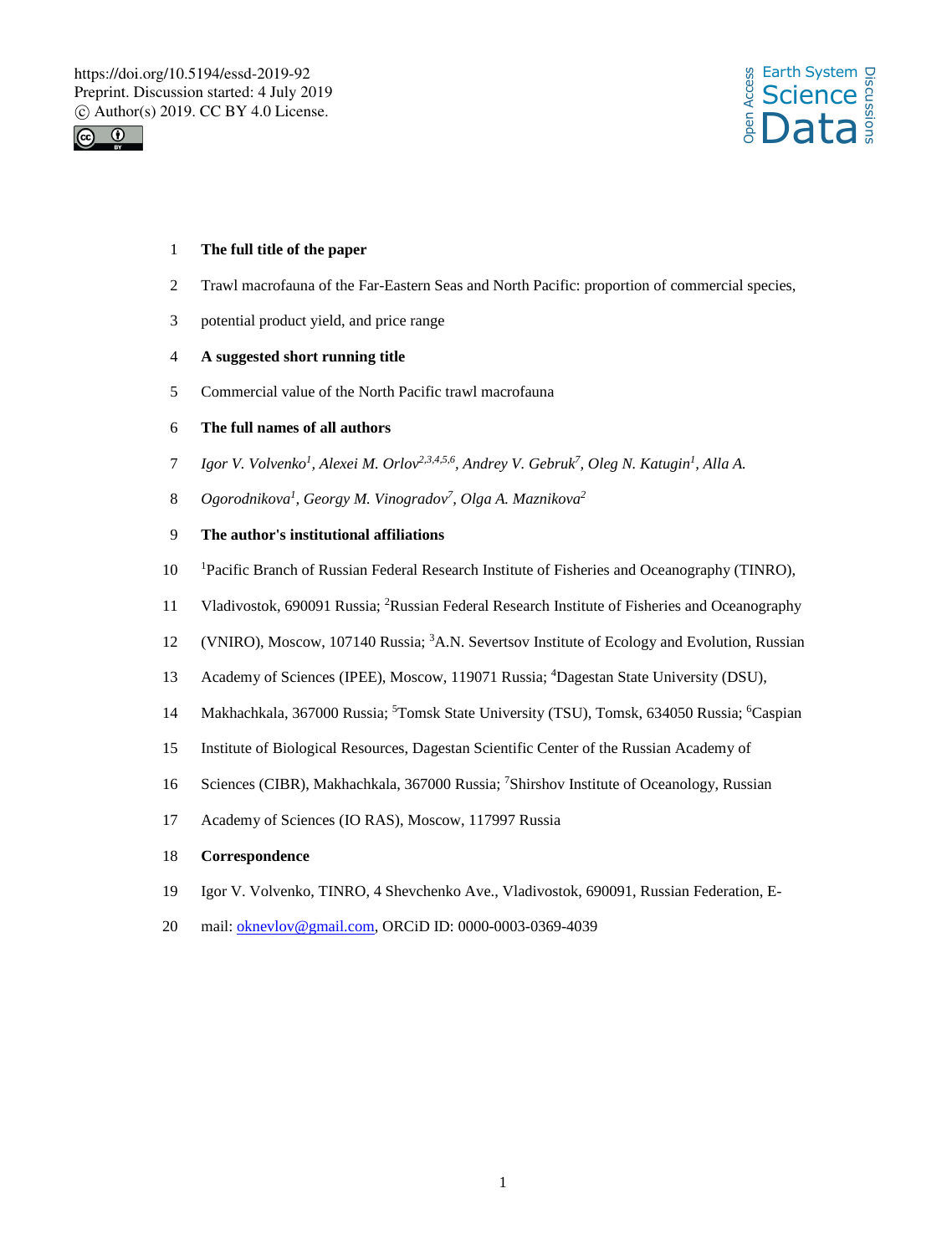



### 21 **Abstract**

- 22 A checklist of 1541 animal species from the Chukchi, Bering, Okhotsk, and Japan seas
- 23 and the North Pacific Ocean was generated based on 459 research vessel surveys (68903 trawl
- 24 tows at depths from 5 to 2200 m) in the period 1977-2014 (Volvenko et al.,
- 25 https://doi.pangaea.de/10.1594/PANGAEA.902195, 2019). The study area spanned over 25 million km<sup>2</sup>.
- 26 For each species, the scientific name is given, as well as English and Russian common names
- 27 along with the following details: areas where species were collected, trawl type
- 28 (benthic/midwater), real or potential commercial importance, possible product yield and
- 29 minimum wholesale prices. Almost 20% of species in trawl catches had no commercial value,
- 30 and >50% were cheap or very cheap. Only 3.3% of species were expensive and very expensive,
- 31 and their number increased from north to south. About 33% of species can be considered as
- 32 unexploited reserve for fisheries. These are mainly small fish and invertebrates, with total
- 33 biomass many times exceeding that of currently exploited biological resources. Product output
- 34 for most species exceeded 90% of the raw weight. Occurrence of such species was much higher
- 35 in the pelagic zone than on the seafloor. The most abundant local commercial species are
- 36 characterized by significant natural fluctuations in abundance. Therefore, a sustainable fishery in
- 37 the region can only be secured by expansion of the assortment of commercial bioresources. A
- 38 regional supply of bioresources provides such an opportunity. The checklist can be used for
- 39 development of bioresource management, aquaculture and conservation, assessment of
- 40 environmental damage caused by anthropogenic impact (hydro-technical constructions, oil/gas
- 41 extractions, nuclear reactor accidents, etc.).

#### 42 **Keywords**

- 43 Commercial importance, comparison of marine basins, North Pacific and East Arctic, product
- 44 yield and prices, species checklist, trawl catches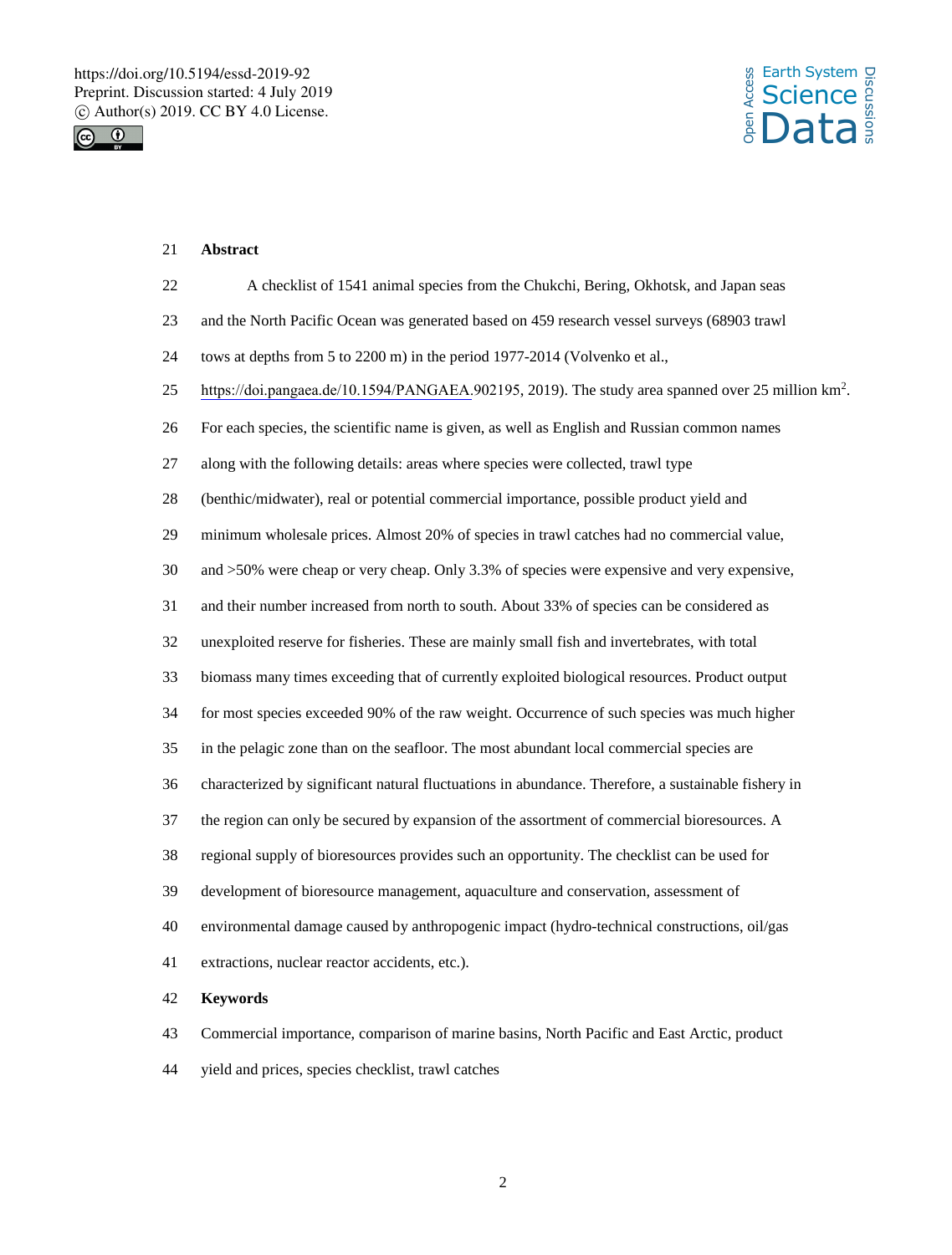



- **Sections**
- Introduction 4
- Materials and Methods 5
- The checklist 9
- Proportion of commercial species in the fauna 12
- Species ranking by potential product yield 15
- Species distribution by price range 17
- 3D distribution of species by fishing, technological and price groups 19
- Data availability 21
- Conclusions 21
- Author contribution 23
- Competing interests 23
- Acknowledgements 23
- References 23
- Tables 36
- Figures 41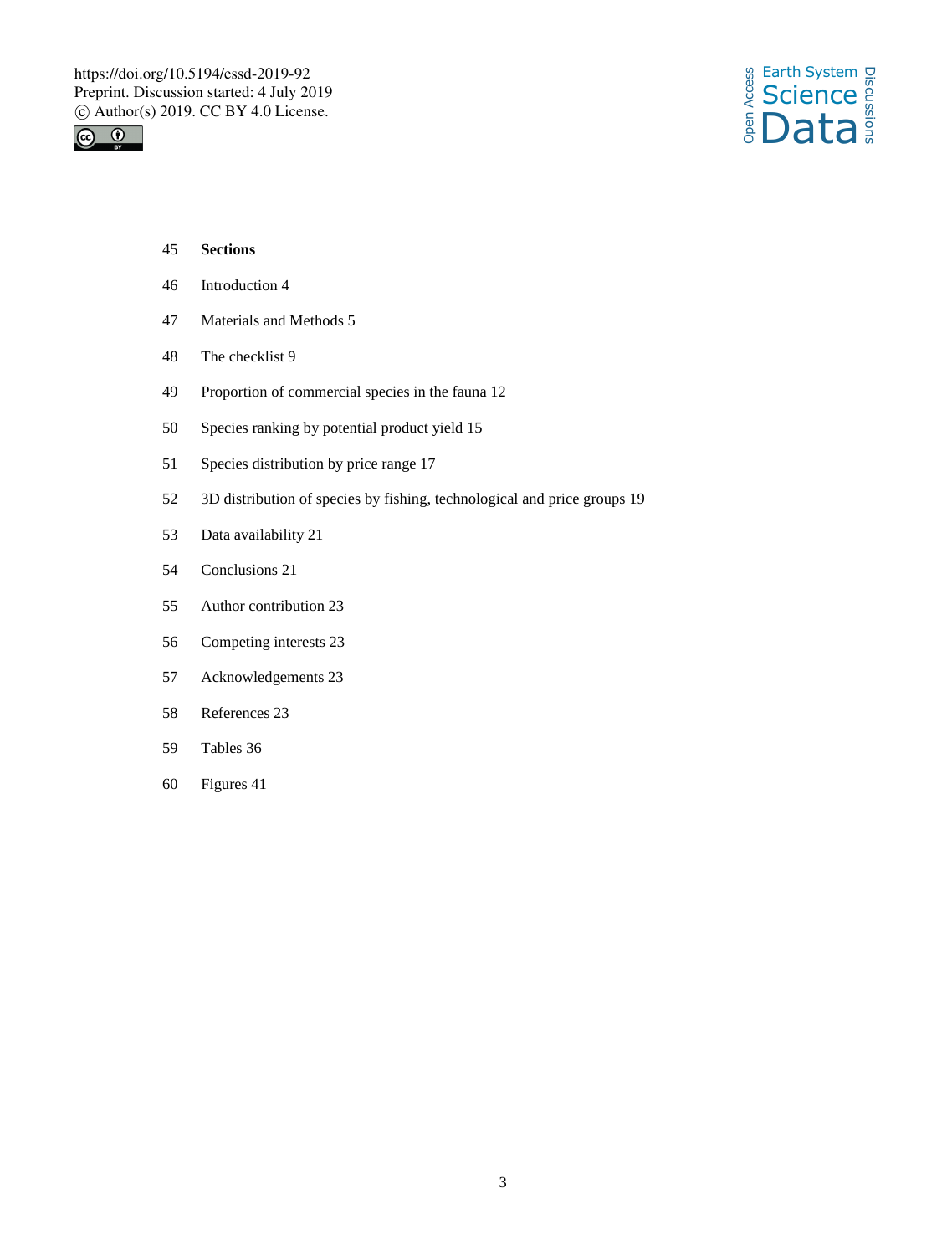



### **Introduction**

 The region where material for the present study was collected (Fig. 1) is one of the most productive and economically important regions in the World Ocean (Zenkevich, 1963; Moiseev, 1969; Bogorov, 1970; Gershanovich et al., 1990; Shuntov, 2001, 2016). It includes the Chukchi and Bering seas, Sea of Okhotsk, Sea of Japan and North Pacific Ocean, and provides more than 2/3 of Russian fish catches (FishNews, 2014, 2015, 2016, 2017) and a large proportion of catches by Canada, China, Japan, Korea and the USA (FAO, 2010, 2012, 2014; The state, 2002, 2012, 2014, 2016). Monitoring of marine communities has been carried out in this region for many years by the Pacific Branch of Russian Federal Research Institute of Fisheries and Oceanography (TINRO) (Volvenko, 2016). Large amounts of data on nekton, benthos and macroplankton were collected from trawl catches, and referred to "trawl macrofauna". Under this term we consider animals with body size from one centimetre to several meters, weighing from several grams to hundreds of kilograms, and caught by bottom and midwater trawls with fine-mesh liner in the cod end.

 Recently we published (Volvenko et al., 2018) a species checklist of fishes, cyclostomes and invertebrates recorded during TINRO trawl surveys in the North Pacific and adjacent Arctic regions (Chukchi Sea) over a period of 38 years. For each species, information was presented on the type of trawl (benthic and/or midwater) and geographic occurrence.

 The main objective of the present study was to analyse the importance of trawl macrofauna to fisheries. We extended our published checklist (Volvenko et al., 2018) with commercial and fishery relevant data. Each species entry in the new version of the checklist (Volvenko et al., 2019) provides the following additional information: Russian and English common names, real or potential commercial value, potential product yield (percentage of the raw weight) and minimum wholesale prices in the USD (\$) per ton. It is expected that this

information will be useful not only for scientists, but also for fishers, experts in aquaculture,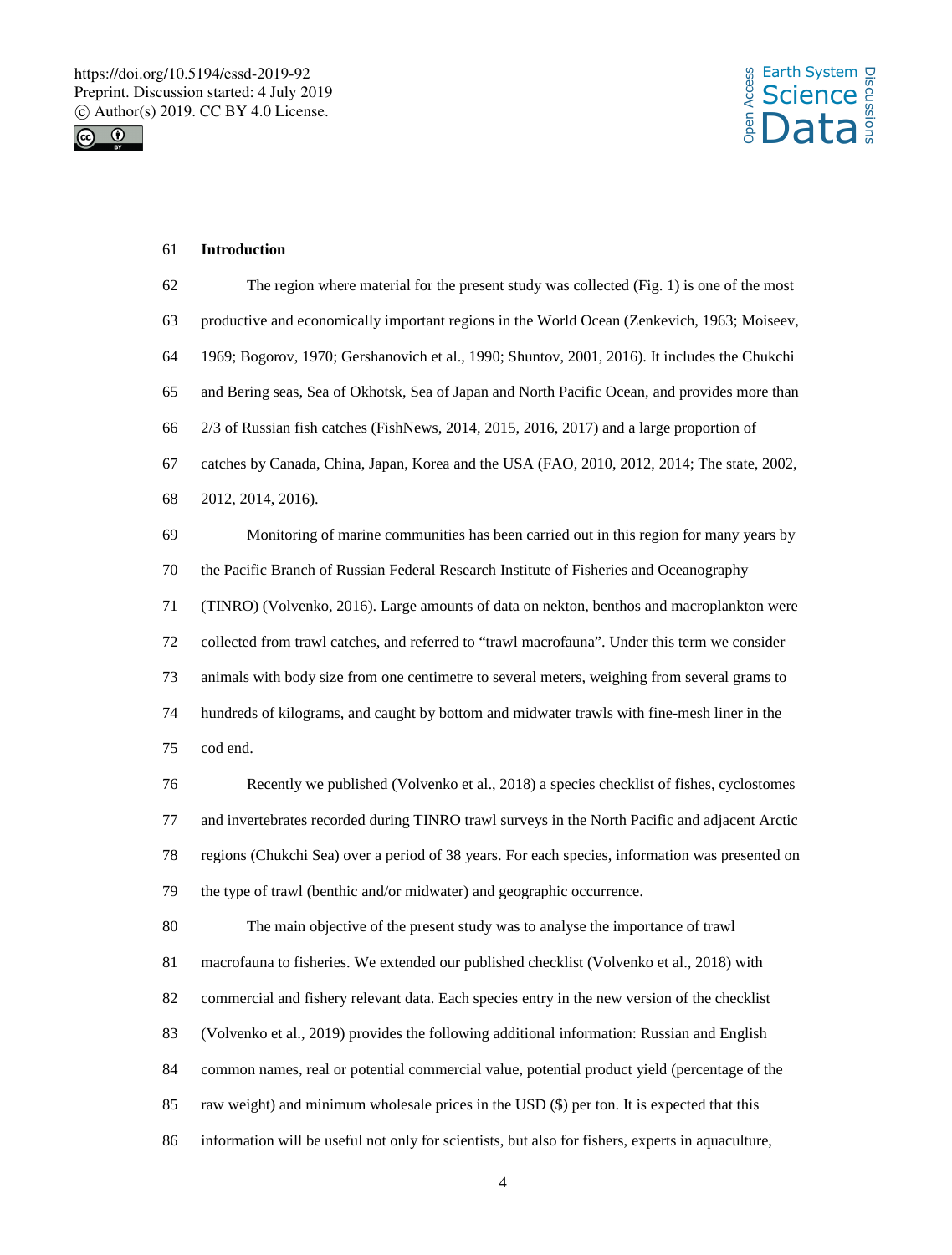



 businessmen, economists, managers and stakeholders in areas of resource management, fishing, food industry, environmental protection, geopolitics, etc. To our knowledge, this is the first suchlike study in the North Pacific and in the World Ocean as well. The analysis of the checklist includes a comparison of basins (seas and ocean) and zones (pelagic and seabed) by proportion of commercial species, and ratio of species with different product yield values and prices. In conclusion we consider practical application of the checklist. **Materials and Methods** Material was obtained from databases (Volvenko and Kulik, 2011; Volvenko, 2014), as well as from the recent trawl surveys conducted by TINRO through 2014. The sampling area 96 covers nearly 25 million  $km^2$  (Table 1). Specimens were collected at 36640 bottom trawl stations at depths from 5 to 2000 m, and at 32263 midwater trawl stations, mostly at depths from the sea surface (0 m) to 1000 m, although some mesopelagic hauls reached 2200 m. Both types of trawls (bottom and midwater) were equipped with a 10-12-mm fine-mesh liner in the cod end. Almost one billion individuals of various macrofauna species have been recorded in the trawl catches. Published and Internet data were used to further extend the accuracy of information on 102 the presence (+) or absence (-) of a species in trawl catches in each specific basin by adding reliable species records not listed in the TINRO databases. In these cases, a species that was known to occur in a basin but was absent from our samples, was marked with an asterisk (\*). Therefore, in the final checklist, only species never vouchered from a particular basin, based both on our data and published data, were marked as absent (–). More details on the checklist in Volvenko et al. (2018). To verify information on geographical distribution, taxonomic status, and accepted scientific names of species, we used 63 publications (Sasaki, 1929; Kondakov, 1941; Akimushkin, 1963; Melville and China, 1969; Young, 1972; Zhirmunsky, 1976; Holthuis, 1980; Nesis, 1982, 1985; Boyle, 1983; Masuda et al., 1984; Roper et al., 1984; Okutani et al., 1987; Reshetnikov et al., 1989; Williams et al., 1989; Filippova et al., 1997; Shevtsov and Mokrin,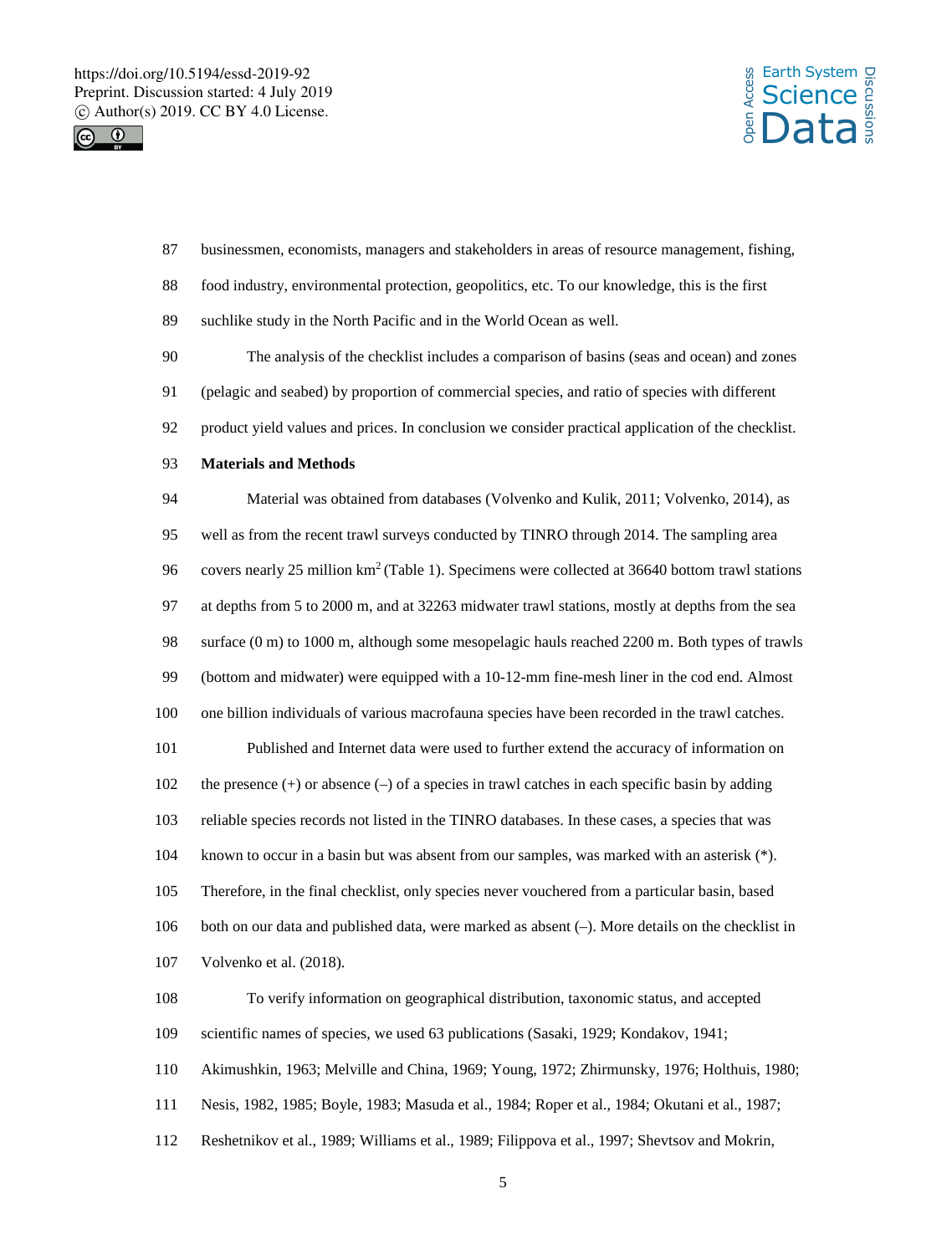



| 113 | 1998; Voss et al., 1998; Borets, 2000; Moiseev and Tokranov, 2000; Norman, 2000;                    |
|-----|-----------------------------------------------------------------------------------------------------|
| 114 | Mecklenburg et al., 2002; Stepanov et al., 2002; Houart and Sirenko, 2003; National, 2004;          |
| 115 | Nelson et al., 2004; Jereb and Roper, 2005, 2010; Kantor and Sysoev, 2005, 2006; McLaughlin et      |
| 116 | al., 2005; Petryashev, 2005; Katugin and Zuev, 2007; Kosyan and Kantor, 2007, 2009;                 |
| 117 | Chernova, 2008; Anderson et al., 2009; Organization, 2009; Safran, 2009; Sirenko et al., 2009;      |
| 118 | Katugin et al., 2010; Bazhin and Stepanov, 2012; Katugin and Shevtsov, 2012; Sirenko, 2012,         |
| 119 | 2013; Yavnov, 2012; Baldwin, 2013; Lindberg and Gerd, 2013; Marin, 2013; Shevtsov et al.,           |
| 120 | 2013; Tuponogov and Snytko, 2013; Danilin, 2014; Jereb et al., 2014; Komatsu, 2014; Mah et          |
| 121 | al., 2014; Marin and Kornienko, 2014; Parin et al., 2014; Tuponogov and Kodolov, 2014;              |
| 122 | Lebedev, 2015a, b; Lebedev and Tyurin, 2015; Markevich, 2015; Okutani, 2015) and 71 online          |
| 123 | resources (Table 2).                                                                                |
| 124 | At the next stage, the checklist was supplemented with information on the commercial                |
| 125 | status of different species obtained from publicly available sources.                               |
| 126 | Whether a certain species is considered "commercial" in Russia is formally based on                 |
| 127 | national regulating documents. There are four such orders (The Order, 2009-2011, 2012a, b,          |
| 128 | 2015). However, not all species listed in those documents are commercially harvested in             |
| 129 | practice. That is why we additionally used the recent official statistics on the aquatic biological |
| 130 | resources catch in the Russian Federation (available at http://fish.gov.ru/otraslevaya-             |
| 131 | devatelnost/ekonomika-otrasli/statistika-i-analitika date of latest access October 30, 2018) and    |
| 132 | also information contained in the "Fishing" database of the Regional Data Center of the TINRO       |
| 133 | (Volvenko, 2015), which particularly includes data for time periods that are not present in the     |
| 134 | Center of Fishery Monitoring and Communications (http://cfmc.ru date of latest access October       |
| 135 | 30, 2018) such as 1980-1994 data from the "RIF" IT system - Russian database on daily fishing       |
| 136 | ship reports.                                                                                       |
| 137 | Sometimes it is difficult to ascertain whether a species is harvested commercially in other         |

countries. For example, only 2% of squids on the world market are identified to species. The rest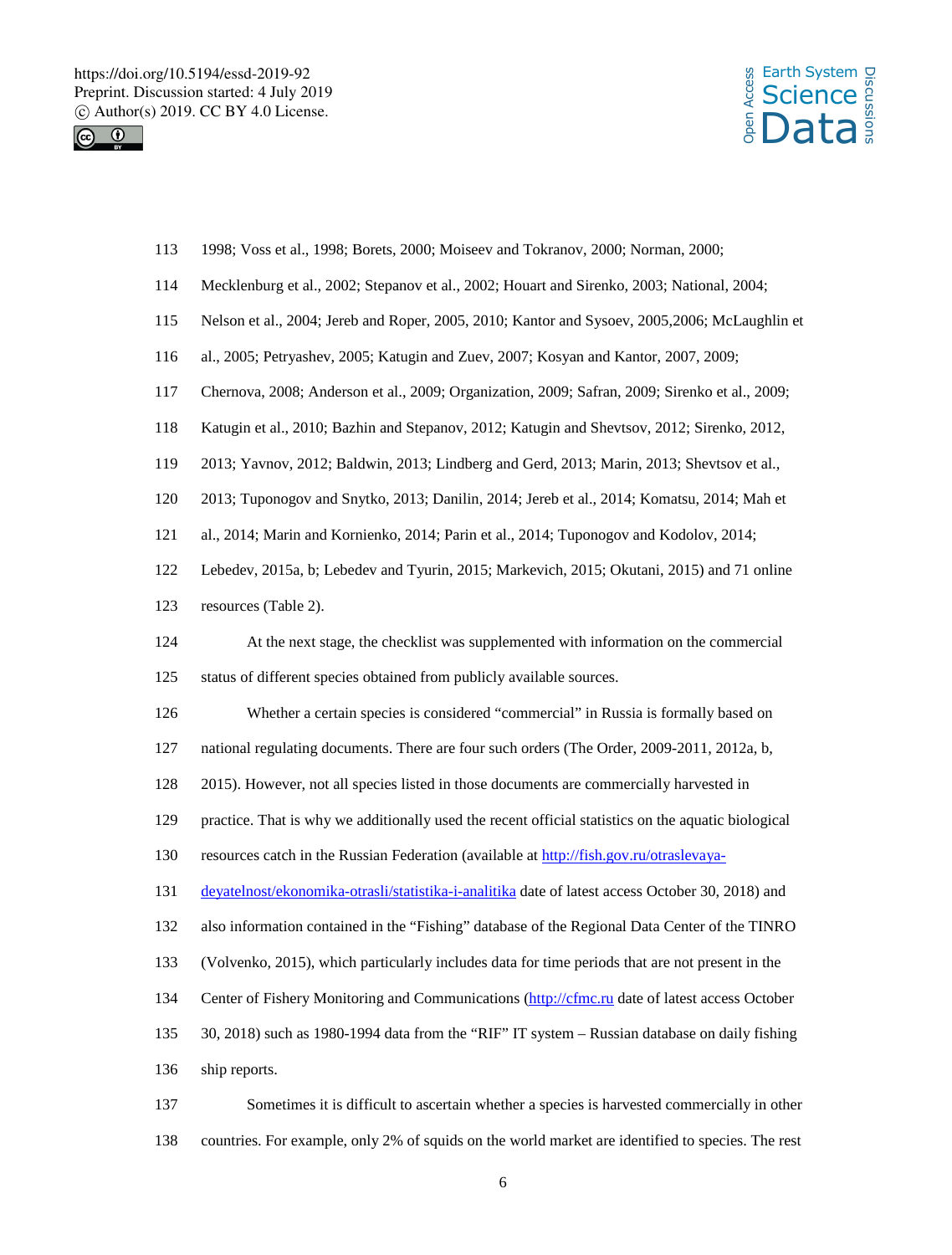



| 139 | are sold under the name "squid", classified as "squid nei" (i.e., not identified to species level)  |
|-----|-----------------------------------------------------------------------------------------------------|
| 140 | (Arkhipkin et al., 2015). Nevertheless, we examined existing market price information and sales     |
| 141 | information from published and web sources for all the species on our checklist.                    |
| 142 | Another challenge was distinguishing between non-commercial and potentially                         |
| 143 | commercial species. For example, several ascidians are known as traditional animals for fishing     |
| 144 | and aquaculture (e.g., Lambert et al., 2016). Information on other species is contradictory, from   |
| 145 | "all of them are edible too" to "most of them are poisonous". In such cases only species with       |
| 146 | confirmed information on their edibility were considered as potentially commercial. However,        |
| 147 | we did not consider species to be commercial if they are edible, but too exotic for food industries |
| 148 | in most countries. Some examples of such animals are sipunculids, which are used only in            |
| 149 | certain areas of China (https://commons.wikimedia.org/wiki/File:Sipuncula.jpg?uselang=ru date       |
| 150 | of latest access October 30, 2018), and also echiurids, which are used exclusively in China and     |
| 151 | Korea (https://www.tripadvisor.ru/LocationPhotoDirectLink-g294197-d1842046-i99924342-               |
| 152 | Noryangjin_Fish_Market-Seoul.html date of the latest access October 30, 2018). These animals        |
| 153 | are also used for making expensive biochemical drugs (http://www.novoprolabs.com/p/urechis-         |
| 154 | exitatory-peptide-uep-c-311322.html date of the latest access October 30, 2018); however they       |
| 155 | are not subject to large-scale target fishing. Although such species and similar aquatic biological |
| 156 | resources occur widely, the commercial market for them is very small, and the limited demand        |
| 157 | that exists is supplied by local catches of native people. We also considered commercial status of  |
| 158 | traditional species for recreational and sports fishing, the prices for which are not publically    |
| 159 | available, but which are commonly mentioned in mass media.                                          |
| 160 | Technological norms and standards for waste and losses during processing of seafood                 |
| 161 | were taken from two sources (Basin-scale, 2013, 2014); prices for end products are based on two     |
| 162 | electronic periodicals (Far Eastern, 2014-2015; Russian, 2014-2015) and 13 websites (date of the    |
| 163 | latest access October 30, 2018):                                                                    |
| 164 | 1. http://fishretail.ru/monitorings,                                                                |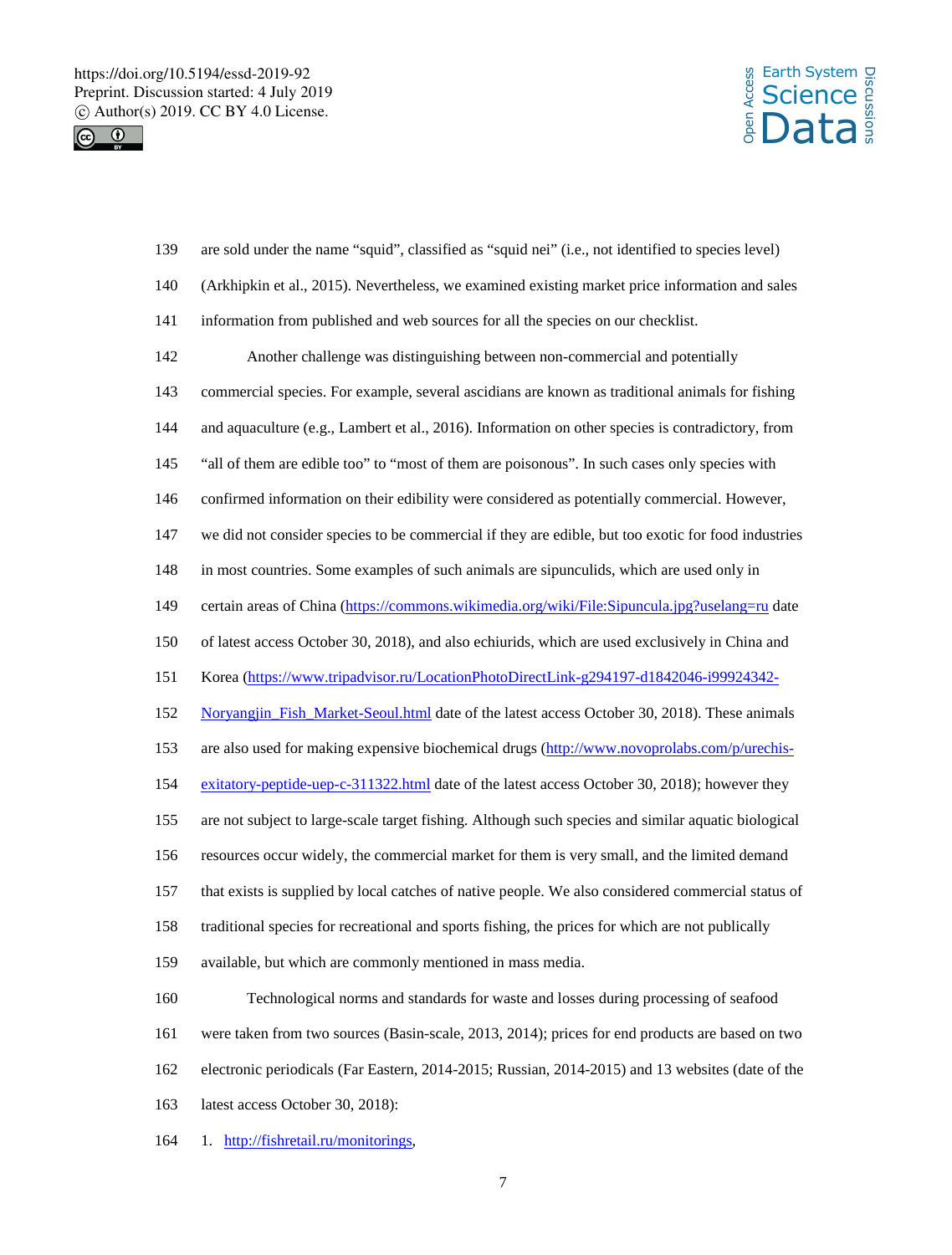



- 2. http://vladivostok.pulscen.ru/price/4005-ryba-moreprodukty,
- 3. http://www.agroserver.ru/ryba-moreprodukty,
- 4. http://www.fish.krab.ru,
- 5. http://www.fishnet.ru,
- 6. http://www.fishnewseu.com/prices.html,
- 7. http://www.fishnotice.com,
- 8. http://www.grimsbyfishmarket.co.uk/fishprices/index.php/prices,
- 172 9. http://www.newfultonfishmarket.com/wholesale\_price\_reports.html,
- 10. http://www.pulscen.ru,
- 11. http://www.ru.all.biz/ryba-morskaya-vseh-vidov-bgc143,
- 12. http://www.rybinfo.ru,
- 13. http://www.st.nmfs.noaa.gov/commercial-fisheries/market-news.
- We used the following algorithm to get minimum wholesale prices for species from the
- checklist:
- a) First we looked at the price on the Russian market (because it is usually smaller than in other
- countries); if the price was not found, we looked at prices of Russian products in Japan and
- China (where they are lower than prices of American or European products); if the price was
- not found again, then we looked at any price regardless of supplier and market.
- b) When there were several market offers, we chose the lowest price.
- c) Prices in currency other than U.S. \$ (Russian Roubles, Japanese Yen, Chinese Yuan, Euro,
- Norwegian Kroner, the UK Pounds, etc.) were recalculated to \$ using the exchange rate at the
- 186 time of the price publication.
- d) When there were prices in different years, months or weeks, we calculated the average of
- minimum prices obtained at the previous steps.
- e) If the price was not found, we used the price of a similar (analogous) species.
- f) If a species has no commercial value *per se* but is suitable at least for being processed into fish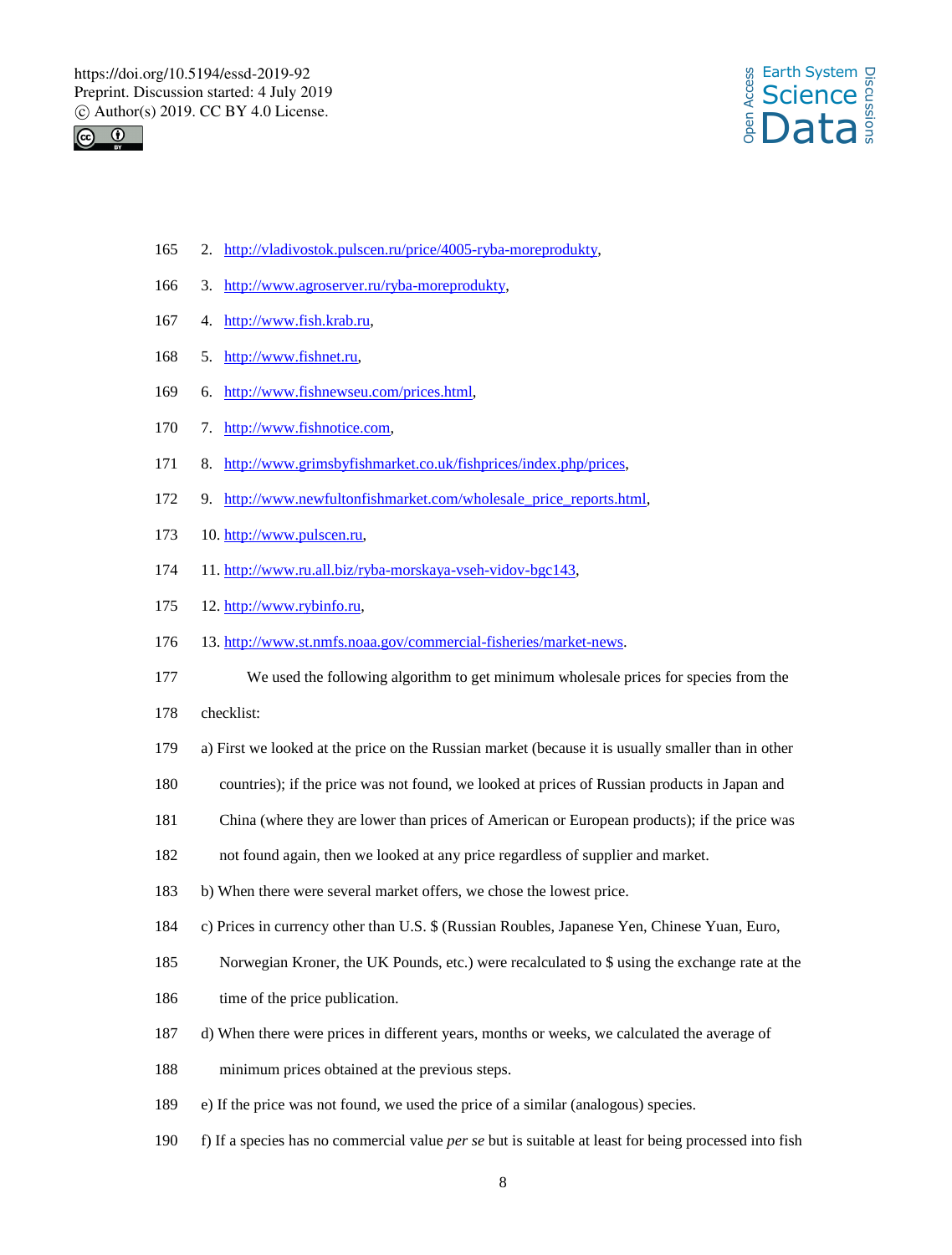



- meal, it received the product yield and the price of fish meal.
- The resultant rating is more important for fishers than for consumers of fish products:
- prices in the list are obviously much lower than retail prices and significantly lower than prices
- in restaurants.
- **The checklist**

The compiled checklist (Volvenko et al., 2019) is presented in the Supplementary Table.

It includes 1541 rows (corresponding to our minimum estimate for the trawl macrofauna species

richness in the study area) and 14 columns.

 The first column shows the scientific name of a species (genus, family) in Latin. Names are given in alphabetical order. They are not arranged by taxa, which was done in order to simplify the use of the table by non-experts in taxonomy and even in biology. For example, a business person or a clerk can find scientific names of interest in (e.g., in the Internet or a publication) and get information on that species without knowing the details of taxonomy. In the second and third columns, there are English and Russian common names, respectively. Species and genus names are given in singular, family names in plural. Russian names are given for all species in the checklist. Japanese and Chinese names are also known for all these species, though they are not given for the sake of space. However, English common names were not found for 167 species, 20 genera and 6 families in the checklist. That is why there are 193 gaps in the second column. At the same time, some species may have several common names, even in English. We listed all the names we could find, and arranged them by frequency of their usage (more commonly used names are given first). In the second and third columns, names that differ are separated by commas, e.g., common names of *Argyrosomus japonicus* are "Japanese meagre, mulloway". Names, which share a common word, are given in parentheses: e.g., for, for *Argyropelecus sladeni* the common names are shown as "Lowcrest (Sladen's) hatchetfish", which corresponds to "lowcrest hatchetfish or Sladen's hatchetfish"; therefore, a word outside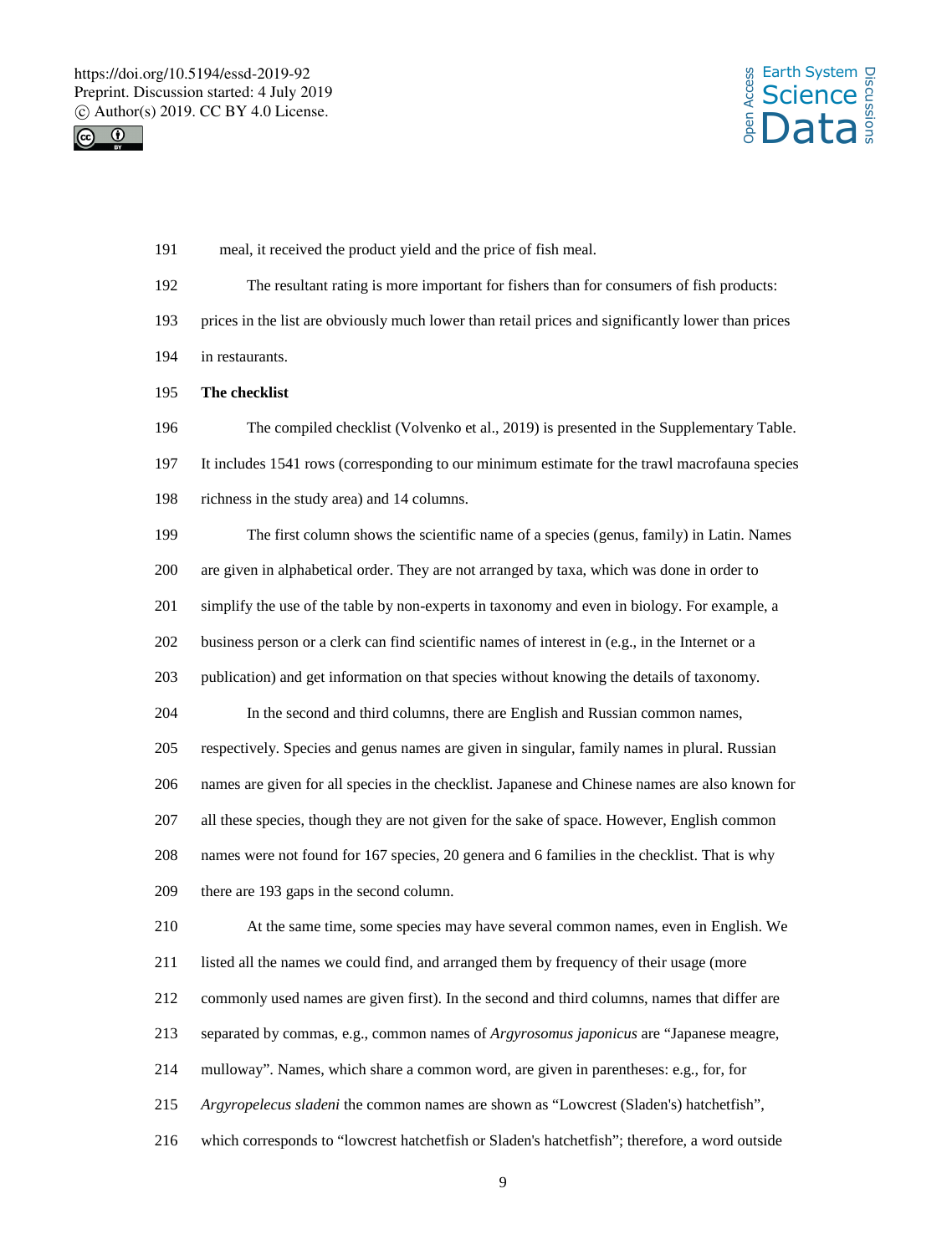https://doi.org/10.5194/essd-2019-92 Preprint. Discussion started: 4 July 2019  $\circledcirc$  Author(s) 2019. CC BY 4.0 License.<br>  $\circledcirc$ 





| 217 | parentheses is not repeated for the sake of space. The species Auxis rochei has common names   |
|-----|------------------------------------------------------------------------------------------------|
| 218 | "Bullet tuna (mackerel), bonito", which indicates that it has three names: bullet tuna, bullet |
| 219 | mackerel and bonito. Therefore, parentheses indicate "or", whereas a comma outside parentheses |
| 220 | corresponds to "and". Hence, the names above should read: 1) Japanese meagre and mulloway;     |
| 221 | 2) Lowcrest or Sladen's hatchetfish; 3) Bullet tuna or mackerel and bonito. The most difficult |
| 222 | case of entry in the second column is when commas inside parentheses indicate "or", e.g.,      |
| 223 | "Alaskan (Alaskan bay, Alaskan sand, Northern crangon, salt-and-pepper) shrimp" corresponds    |
| 224 | to Alaskan or Alaskan bay or Alaskan sand or Northern crangon or salt-and-pepper shrimp,       |
| 225 | meaning five names each consisting of two-to four words: Alaskan shrimp, Alaskan bay shrimp,   |
| 226 | Alaskan sand shrimp, Northern crangon shrimp, and salt-and-pepper shrimp.                      |
| 227 | The fourth column "Taxon" is a numeric code, corresponding to one of 20 aggregate              |
| 228 | higher taxonomic groups:                                                                       |
| 229 | $1 -$ Fishes;                                                                                  |
| 230 | 2 – Cyclostomes (lampreys and hagfishes);                                                      |
| 231 | 3 – Ascidians and pelagic tunicates (salps and appendicularians);                              |
| 232 | 4 – Crabs (Brachyura) and craboids (lithodids from Anomura);                                   |
| 233 | 5 – Shrimps and crangonids;                                                                    |
| 234 | 6 - Other crustaceans (hermit-crabs, burrowing mantis shrimps, squat lobsters, isopods,        |
| 235 | amphipods, and cirripeds);                                                                     |
| 236 | 7 – Cephalopods (paper nautiluses, octopuses, squids, and cuttlefishes);                       |
| 237 | 8 – Gastropods including pelagic ones (heteropods, pteropods, and nudibranchs);                |
| 238 | $9$ – Bivalves;                                                                                |
| 239 | 10 – Other molluscs: polyplacophorans (chitons) and solenogasters;                             |
| 240 | $11 -$ Sea urchins;                                                                            |
| 241 | 12 - Sea cucumbers;                                                                            |
| 242 | 13 – Other echinoderms (brittle stars, starfishes, and sea lilies);                            |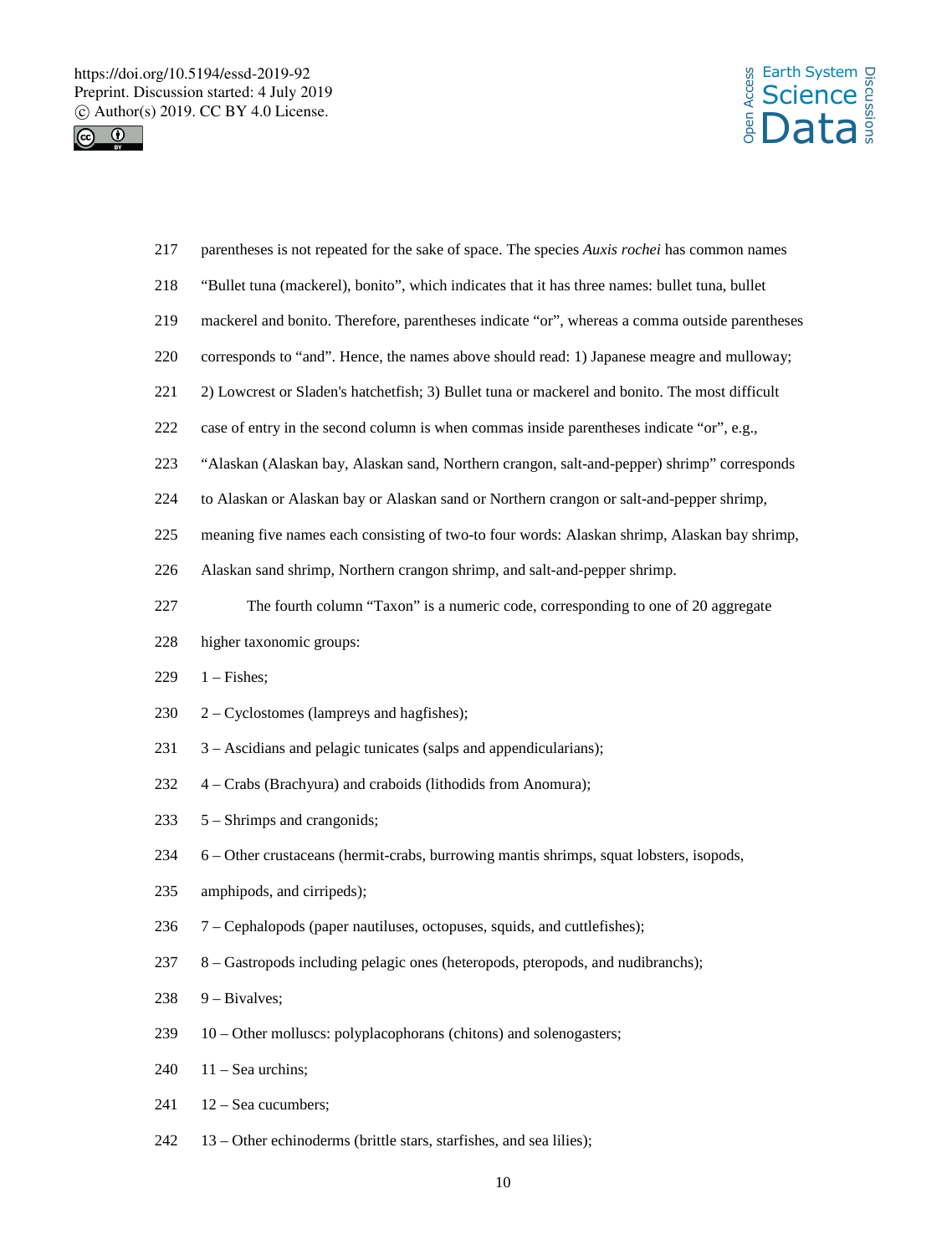



- 14 Coelenterates (jelly-fishes, polyps, corals, sea fans, and anemones);
- 15 Comb jellies;
- 16 Bryozoans;
- 17 Sponges;
- 18 Pycnogonids (pantopods or sea spiders);
- 19 Brachiopods;
- 20 Other invertebrates this is an aggregate group, which contains the so-called "worms":
- annelid polychaetes, flat worms, nemerteans, sipunculans, priapulans, and pogonophorans; they
- are rarely found in trawl catches and lack commercial value.
- In the fifth column "Mid" and the sixth column "Bot", species occurrence in midwater
- 253 and bottom trawl catches is shown, respectively, where "+" corresponds to presence, and "-" to
- absence.
- Columns from seven to eleven indicate species occurrence in basins, where "C"
- corresponds to the Chukchi Sea, "B" Bering Sea, "O" Sea of Okhotsk, "J" Sea of Japan and
- "P" Pacific Ocean. Species presence is indicated by "+", absence by "–", and "\*" means
- absence from catches but presence according to the published data.
- **column "Use"** shows commercial use of a species according to the following
- five categories:
- 4 harvested in Russia based on official statistical reports in 2010-2015;
- 3 formerly harvested by Russian fishers or harvested in neighbour countries;
- 2 present in official Russian list of commercial species but not harvested in Russia;
- 1 not on the list, but potential commercial species;
- 0 cannot be used (even for producing of fish meal or fish oil) at the present level of technology.
- **column shows potential product yield (the proportion of raw weight). Non-**
- commercial species are indicated as "0".
- 268 In the 14<sup>th</sup> column minimum retail price is shown (in \$ per ton). Non-commercial species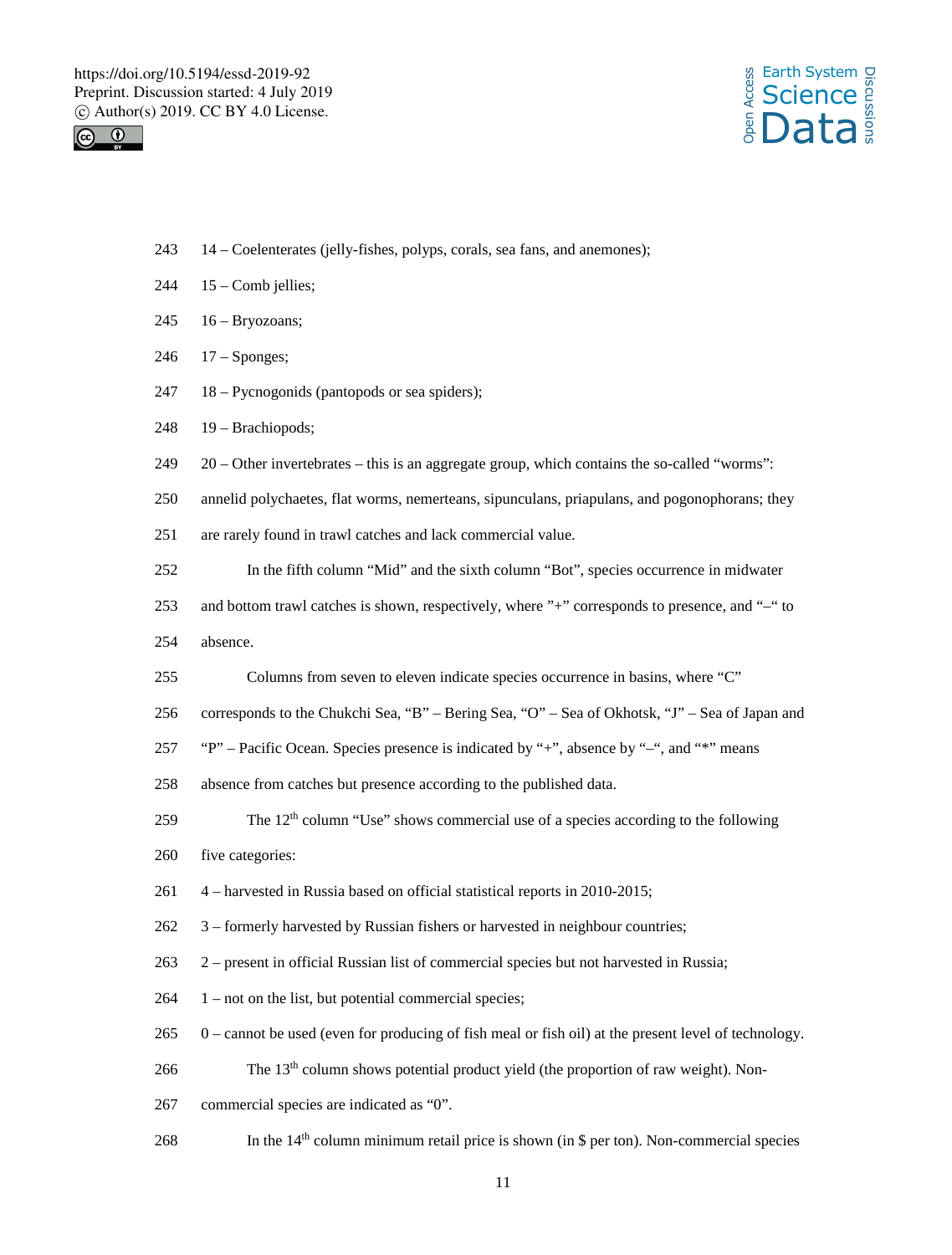



are indicated as "0".

### The last three columns are explained in Material and Methods.

### **Proportion of commercial species in the fauna**

 Parin et al. (2014) indicated that the number of commercial fish species in the fauna of Russia varied from 250 to 700 according to various published sources. The authors themselves included only 145 species into this category, having noted that only about 50 species (<4% of the total fish fauna list) can be considered as true targets for large-scale fishery (Parin et al., 2014, p. 559). According to our data (Table 3), based on official reports from fishing companies, only in

 the North Pacific and East Arctic, Russian fishers actually harvest 329 fish species that are included in our list (Supplementary Table). When considering prospective commercial species that occur in the study area, including species fished in other countries, the number of commercial fish species will increase up to 860, which accounts for about 50% of the total fish fauna list. Actual and potential number of commercial invertebrate species are almost two times lower: 173 and 374 species respectively.

 The analysis of distribution of species from different higher taxa across five fishing status categories (classification is presented in the Checklist section) (Table 3, Fig. 2) showed that, at the modern level of development of science and technology, only 20% of trawl macrofauna species, including 9% fish species and 36% invertebrates, have no practical commercial value at all (category 0). Invertebrates in this category were dominated by echinoderms (20%) and molluscs (12%). Crustaceans, coelenterates and benthic invertebrates classified as "other" group 290 accounted for 8%, the remaining comprised  $\leq 5\%$ . Altogether, they formed the vast majority (71%) of non-commercial species, and the remaining 29% of species in this category were fish. The opposite pattern was observed among commercially harvested species (categories 1- 4): fishes accounted for 64-78% (depending on the category) of all species, and invertebrates 20- 36%. The latter group was dominated by molluscs and crustaceans.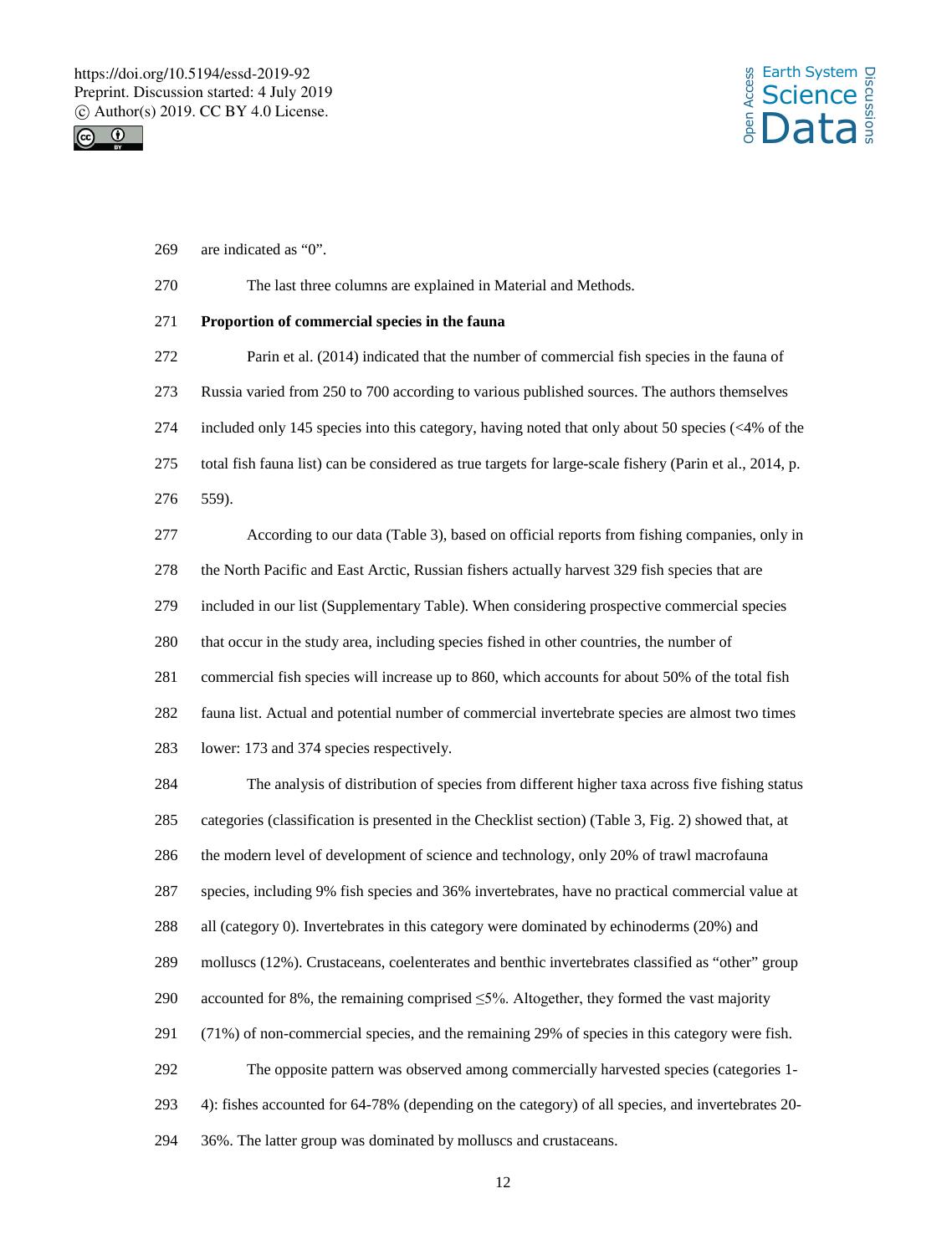https://doi.org/10.5194/essd-2019-92 Preprint. Discussion started: 4 July 2019  $\circledcirc$  Author(s) 2019. CC BY 4.0 License.<br>  $\circledcirc$ 





| 295 | The number of species of fish, invertebrates and total trawl macrofauna consistently                  |
|-----|-------------------------------------------------------------------------------------------------------|
| 296 | decreased from the 4th to the 2nd category (Fig. 2), suggesting that most species (502) were          |
| 297 | harvested by fishers in Russia and other countries. Less number of species (185) were harvested       |
| 298 | by non-Russian fishers (because these species are rare in the Russian EEZ and/or are not              |
| 299 | traditional targets for the Russian fishing industry). Lastly, very few (39) species were formally    |
| 300 | listed as commercial in fishing regulating documents.                                                 |
| 301 | Of particular interest is the large number of species (512), which have potential                     |
| 302 | commercial importance. Among them 71% are fishes, 14% shellfish, 11% crustaceans, and 2%              |
| 303 | sea cucumbers and jellyfish, many of which are suitable for human consumption, feeding of             |
| 304 | animals, production of fish meal, fish oil, and a wide variety of other uses. However, there is no    |
| 305 | specialized fishery for those species, and when they are caught as by-catch they are discarded        |
| 306 | because they are rare or poorly-known for fishers. Some species are abundant, but the                 |
| 307 | commercial value is low or they require economically impractical processing. These 33% of             |
| 308 | species in the checklist constitute untapped potential for commercial fishing in the study area.      |
| 309 | The appearance of a species in a specific commercial category undoubtedly depends on                  |
| 310 | its market value. However, these relationships (Fig. 3) are not straightforward. The price is         |
| 311 | necessary but not sufficient condition for placement of a species into a certain category of use:     |
| 312 | inexpensive and even very cheap species are present in all categories.                                |
| 313 | All species, the wholesale prices for which are >\$20 thousand per ton, are used by                   |
| 314 | Russian fisheries (category 4). These include invertebrates (in descending order of price):           |
| 315 | Apostichopus japonicus, Eriocheir japonica, Pandalus hypsinotus, Paralithodes camtschaticus,          |
| 316 | and Lithodes aequispinus.                                                                             |
| 317 | Species worth $\leq$ \$20 thousand per ton appear in both the 4th and 3rd categories. For             |
| 318 | example, the most expensive among them (\$20 thousand per ton) - Sclerocrangon boreas, S.             |
| 319 | derjugini, S. salebrosa and Mesocrangon intermedia, are harvested by Russian fishers, whereas         |
| 320 | Lithodes couesi is not. The latter species is too rare and not abundant in traditional fishing areas. |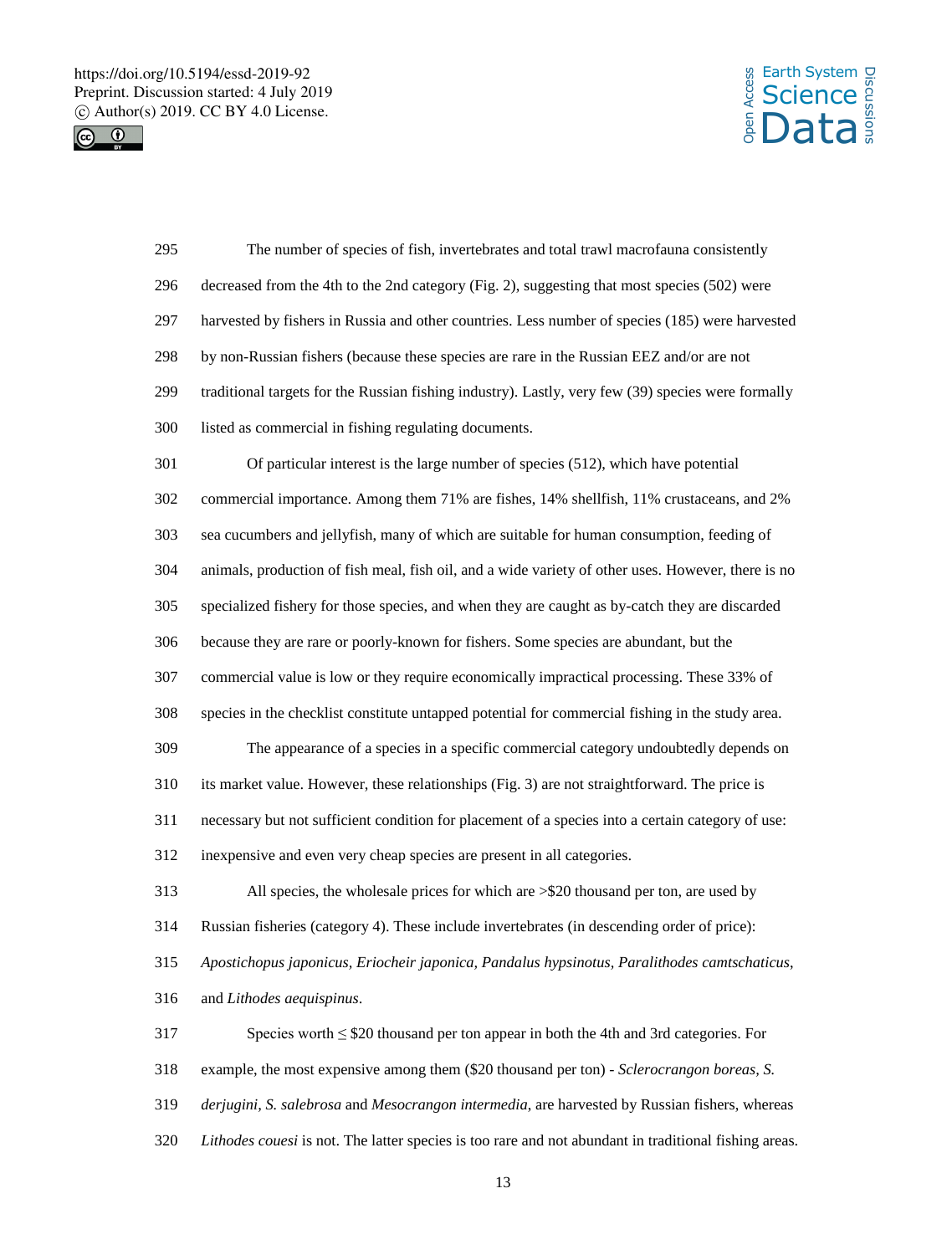



 The same is true for most other fishing targets from the third category. In particular, species with wholesale values of \$10-15 thousand per ton: *Anguilla* sp., *Thunnus orientalis, Parvamussium alaskense* and *Chionoecetes tanneri*, certainly would have been harvested by Russian fishers if they were physically (geographically) available to them. It is noteworthy that in the 2nd category (formally commercial species), only species of relatively low value appeared: fishes worth < \$3000 per ton (mainly anglefishes, goosefishes, dreamers, wolffishes, sticklebacks, and one of the most abundant mesopelagic fish species of the surveyed area northern smoothtongue *Leuroglossus schmidti*) and invertebrates valued less than \$1500 per ton (squids of the genus *Gonatus*, bivalves and jellyfish). Species with the same commercial value appear among those that are actually harvested (categories 4 and 3). Among potentially commercial species (category 1), species with the same or higher commercial value were present, e.g., ascidians, fishes and shellfish. However, we were not able to find any information on fishery or sale prices for them in the literature (their potential prices were determined by comparison with similar commercial species). The first category included edible ascidians of the genus *Boltenia* potential wholesale prices for which (by comparing with *Styela clava*, *Halocynthia aurantium,* and *H. roretzi*) can exceed \$3000 per ton; small squid valued at < \$1500 per ton; gastropods, bivalves, crabs, shrimps, holothurians and jellyfishes worth < \$1000 per ton. This category also includes many fish species, including chimaeras, sharks, mackerels, and pomfrets, for a total of 28 species worth ≥ \$1000 per ton, and a large number of fish species (334) worth < \$1000 per ton, in particular poachers, eelpouts and lantern fishes. Potential commercial stocks of some of these species are very large. For example, biomass values for small mesopelagic fishes and squid were estimated at hundreds of millions of tons (Gjosaeter and Kawaguchi 1980, Karedin, 1998, Beamish et al., 1999, Irigoien et al., 2014, Shuntov, 2016). Marine basins and different zones were analysed separately (Table 4) and compared with each other (Fig. 4).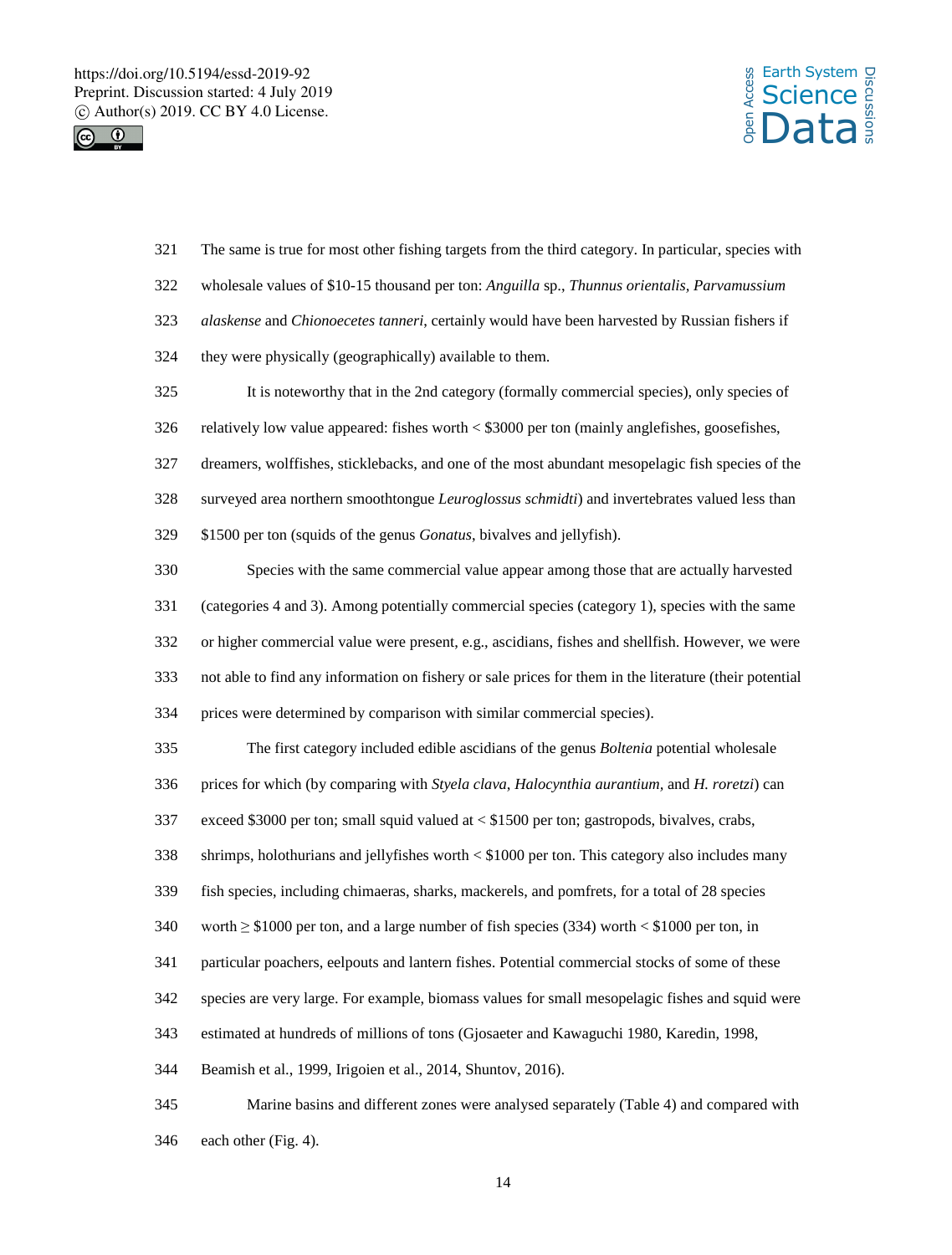



| 347 | Among non-commercial species (category 0), fewer species occurred in the pelagic zone                             |
|-----|-------------------------------------------------------------------------------------------------------------------|
| 348 | $(12 \text{ to } 15\%)$ than on the bottom $(22 \text{ to } 26\%)$ in different areas). In other categories, such |
| 349 | differences are not as large: 41-65% of actually harvested species (categories 3 and 4) occurred                  |
| 350 | in the pelagic zone, and 44-51% in the benthic zone; 2-6% and 2-3% of formally commercial                         |
| 351 | species (category 2) occur in the pelagic zone and on the bottom, respectively; and for potential                 |
| 352 | commercial species (category 1), these figures are 19-44% and 24-28%, respectively.                               |
| 353 | Distribution patterns for commercially important species from different categories in                             |
| 354 | different marine basins and biotopes were related to their richness values (Volvenko et al., 2018).               |
| 355 | The number of both real and potential important commercial species was higher on the seafloor                     |
| 356 | than in the pelagic zone. Among the large marine areas, the highest species richness indices were                 |
| 357 | observed in the Pacific Ocean, followed by Sea of Okhotsk, then Bering Sea and Sea of Japan                       |
| 358 | (with minor differences among these two seas), and with the lowest values in the Chukchi Sea.                     |
| 359 | Species richness in the Sea of Japan may be underestimated due to the relatively small                            |
| 360 | sample size (Table 1), and therefore the number of commercial species that occur in that basin                    |
| 361 | may in fact be larger, taking into account that the number of (actual, formal and potential)                      |
| 362 | commercial species increases from northern to southern basins along with species richness                         |
| 363 | values (Volvenko et al., 2018).                                                                                   |
| 364 | Species ranking by potential product yield                                                                        |
| 365 | For this analysis, commercial species were subdivided into four groups by potential                               |
| 366 | product output (proportion of raw weight): < $0.3$ ; 0.3-0.6; 0.6-0.9 and 0.9-1.                                  |
| 367 | In accordance with the actual data (Supplementary Table), the first group included 3% of                          |
| 368 | the species which indicated a potential yield value of 0.1-0.25, the second group included 8% of                  |
| 369 | the species with a potential yield of 0.3-0.6, the third 12% of the species with a yield 0.7-0.9, and             |
| 370 | the fourth 77% with yield 0.9-1.0 (Table 3, Fig. 5).                                                              |
| 371 | There were no fishes in the $1st$ group and only seven fish species in the $2nd$ group. These                     |

included Pacific cod *Gadus macrocephalus,* escolar *Lepidocybium flavobrunneum*, and some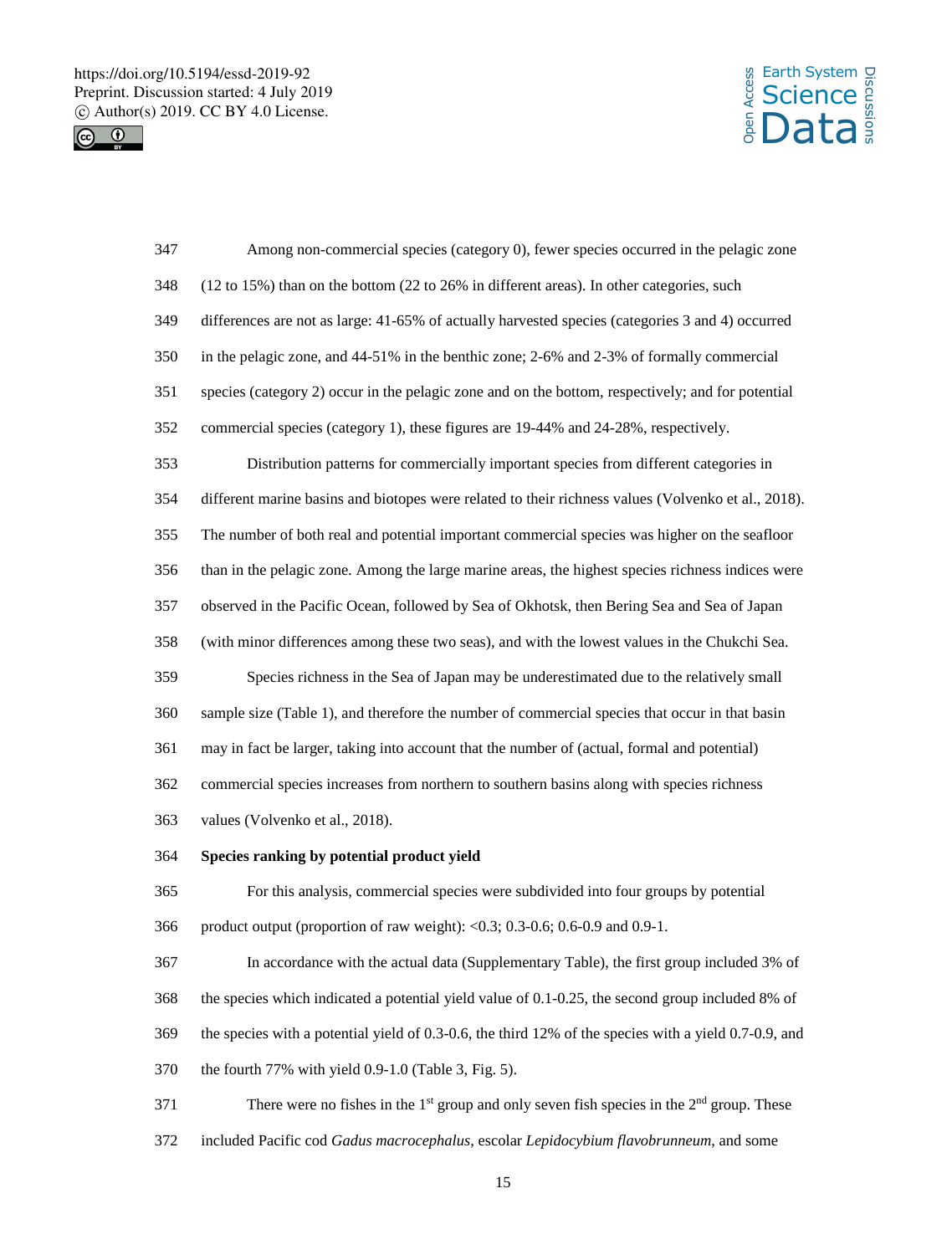



| 373 | sharks. The 3 <sup>rd</sup> group, comprising 48 fish species, consists of flatfishes and Pacific salmon. All                                |
|-----|----------------------------------------------------------------------------------------------------------------------------------------------|
| 374 | other commercial fishes (805 species) belong to the 4th group with the maximum output of raw                                                 |
| 375 | products. All (100%) species of cyclostomes also belong to this group.                                                                       |
| 376 | The number of invertebrate species also increased from the $1st$ group to the $4th$ , but not so                                             |
| 377 | sharply as fishes (see the right graph in Fig. 5). The 1 <sup>st</sup> group included only gastropods and                                    |
| 378 | bivalves with thick massive shells. In the 2 <sup>nd</sup> group crab species appeared those with only limbs                                 |
| 379 | on sale. The 3 <sup>rd</sup> group was dominated by cephalopods (it also included most of bivalves and                                       |
| 380 | holothurians), and in the 4 <sup>th</sup> group there are mainly crustaceans.                                                                |
| 381 | All species of ascidians, pandalid and crangonid shrimps, other crustaceans, other                                                           |
| 382 | molluscs, sea urchins and jellyfishes were also included into the 4 <sup>th</sup> group. This group also                                     |
| 383 | includes 81% of crab species. All these are invertebrates with a maximum product yield. The                                                  |
| 384 | minimum yield of production is characteristic for shell molluscs: 77% of gastropods belong to                                                |
| 385 | the 2 <sup>nd</sup> group and 23% to the 1 <sup>st</sup> group; 63% of bivalves are in the 3 <sup>rd</sup> group, 16% in the 2 <sup>nd</sup> |
| 386 | group, 18% in the 1 <sup>st</sup> group, and only 4% in the 4 <sup>th</sup> group.                                                           |
| 387 | We further considered basins and zones separately (Table 4) and compared them (Fig. 6).                                                      |
| 388 | There were significant differences between pelagic and benthic zones in all "technological"                                                  |
| 389 | groups. In the pelagic zone in different basins, species with a minimum production output (group                                             |
| 390 | 1) account for 0 to 0.4% of all species, whereas on the seafloor from 4 to 8%. In the $2nd$ group                                            |
| 391 | there are 1-2% of pelagic species and 9-14% of benthic species; in the $3rd$ group 12-14% of                                                 |
| 392 | pelagic species and 14-19% of benthic species. Therefore, the proportion of species with the                                                 |
| 393 | maximum product yield of production from raw material (group 4) is much higher in the pelagic                                                |
| 394 | zone $(83-87%)$ than on the seafloor $(60-73%)$ . This is explained by differences in fauna of the                                           |
| 395 | water column and the seafloor: the most high-tech species are pelagic nektonic fish, shrimp and                                              |
| 396 | cephalopods, whereas on the seafloor, many invertebrates, such as shelled molluscs, are                                                      |
| 397 | characterized by comparatively low production yield.                                                                                         |
| 398 | The following patterns of species distribution into different "technological" groups in all                                                  |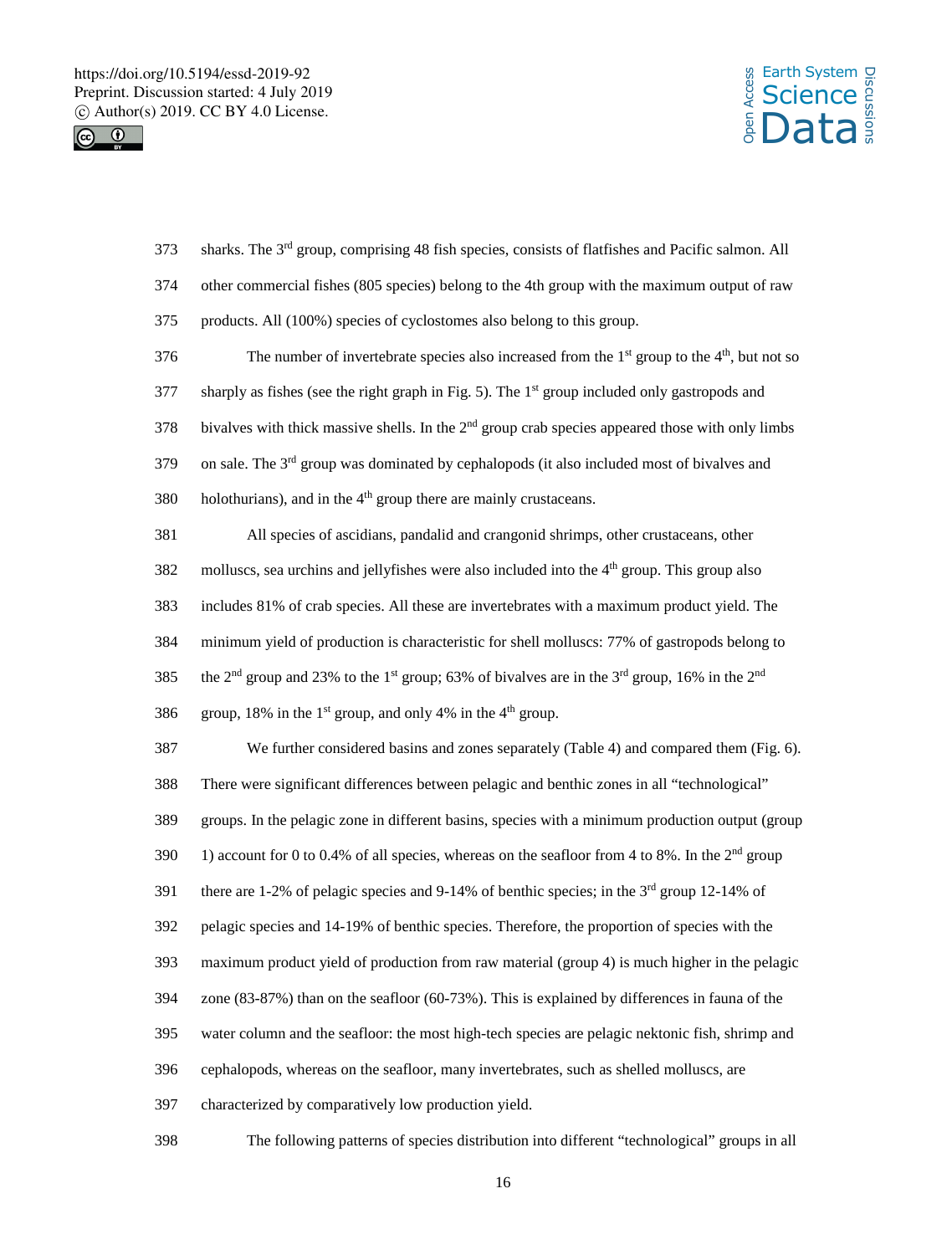



- studied basins were revealed (Figs 5, 6, Table 4):
- 1) The higher the product yield, the higher the number of species in a group;
- 401 2) The majority of species with low product yield occur on the seafloor;
- 3) The number of species in each "technological" group generally corresponds to species
- richness in different marine basins, and in most cases, species richness increases from northern
- to southern basins, with the exception of the Sea of Japan that has been mentioned already in our
- previous publication (Volvenko et al., 2018).
- **Species distribution by price range**
- To analyse the distribution of species by price, we ranked them into six price categories:
- \$0, \$1000, \$2000, \$5000, \$10000 and \$20000 per ton. In accordance with the data
- (Supplementary Table), all representatives of trawl macrofauna fell into seven uneven, in terms
- of species richness, price categories (Table 3, Fig. 7):
- 411 1) zero price, i.e. non-commercial  $(\$0$  per ton) 303 (20%) species,
- 2) very cheap (\$500-900 per ton) 597 (39%) species,
- 3) cheap ((\$1000-2000 per ton) 197 (13%) species,
- 4) on the average inexpensive (2.1-5 thousand \$ per ton) 279 (18%) species,
- 415  $\,$  5) on the average price (5.4-9.2 thousand \$ per ton) 114 (7%) species,
- 6) expensive (10-15 thousand \$ per ton) 41 (almost 3%) species,
- 417 7) very expensive (20-30 thousand  $\frac{1}{2}$  per ton) 10 (less than 1%) species.
- Therefore, it appeared that more than half of the number of species (58%), which were
- captured in a trawl, fell into non-commercial and very cheap category, the price for which is less
- than 0.9 thousand \$ per ton.
- 421 The 1<sup>st</sup> category is dominated by invertebrates, whereas the  $2<sup>nd</sup>$  by fishes. Fishes also
- dominate among "cheap" and "on the average inexpensive" commercial target species, and
- invertebrates among "on the average pricy", "expensive" and "very expensive". All cyclostomes
- belong to 4th and 5th price categories (Fig. 7, right graph).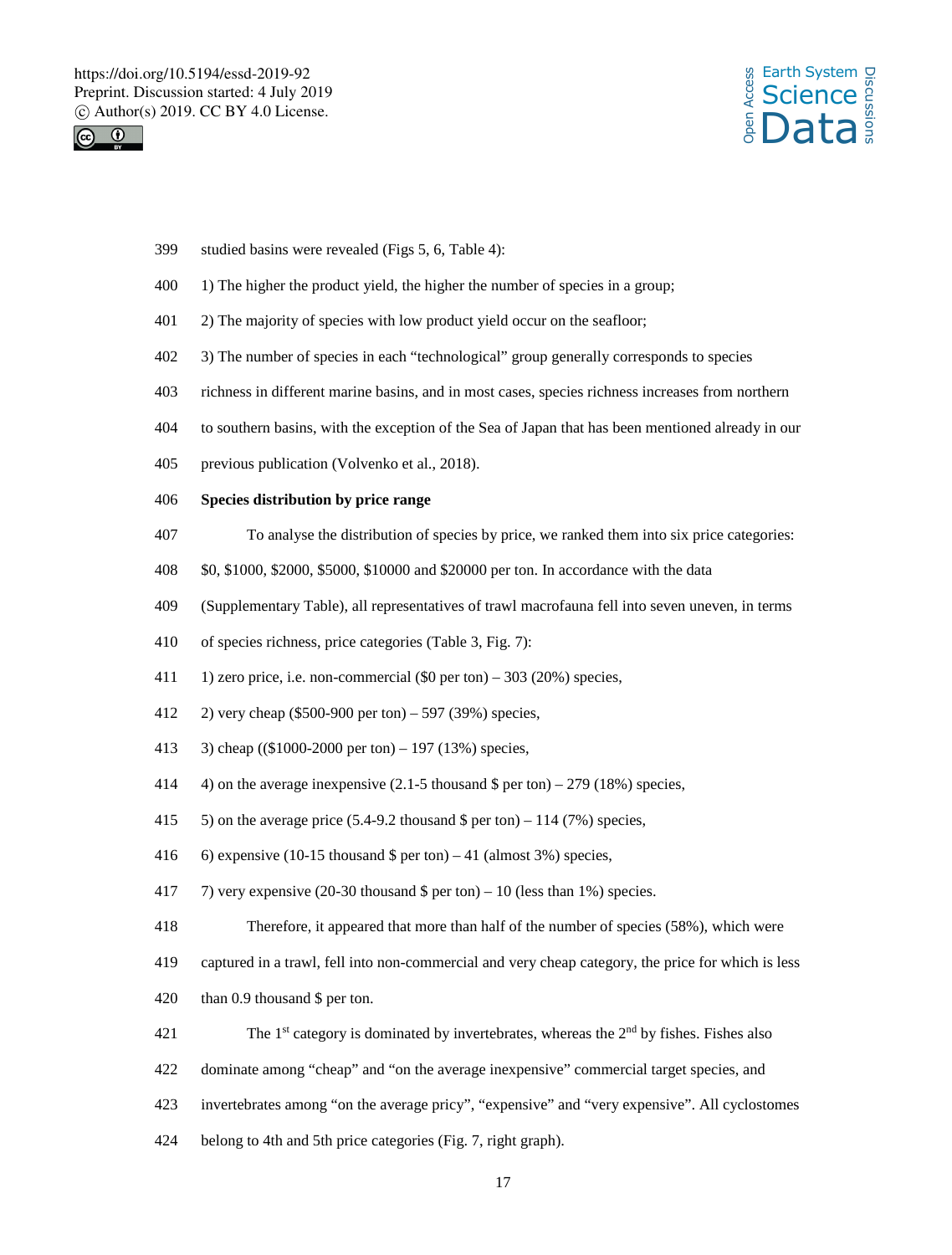



| 425 | Prawns and shrimps (Pandalus hypsinotus, Mesocrangon intermedia and representatives             |
|-----|-------------------------------------------------------------------------------------------------|
| 426 | of the genus Sclerocrangon), crabs (mokuzu and king crabs) and holothurian (actually one        |
| 427 | species Apostichopus japonicus) comprised, respectively, 50%, 40% and 10% in the category of    |
| 428 | "very expensive" commercial species, the lowest in species richness                             |
| 429 | Shrimps and crangonids account for 46%, bivalves (scallops and blood clam Anadara               |
| 430 | broughtonii) 24%, crabs (primarily the genus Chionoecetes) 15% and fishes 15% of "expensive"    |
| 431 | commercial species.                                                                             |
| 432 | The category "on the average pricy" consisted mainly of gastropods that belong to the           |
| 433 | family Buccinidae (71%), with fishes (11%), sea urchins (7%) and crabs (4%) being less          |
| 434 | important. Cyclostomata (hagfish), Ascidia and Cephalopoda (octopuses) each comprise 2%, and    |
| 435 | ocean and mantis shrimps only 1%. In general this price category was dominated by               |
| 436 | invertebrates. The ratio of invertebrates is higher only among the cheapest and non-commercial  |
| 437 | species.                                                                                        |
| 438 | Fishes accounted for 89%, cephalopods 4%, bivalves 3%, sea cucumbers 2%,                        |
| 439 | cyclostomes (lampreys) 1%, and ascidians 1% of the category "on the average inexpensive".       |
|     |                                                                                                 |
| 440 | Fishes accounted for 69.5%, squid 22%, bivalves 6% and shrimps 2.5% of the category             |
| 441 | "cheap".                                                                                        |
| 442 | Fishes accounted for 77%, and different higher taxa of invertebrates 0.2-6.7% of the            |
| 443 | category "very cheap". Only tunicates, cephalopods and sea urchins were absent from this group, |
| 444 | because they are more expensive. As it was mentioned above, that price category had the highest |
| 445 | species richness, and contained 56% of all commercial crustaceans, 22% gastropods, 45%          |
| 446 | bivalves, 100% other molluscs, 63% holothurians and 100% jellyfish.                             |
| 447 | The revealed pattern in a number of species and groups in the price categories generally        |
| 448 | remains in different basins and zones (Table 4, Fig. 8).                                        |
| 449 | Notable differences between the pelagic zone and bottom exist with respect to percentage        |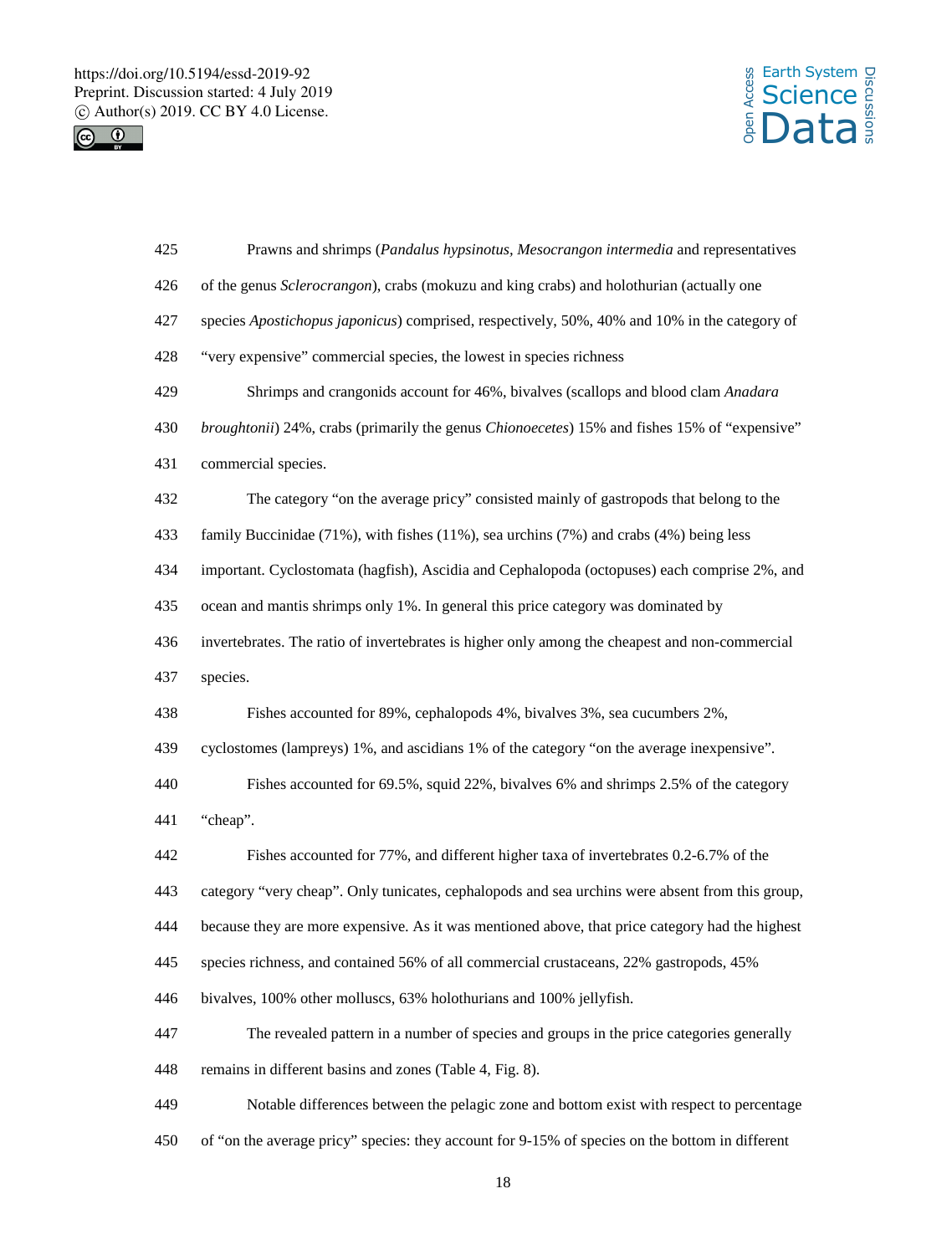https://doi.org/10.5194/essd-2019-92 Preprint. Discussion started: 4 July 2019  $\circledcirc$  Author(s) 2019. CC BY 4.0 License.<br>  $\circledcirc$ 





| 451 | basins, and 2-3% in the pelagic layer. The percentages of other price categories were pretty        |
|-----|-----------------------------------------------------------------------------------------------------|
| 452 | similar in the pelagic zone and on the bottom, e.g., "very cheap" species accounted for 39-54%      |
| 453 | and 46-53%, "cheap" 11-22% and 11-14%, "on the average inexpensive" 22-33% and 15-25%,              |
| 454 | "expensive" $2-8\%$ and $4-8\%$ , and "very expensive" 0.7-3.0 and 1.2-1.5% % in the pelagic zone   |
| 455 | and on the bottom, respectively.                                                                    |
| 456 | The number of "expensive" and "very expensive" species (with a price range 10-30                    |
| 457 | thousand \$ per ton), captured in bottom trawl hauls, gradually increased from north to south, and  |
| 458 | in the Okhotsk Sea pelagic trawl hauls, that number was higher than in the ocean (Fig. 8).          |
| 459 | Distribution of species that belong to other price categories on the bottom and in the pelagic zone |
| 460 | echoes distribution of the total species richness in different basins (see Volvenko et al., 2018).  |
| 461 | 3D distribution of species by fishing, technological and price groups                               |
| 462 | Distribution of trawl macrofauna by commercial categories, production output and prices             |
| 463 | was further analysed in a 3-dimensional space (Fig. 9).                                             |
| 464 | Theoretically, the higher the product output and the price of a product from a species on           |
| 465 | the market the higher the commercial value of that species. Species with the highest commercial     |
| 466 | values are located in the far upper corner of the cube of coordinates (Fig. 9). Somewhat more       |
| 467 | than ten species, most of which are invertebrates, are in that corner. Total catch of those species |
| 468 | was, is and will be relatively low. Species with reverse properties that have low output of cheap   |
| 469 | production are located in the opposite part of the system of coordinates, in the near lower corner. |
| 470 | There, close to non-commercial species, are small gastropods, which we consider as potentially      |
| 471 | commercial and, probably, the most unattractive for fishery in that category. However, locals       |
| 472 | collect them, cook and sell on street markets in the Southeast Asia (similar to fried insects), and |
| 473 | of course, these small animals are not harvested in large quantities due to relatively low market   |
| 474 | requirement. Total biomass of fishes and invertebrates that have very low and zero value is many    |
| 475 | times higher than the existing total catch of commercial aquatic biological resources, and          |
| 476 | potential interest in that group of potentially commercial biological resources may appear in       |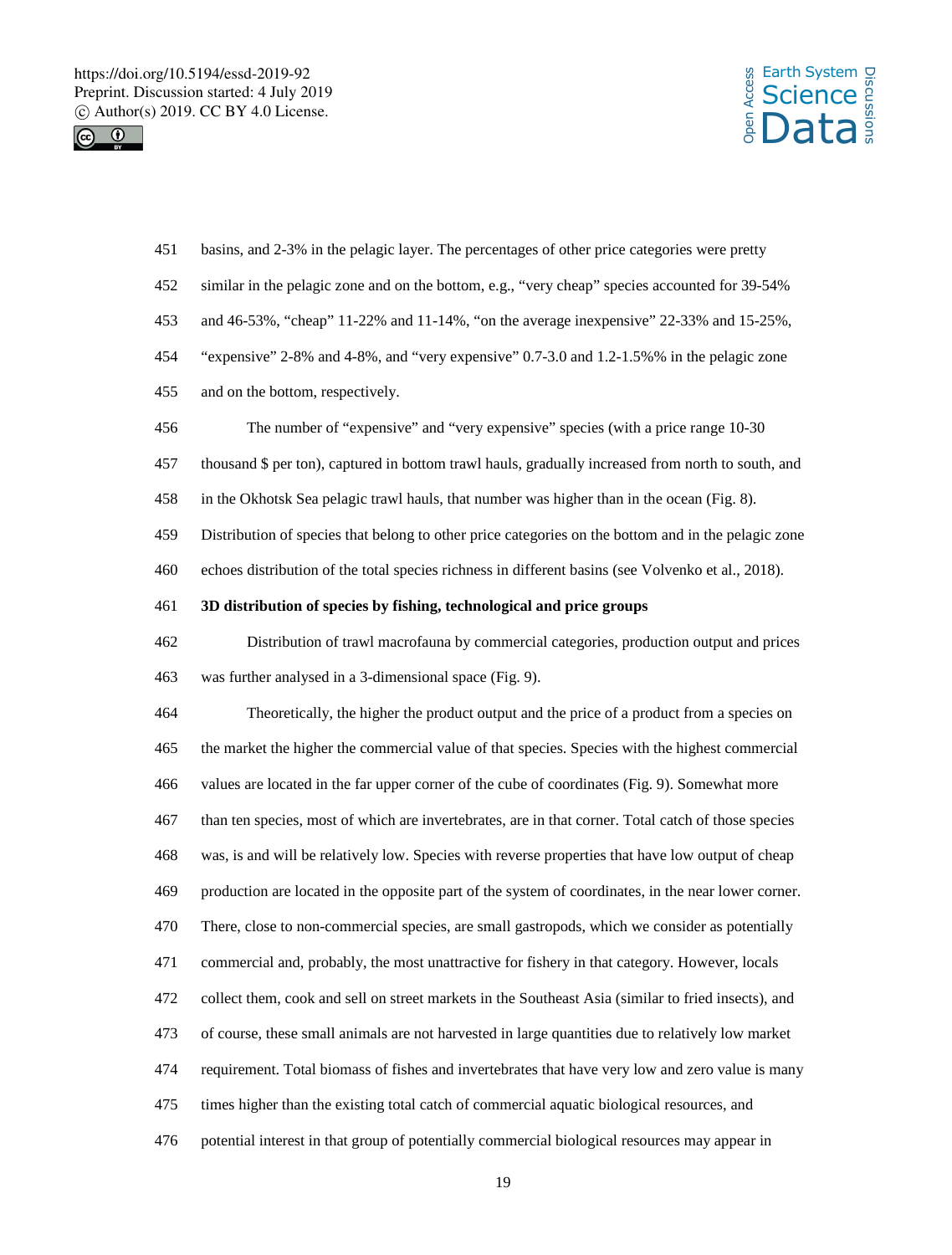



| 477 | future with the Earth population growth. In that case, more than 500 points, which aggregate in        |
|-----|--------------------------------------------------------------------------------------------------------|
| 478 | the left part of the cube, will shift to the right, which means that potentially valuable species will |
| 479 | become commercial. Some of 303 points, located at the root of coordinates $(0,0,0)$ , which            |
| 480 | correspond to non-commercial and out-of-use species of trawl macrofauna, may also change               |
| 481 | their position in future with the development of science and technology.                               |
| 482 | At present, more than a half (687) of commercial species in the examined area are                      |
| 483 | harvested (Fig. 9). Most of the species here are technologically profitable (production yield          |
| 484 | exceeds 0.9); however, they are inexpensive (price is less than 10 thousand \$ per ton). In            |
| 485 | particular, walleye pollock Theragra chalcogramma, which is the leader in terms of the catch           |
| 486 | amount and inexpensive (less than 2 thousand \$ per ton) is located in the lower quarter of the far    |
| 487 | corner on the graph together with other relatively cheap fish, such as Pacific herring <i>Clupea</i>   |
| 488 | pallasii, pink salmon Oncorhynchus gorbuscha, Japanese sardine Sardinops melanosticta,                 |
| 489 | Saffron cod Eleginus gracilis, greenlings Pleurogrammus spp., Pacific saury Cololabis saira,           |
| 490 | capelin Mallotus villosus, and flounders, which comprise the basis for fishery harvest in Russia       |
| 491 | and many other countries (Fig. 9).                                                                     |
| 492 | It is clear that, besides the production output and price, there are other factors, which may          |
| 493 | influence commercial status of a species. These are primarily 1) commercial stock abundance, 2)        |
| 494 | stock availability for fishery, and 3) market demand, i.e. feasible sales rate. Therefore, the graph   |
| 495 | would be more informative in case the categorical scale for species commercial importance              |
| 496 | along the X-axis is replaced by continuous scale showing amount of their annual catch.                 |
| 497 | Unfortunately, so far we do not have such kind of data for most of the 1541 species listed in          |
| 498 | Supplementary Table.                                                                                   |
| 499 | In this review, we did not consider the issue of commercial use of different parts and                 |
| 500 | organs of marine organisms, e.g., production output for liver and eggs of cod, pollock, herring,       |
| 501 | salmonids, flying fish, etc., the price for which significantly exceeds the price for the fish itself  |
| 502 | in some countries. This is the scope for future research.                                              |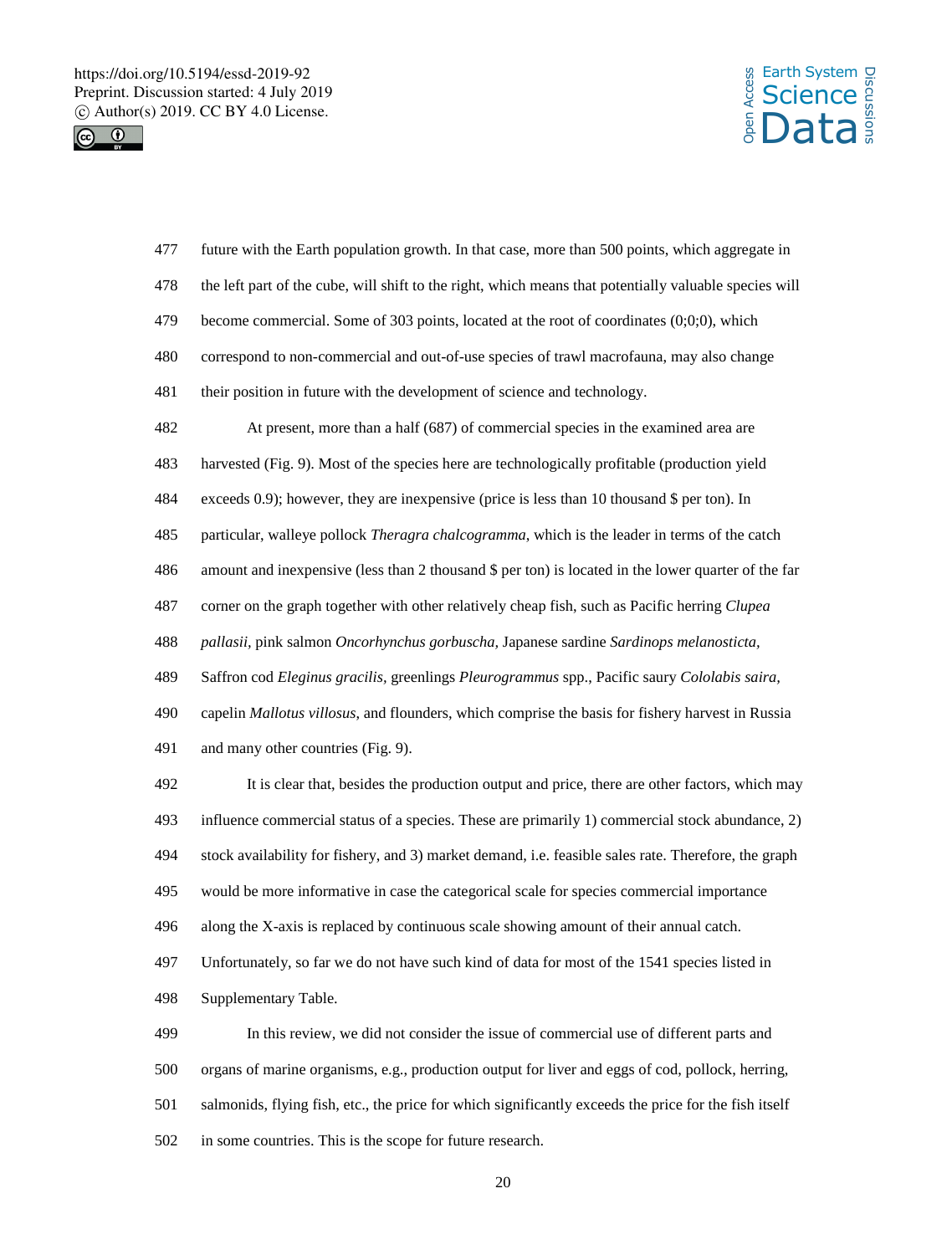



| 503 | Finally, it should be noted that most numerous species, which dominate in the surveyed               |
|-----|------------------------------------------------------------------------------------------------------|
| 504 | region, are usually r-strategists (as defined by MacArthur and Wilson, 2001), i.e. they are          |
| 505 | characterized by relatively low competitiveness, high breeding performance and frequency of          |
| 506 | reproduction, absence of care for their offspring, small size, fast development and short life       |
| 507 | cycle, strong dependence of fertility and mortality on the influence of external factors. Therefore, |
| 508 | they are characterized by perennial cyclical fluctuations in abundance – the so-called "life         |
| 509 | waves" with periods from several years to several decades. Such fluctuations were reported for       |
| 510 | highly abundant commercial fish: anchovies, herrings, pollock, salmon, mackerel, scad, sardines,     |
| 511 | etc. (see e.g.: Davydov, 1986, Shuntov, 1986, 2000, 2016, Klyashtorin and Lyubushin, 2005).          |
| 512 | Therefore, the sustainable fishery in the region can be achieved only by expansion of the            |
| 513 | assortment of commercially used bioresources. The supply of bioresources in the far Eastern seas     |
| 514 | and North Pacific provides such opportunity.                                                         |
| 515 | Data availability                                                                                    |
|     |                                                                                                      |
| 516 | Volvenko et al., 2019                                                                                |
| 517 | <b>Conclusions</b>                                                                                   |
| 518 | The analysis of the trawl macrofauna checklist we continued in the present study (the first          |
| 519 | part in Volvenko et al., 2018) yielded several practical outcomes:                                   |
| 520 | 1) Almost 20% of species in trawl catches (the percentage is higher at the seafloor than in the      |
| 521 | pelagic zone) were non-commercial species, and >50% were cheap or very cheap with price              |
| 522 | ranging from 0.5 to 2 \$/kg. Among the latter, fish species were the most intensively harvested      |
| 523 | in the region.                                                                                       |
| 524 | 2) Only 3.3% of all species belonged to expensive and very expensive (10-30 \$/kg) commercial        |
| 525 | species. These categories were dominated by invertebrates: Japanese sea cucumber, shrimps,           |
| 526 | crabs and scallops. The number of such species increased from northern to southern basins.           |
| 527 | 3) Of all examined species of the trawl macrofauna, 33% can be considered as unexploited             |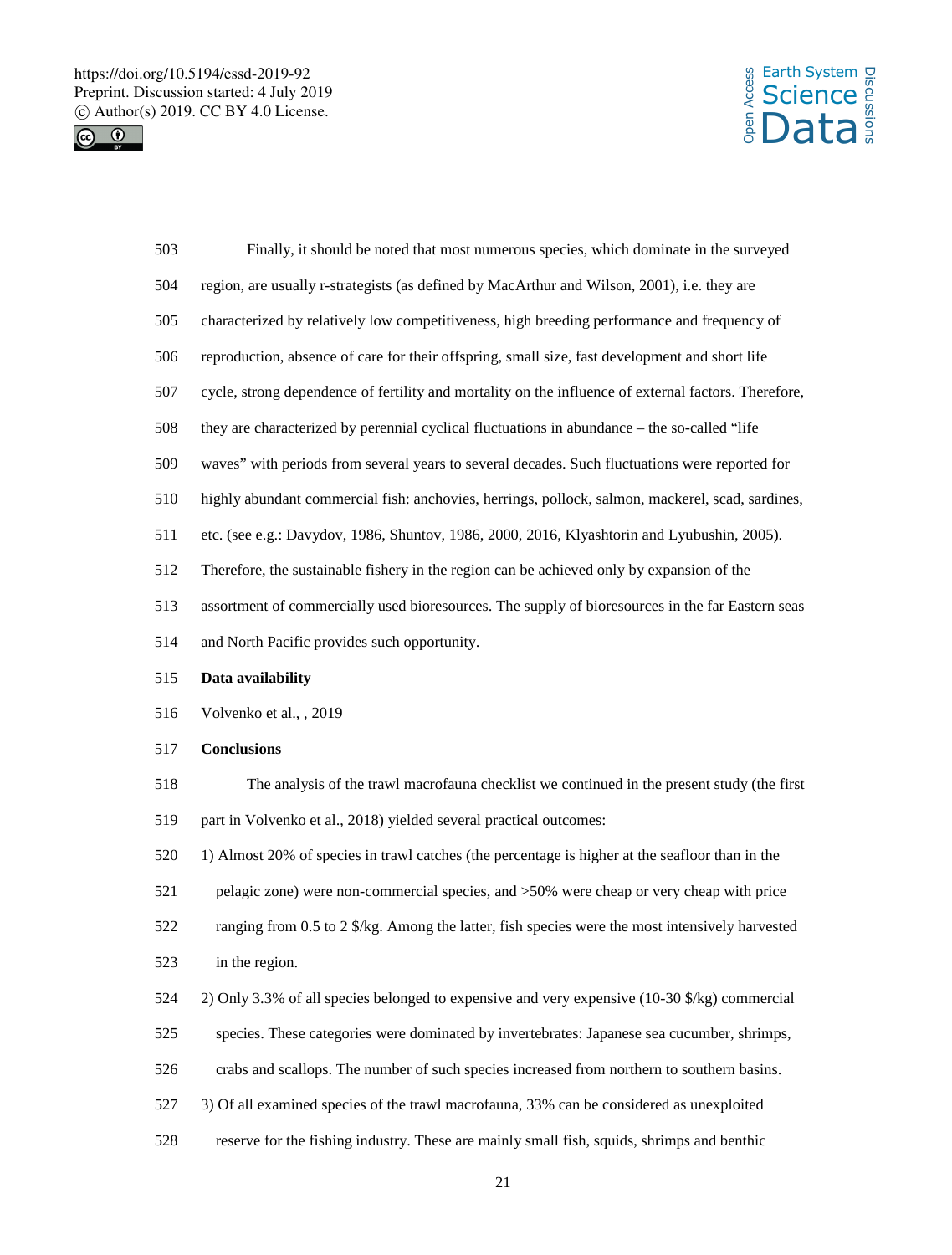



| 529 | invertebrates, with their total biomass many times exceeding that of currently fished biological       |
|-----|--------------------------------------------------------------------------------------------------------|
| 530 | resources.                                                                                             |
| 531 | 4) Most of potentially commercial species were technologically highly profitable (with the             |
| 532 | product output exceeding 0.9 of the raw weight). The percentage of such species was much               |
| 533 | higher in the pelagic zone (dominated by "profitable" fish, cephalopods and shrimps) than on           |
| 534 | the seafloor (with many invertebrates that have low product yield, in particular, the shelled          |
| 535 | molluscs).                                                                                             |
| 536 | 5) Product yield and price are necessary but not sufficient conditions for including species into a    |
| 537 | certain category of commercial use, and do not necessarily reflect catch amount. They also             |
| 538 | depend on commercial stock abundance, its accessibility for fishery and market requirement,            |
| 539 | i.e. potential sales rates.                                                                            |
| 540 | 6) It is known that the most abundant commercial species in the Far Eastern region are subject to      |
| 541 | significant natural fluctuations in the abundance, therefore the sustainable fishery in the region     |
| 542 | can only be secured by expansion of the assortment of commercial bioresources. The supply of           |
| 543 | bioresources in the far Eastern seas and North Pacific provides such opportunity.                      |
| 544 | In the future, more valuable information can be obtained from the checklist we presented               |
| 545 | using other methods of data processing and/or additional data (such as abundance, occurrence           |
| 546 | and catches). Comparisons with similar checklists from other areas or with checklists from the         |
| 547 | same area obtained using different techniques also may be of interest.                                 |
| 548 | We hope that our checklist of fauna will be helpful to ichthyologists, hydrobiologists,                |
| 549 | ecologists, biogeographers, conservation biologists, economists and fishery managers, as well as       |
| 550 | to teachers and students of respective specialties. Potential fields of practical use of the checklist |
| 551 | may include: management of living marine resources, aquaculture development and nature                 |
| 552 | conservation. In particular, it can be used to assess economic value of biological resources,          |
| 553 | which was done, e.g., in the Sea of Okhotsk (Lukyanova et al., 2016), or damages to marine             |
| 554 | ecosystems resulting from anthropogenic impact, including pollution, hydro-technical                   |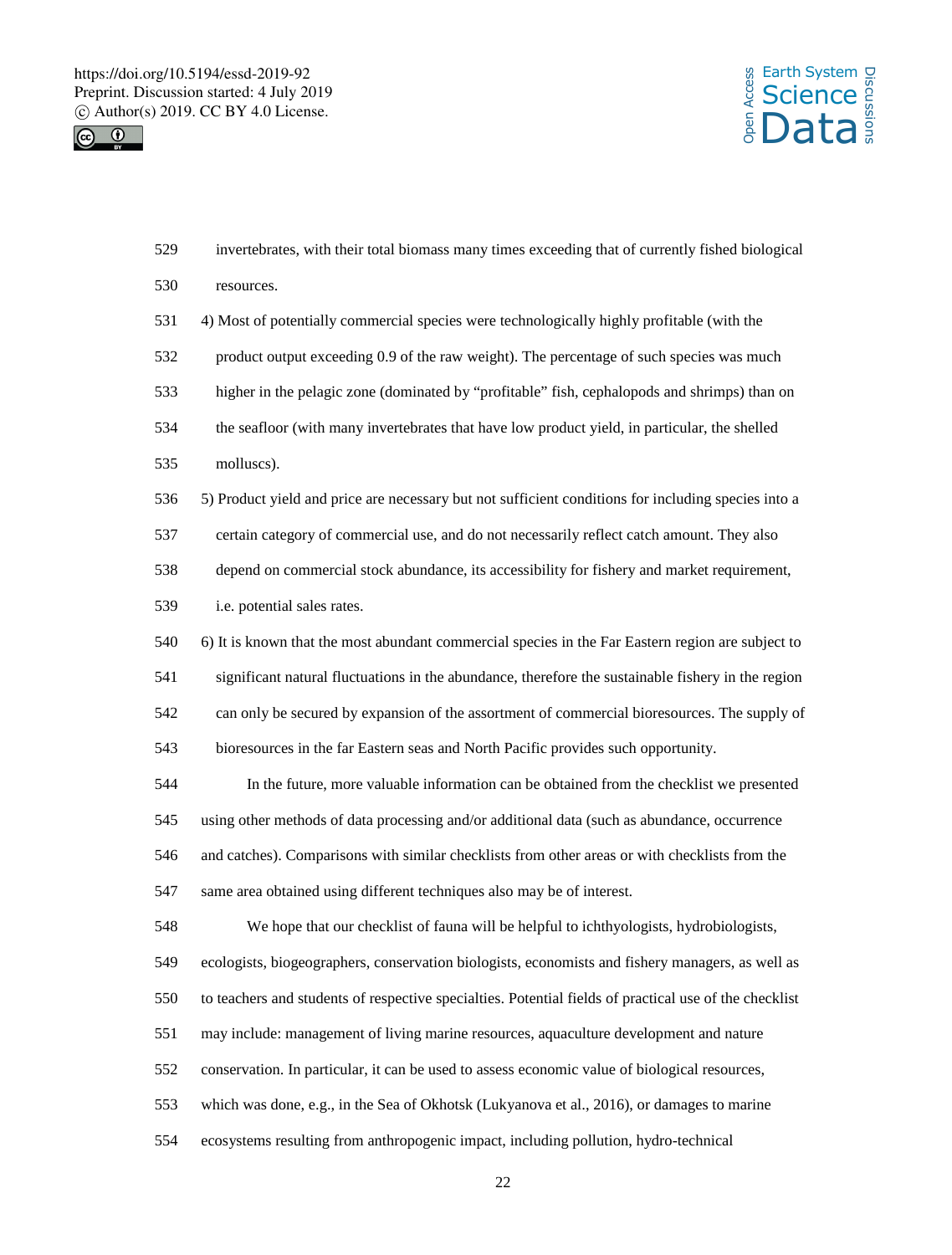



- constructions, oil and gas extraction, tanker or nuclear reactors accidents, etc. In the simplest
- case, in order to estimate such damage in terms of cost, total destructed biomass should be
- multiplied by possible product yield and prices for respective species shown in the present study.
- For more comprehensive assessment, the same procedure should be conducted taking into
- account the potential offspring of these animals over a certain period of time, and resulting
- amounts should be summed up.

### **Author contribution**

- IVV, planning and coordination of work, database creation, data analysis, preparation of all
- tables and figures, writing a manuscript text; AMO, checking and editing the list of fish and
- cyclostomes, adding and editing the text of the manuscript; AVG, checking and editing the list of
- all invertebrates except cephalopods, adding and editing the text of the manuscript; ONK,
- checking and editing the list of cephalopods, editing the text of the manuscript; AAO, collection
- of data on prices and product yield; GMV, collecting of literature data on invertebrates; OAM,
- collecting literature data on fishes.

#### **Competing interests**

- The authors declare that they have no conflict of interest.
- **Acknowledgements**
- We are grateful to Prof. V.P. Shuntov (TINRO) for valuable critical notes made during
- preparation of the manuscript, to Dr. A.V. Sysoev (Zoological Museum, Moscow State
- University) for comments on common names of gastropods, and to S. Wildes (Auke Bay Labs,
- Juneau, Alaska) for a review of the manuscript. The contribution of A.M. Orlov to this
- publication was partially supported by the Russian Fund of Fundamental Research (projects Nos.
- 16-04-00516 and 16-04-00456).

### **References**

- Akimushkin, I.I.: Golovonogie mollyuski morei SSSR (Cephalopod Mollusks of USSR Seas),
- Moscow, Izd. Akad. Nauk SSSR, 1963.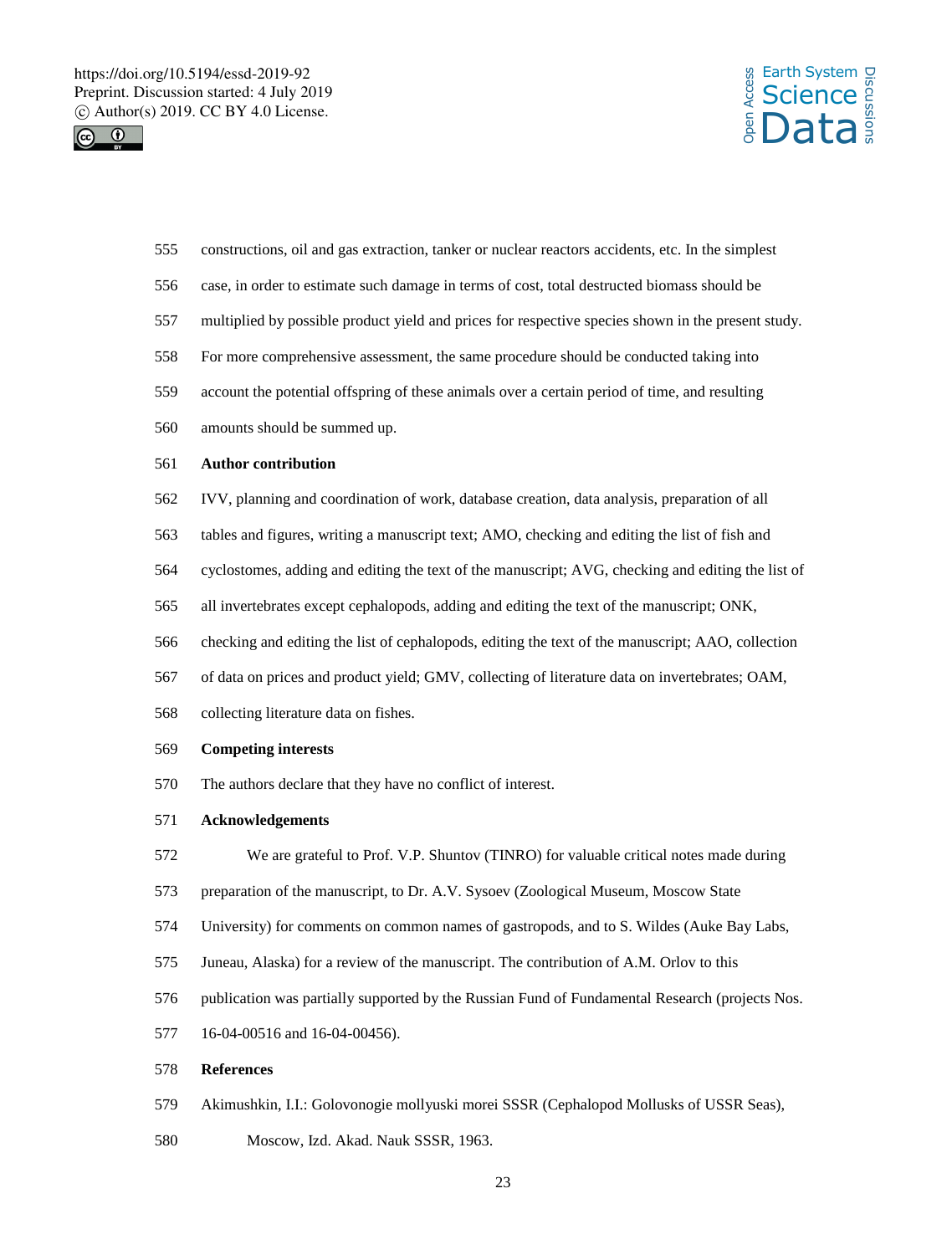



| 581 | Anderson, M.E., Stevenson, D.E. and Shinohara, G.: Systematic review of the genus <i>Bothrocara</i> |
|-----|-----------------------------------------------------------------------------------------------------|
| 582 | Bean 1890 (Teleostei: Zoarcidae), Ichthyological Research, 56, 172-194, 2009.                       |
| 583 | Arkhipkin, A.I., Rodhouse, P.G. K., Pierce, G.J., Sauer, W., Sakai, M., Allcock, L., Arguelles, J., |
| 584 | Bower, J.R., Castillo, G., Ceriola, L., Chen, C.-S., Chen, X., Diaz-Santana, M., Downey,            |
| 585 | N., Gonzalez A.F., Amores, J.G., Green, C.P., Guerra, A., Hendrickson, L.C., Ibanez, C.,            |
| 586 | Ito, K., Jereb, P., Kato, Y., Katugin, O.N., Kawano, M., Kidokoro, H., Kulik, V.V.,                 |
| 587 | Laptikhovsky, V.V., Lipinski, M.R., Liu, B., Mariategui, L., Marin, W., Medina, A.,                 |
| 588 | Miki, K., Miyahara, V, Moltschaniwskyj, N., Moustahfid, H., Nabhitabhata, J., Nanjo,                |
| 589 | N., Nigmatullin, C.M., Ohtani, T., Pecl, G., Perez, J.A.A., Piatkowski, U., Saikliang, P.,          |
| 590 | Salinas-Zavala, C.A., Steer, M., Tian, Y., Ueta, Y., Vijai, D., Wakabayashi, T.,                    |
| 591 | Yamaguchi, T., Yamashiro, C., Yamashita, N. and Zeidberg, L.D.: World Squid                         |
| 592 | Fisheries, Reviews in Fisheries Science & Aquaculture, 23 (2), 92-252,                              |
| 593 | http://dx.doi.org/10.1080/23308249.2015.1026226, 2015.                                              |
| 594 | Baldwin, A.: Common seashore animals of Southeastern Alaska. A field guide.                         |
| 595 | http://juneaunature.org/wp-content/uploads/2013/pdfs/baldwin2013.pdf, 2013.                         |
| 596 | Basin-scale norms for production yield after commercial processing of invertebrates and algae in    |
| 597 | the Russian Far Eastern seas. Adopted on 18 June 2013 by the Deputy Head of the                     |
| 598 | Russian Fishery Agency V.I. Sokolov, Moscow, 2013.                                                  |
| 599 | Basin-scale norms for waste and losses, production yield and consumption of raw materials           |
| 600 | during making frozen and food products from fish in the Russian Far Eastern seas.                   |
| 601 | Adopted on 11 March 2014 by the Deputy Head of the Russian Fishery Agency V.I.                      |
| 602 | Sokolov, Moscow, 2014.                                                                              |
| 603 | Bazhin, A.G. and Stepanov, V.G.: Sea urchins fam. Strongylocentrotidae of seas of Russia,           |
| 604 | Petropavlovsk-Kamchatsky, KamchatNIRO, 2012.                                                        |
| 605 | Beamish, R.J., Leask, K.D., Ivanov, O.A., Balanov, A.A., Orlov, A.M. and Sinclair, B.: The          |
| 606 | ecology, distribution, and abundance of midwater fishes of the Subarctic Pacific gyres,             |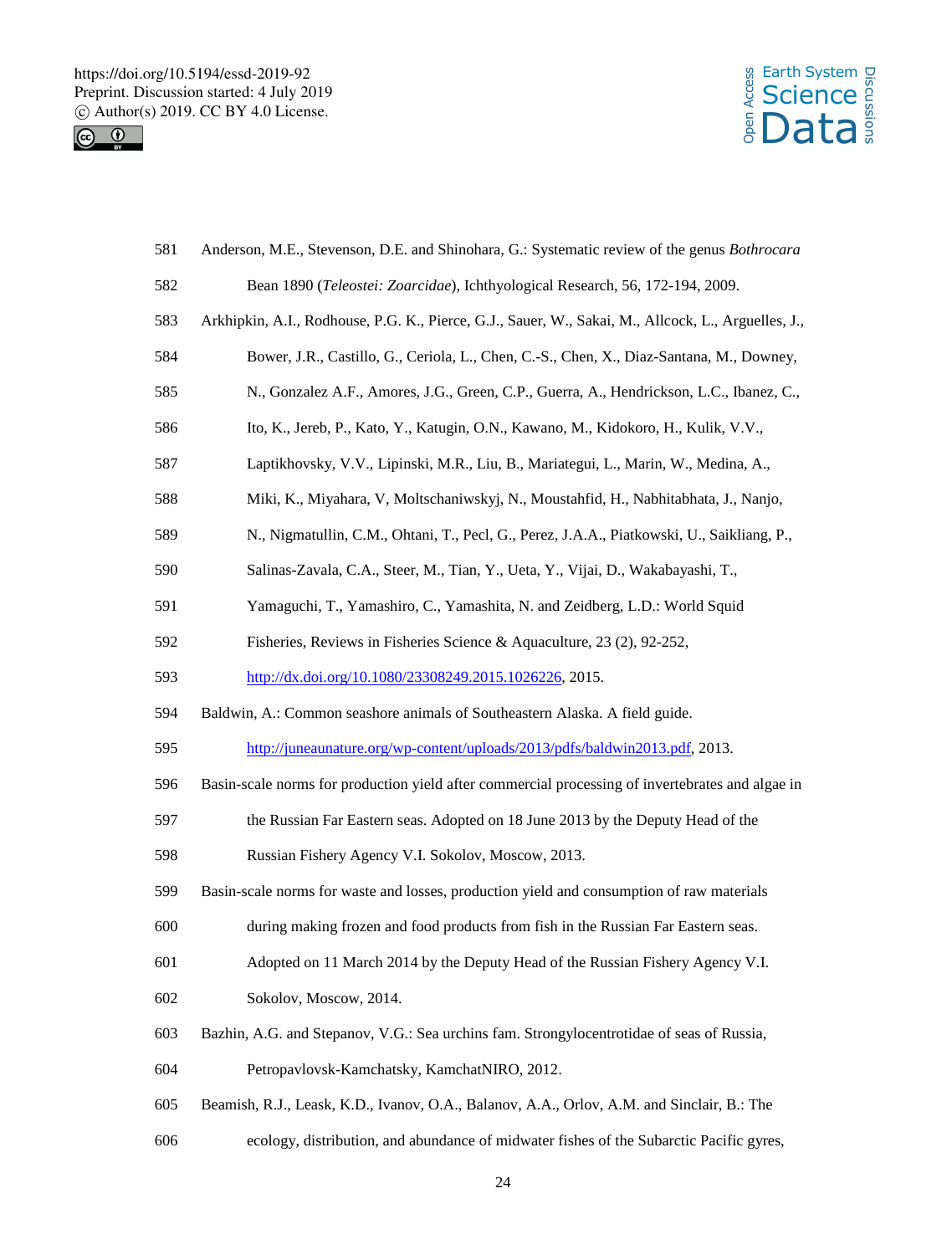



- Progress in Oceanography, 43 (2), 399-442,
- http://www.sciencedirect.com/science/article/pii/S0079661199000178, 1999.
- Bogorov, V.G.: The biological productivity of the ocean and specifics of its geographic
- distribution, Voprosy Geografii, 84, 80–102, 1970.
- Borets, L.A.: Annotated list of fishes of Far Eastern Seas*,* Vladivostok, TINRO-Center. 2000.
- Boyle, P.R. (Ed.): Cephalopod life cycles. Vol. 1. Species accounts, London, Academic Press
- Inc., 1983.
- Danilin, D.D.: Bivalve mollusks of the Western part of the Bering sea and Pacific waters of
- Kamchatka. Species composition, environmental, and commercial importance, D.Ph.
- Diss., Petropavlovsk-Kamchatsky, KGTU, 2014.
- Davydov, I.V.: On the nature of long-term changes in the number of fish and the possibility of
- their foresight, in: Dynamics of the number of commercial animals of the Far Eastern
- seas, 5-16, Vladivostok, TINRO, 1986.
- Far Eastern Express Bulletin. Price survey for fish and seafood in the Far Eastern region:
- Vladivostok, NTC "Dalrybtkhnika" Publ., No 1-6, 2014-2015.
- Filippova, Ju.A., Alekseev, D.O., Bizikov, V.A. and Khromov, D.N.: Commercial and Mass
- Cephalopods of the World Ocean. A Mannual for Identification, Moscow, VNIRO
- Publishing,
- https://atlantniro.ru/images/stories/foto\_sobitij/sys\_inspectirovania\_antkom/systema\_nau
- 4nogo\_nablydenija/ruk\_i\_spravo4naj\_literatura/opredeliteli\_rib/opredilitel\_golovonogih\_ molyskov.pdf, 1997.
- FishNews, http://fishnews.ru/news/22709, Date of latest access October 30, 2018, 2014.
- FishNews, http://fishnews.ru/news/25568, Date of latest access October 30, 2018, 2015.
- FishNews, http://fishnews.ru/news/29891, Date of latest access October 30, 2018, 2016.
- FishNews, http://fishnews.ru/news/30334, Date of latest access October 30, 2018, 2017.
- FAO yearbook. Fishery and Aquaculture Statistics, Rome, Food and Agriculture Organization of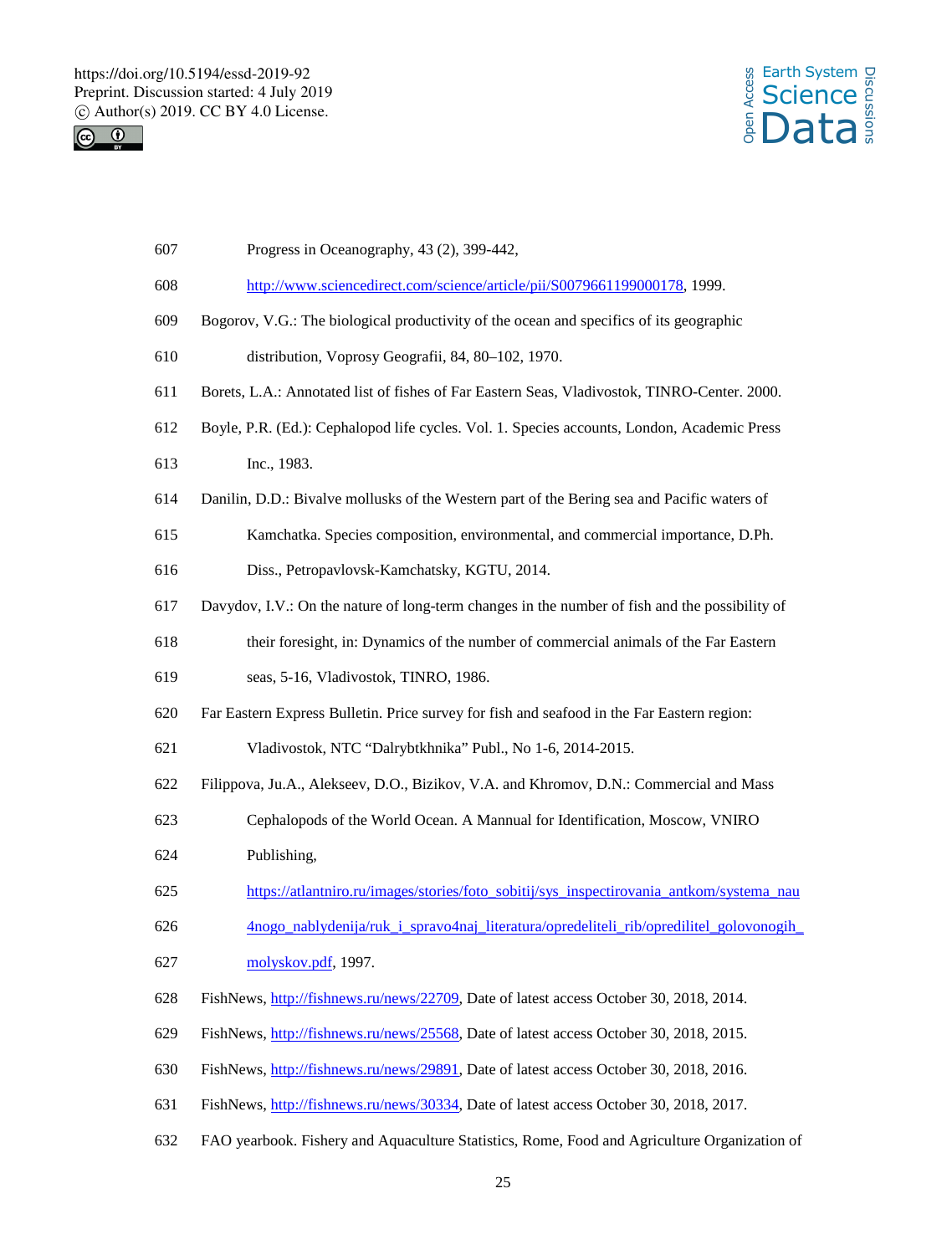



- the United Nations, http://www.fao.org/docrep/015/ba0058t/ba0058t.pdf, 2010.
- FAO yearbook. Fishery and Aquaculture Statistics, Rome, Food and Agriculture Organization of
- the United Nations, http://www.fao.org/3/a-i3740t.pdf, 2012.
- FAO yearbook. Fishery and Aquaculture Statistics, Rome, Food and Agriculture Organization of
- the United Nations. http://www.fao.org/3/a-i5716t.pdf, 2014.
- Gershanovich, D.E., Elizarov, A.A. and Sapozhnikov, V.V.: Bioproduktivnost' okeana
- (Bioproductivity of the Ocean), Moscow, Agropromizdat, 1990.
- Gjosaeter, J. and Kawaguchi, K. A review of the world resources of mesopelagic fishes, FAO
- Fish. Techn. Rep., 139, 1-151,
- https://books.google.ru/books?id=y4SGvgAACAAJ&pg=PA1&hl=ru&source=gbs\_toc\_r
- &cad=3#v=onepage&q&f=false, 1980.
- Holthuis, L.B.: FAO species catalogue. Vol.1. Shrimps and prawns of the world. An annotated
- catalogue of species of interest to fisheries, FAO Fisheries Synopsis (125) 1, Rome,
- 646 FAO, http://www.fao.org/docrep/009/ac477e/ac477e00.htm, 1980.
- Houart, R. and Sirenko, B.I.: Review of the recent species of *Ocenebra Gray*, 1847 and
- *Ocinebrellus Jousseaume*, 1880 in the Northwestern Pacific, Ruthenica, 13 (1), 53-74,
- 2003.
- Irigoien, X., Klevjer, T.A., Rostad, A., Martinez, U., Boyra, G., Acuna, J.L., Bode, A.,
- Echevarria, F., Gonzales-Gordillo, J.I., Hernandez-Leon, S., Agusti-Requena, S., Aksnes,
- D.L., Duarte Quesada, C. and Kaartvedt, S.: Large mesopelagic fishes biomass and
- trophic efficiency in the open ocean, Nature Communications, 5, 1-10,
- http://www.readcube.com/articles/10.1038/ncomms4271, 2014.
- Jereb, P. and Roper, C.F.E. (Eds.): Cephalopods of the world. An annotated and illustrated
- catalogue of cephalopod species known to date. Vol. 1. Chambered nautiluses and
- sepioids (Nautilidae, Sepiidae, Sepiadariidae, Idiosepiidae and Spirulidae), Rome, FAO,
- http://www.fao.org/docrep/009/a0150e/a0150e00.htm, 2005.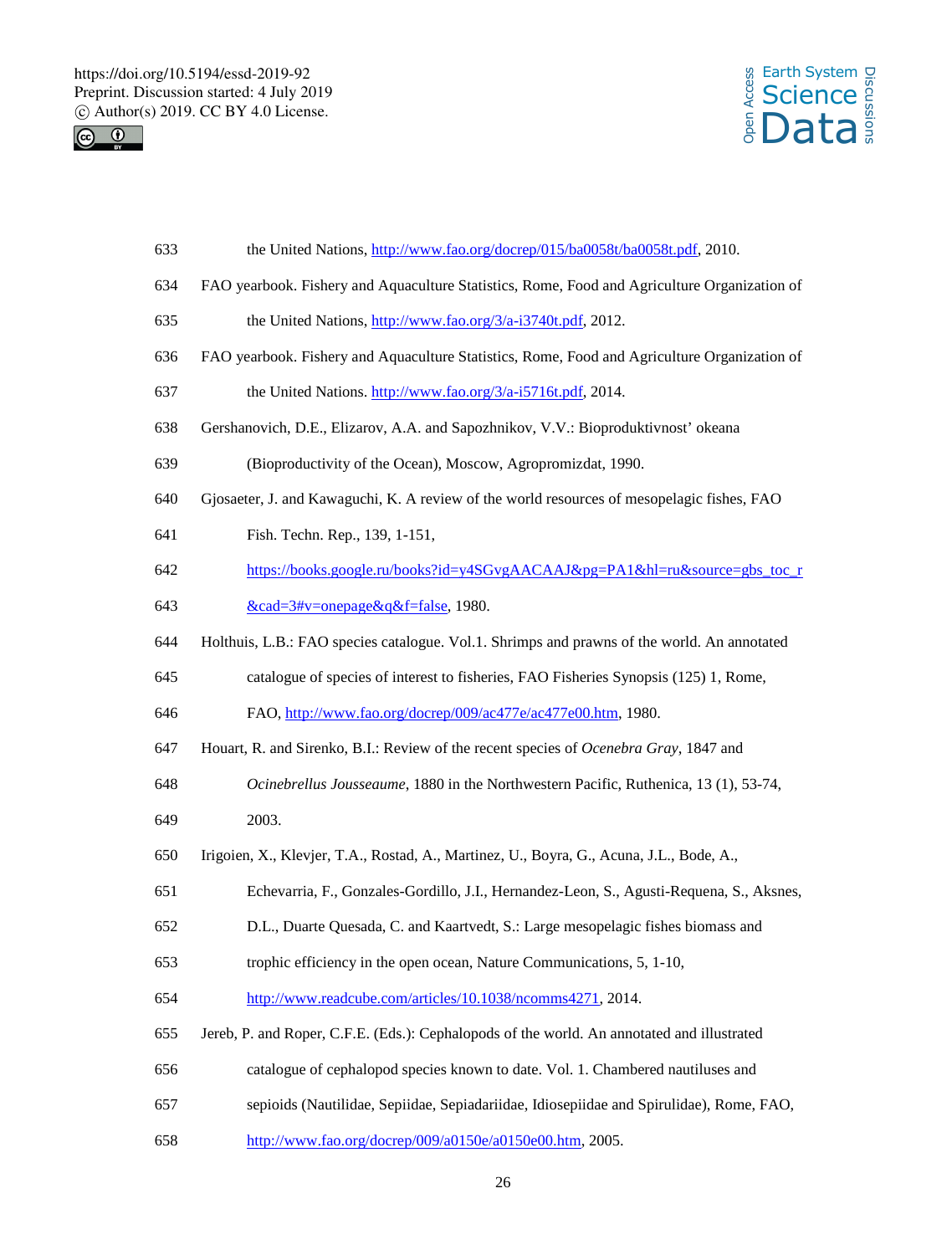



- Jereb, P. and Roper, C.F.E. (Eds.): Cephalopods of the world. An annotated and illustrated
- catalogue of cephalopod species known to date. Vol. 2. Myopsid and oegopsid squids,
- Rome, FAO, http://www.fao.org/docrep/014/i1920e/i1920e00.htm, 2010.
- Jereb, P., Roper, C.F.E., Norman, M.D. and Finn J.K. (Eds.): Cephalopods of the world. An
- annotated and illustrated catalogue of cephalopod species known to date. Vol. 3.
- Octopods and vampire squids, Rome, FAO, http://www.fao.org/3/a-i3489e/index.html,
- 2014.
- Kantor, Yu.I. and Sysoev, A.: Catalogue of molluscs of Russia and adjacent countries, Moscow,

Tov. nauch. izd. KMK (KMK Scientific Press), 2005.

- Kantor, Yu.I. and Sysoev, A.: Marine and brackish water Gastropoda of Russia and adjacent
- countries: an illustrated catalogue, Moscow, Tov. nauch. izd. KMK (KMK Scientific Press), 2006.
- Karedin, Ye.P.: Resources of the northern Pacific mesopelagic fishes, Izvestiya TINRO**,** 124,
- 391-416, 1998.
- Katugin O.N. and Zuev N.N.: Distribution of cephalopods in the upper epipelagic northwestern
- Bering Sea in autumn, Reviews in Fish Biology and Fisheries**,** 17, 283-294,

https://link.springer.com/article/10.1007/s11160-007-9040-3, 2007.

- Katugin, O.N. and Shevtsov, G.A.: Cephalopod mollusks of the Russian Far Eastern Seas and
- adjacent waters of the Pacific Ocean: the list of species, Izvestiya TINRO**,** 170, 92–98,
- http://cyberleninka.ru/article/n/golovonogie-mollyuski-morey-dalnego-vostoka-rossii-i-
- prilegayuschey-akvatorii-tihogo-okeana-spisok-vidov, 2012.
- Katugin, O.N., Yavnov, S.V. and Shevtsov, G.A.: Atlas of cephalopod mollusks of the Far
- Eastern seas of Russia, Vladivostok, TINRO-Centre, Russian Island, 2010.
- Klyashtorin, L.B. and Lyubushin, A.A.: Cyclical changes in climate and fish productivity,
- Moscow, VNIRO, 2005.
- Komatsu, H.: Deep-sea Fauna of the Sea of Japan, National Museum of Nature and Science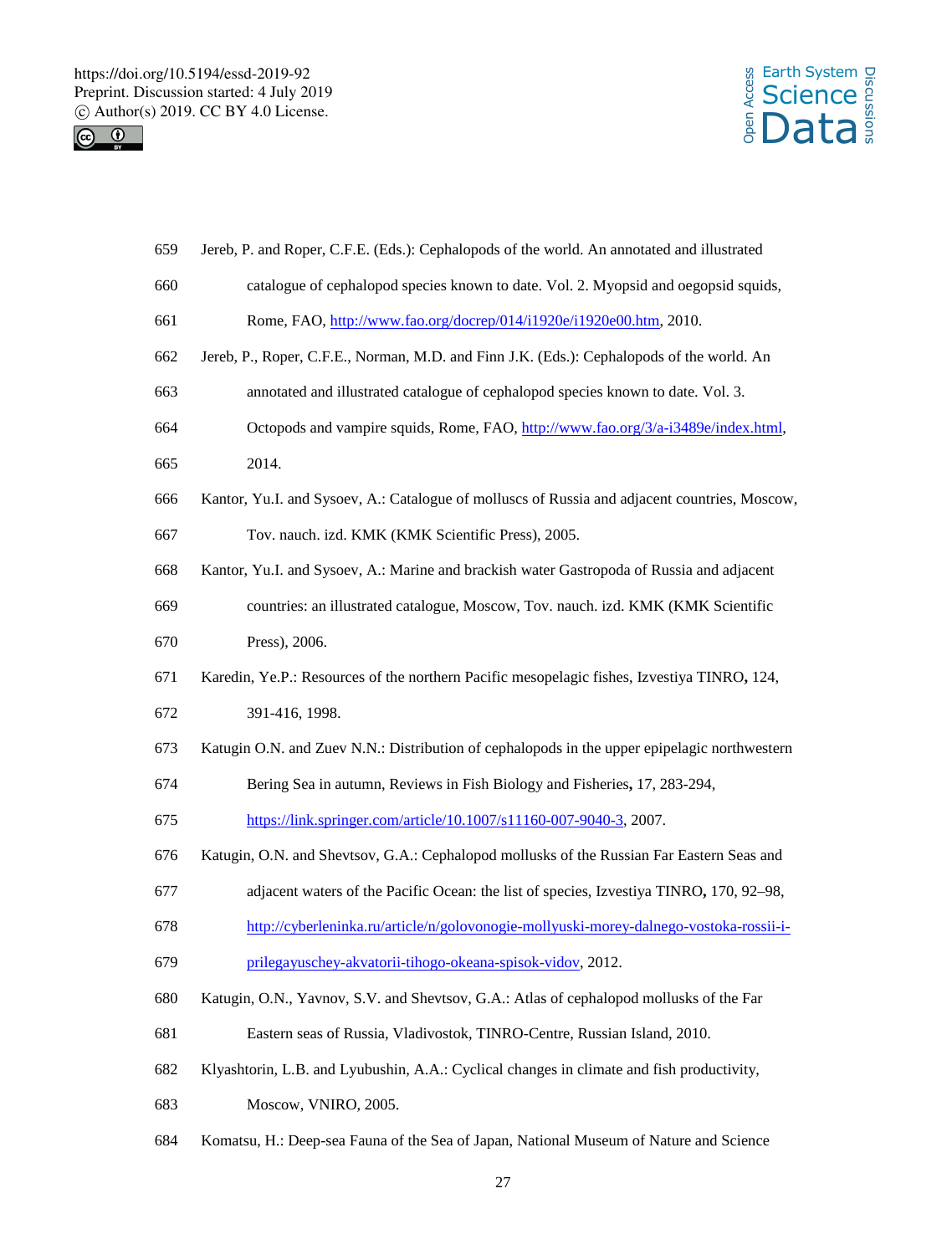



| 685 | Monographs, 44, 177–203, 2014.                                                                |
|-----|-----------------------------------------------------------------------------------------------|
| 686 | Kondakov, N.N.: Golovonogie mollyuski (Cephalopoda) dal'nevostochnykh morei SSSR              |
| 687 | (Cephalopods of the Far Eastern seas of the USSR), Issledovaniya dalnevostochnykh             |
| 688 | morei (Exploration of the Far Eastern seas), 1, 216-255, 1941.                                |
| 689 | Kosyan, A.R. and Kantor, Yu.I.: Morphological phylogenetic analysis of gastropods from family |
| 690 | Buccinidae, Doklady Biological Sciences, 415 (1), 270-272, 2007.                              |
| 691 | Kosyan, A.R. and Kantor, Yu.I.: Phylogenetic analysis of the subfamily Colinae                |
| 692 | (Neogastropoda: Buccinidae) based on morphological characters, The Nautilus, 123 (3),         |
| 693 | $83 - 94$ ,                                                                                   |
| 694 | http://www.sevin.ru/laboratories/Marine_Invertebrates/kosyan/Kosyan_Kantor_2009_Th            |
| 695 | e Nautilus 123 83-94 reduce.pdf, 2009.                                                        |
| 696 | Lambert, G., Karney, R.C., Rhee, W.Y. and Carman, M.R.: Wild and cultured edible tunicates: a |
| 697 | review, Management of Biological Invasions, 7 (1), 59–66,                                     |
| 698 | http://www.reabic.net/journals/mbi/2016/1/MBI_2016_Lambert_etal.pdf, 2016.                    |
| 699 | Lebedev, E.B.: Bivalve Mollusks (Mollusca, Bivalvia) of the Far Eastern Marine Reserve        |
| 700 | (Russia, Sea of Japan), Biodiversity and Environment of Far East Reserves, 1, P. 32-53.       |
| 701 | http://biota-environ.com/full/N1_2015.pdf, 2015a.                                             |
| 702 | Lebedev, E.B.: Echinoderms (Invertebrata, Echinodermata) of the Far Eastern Marine Reserve    |
| 703 | (Russia), Biodiversity and Environment of Far East Reserves, 3, 114-123, http://biota-        |
| 704 | environ.com/full/N3_2015.pdf, 2015b.                                                          |
| 705 | Lebedev, E.B. and Tyurin, A.N.: Chitons and Cephalopods (Mollusca, Polyplacophora,            |
| 706 | Cephalopoda) of the Far Eastern Marine Reserve (Russia), Biodiversity and Environment         |
| 707 | of Far East Reserves, 3, 103-113, http://biota-environ.com/full/N3 2015.pdf, 2015.            |
| 708 | Lindberg, G.U. and Gerd, A.S.: Slovar' nazvanii morskikh promyslovykh ryb mirovoi fauny       |
| 709 | (Dictionary of Names of Marine Commercial fishes in the World Fauna), Moscow, Kniga           |
| 710 | po Trebovaniyu,                                                                               |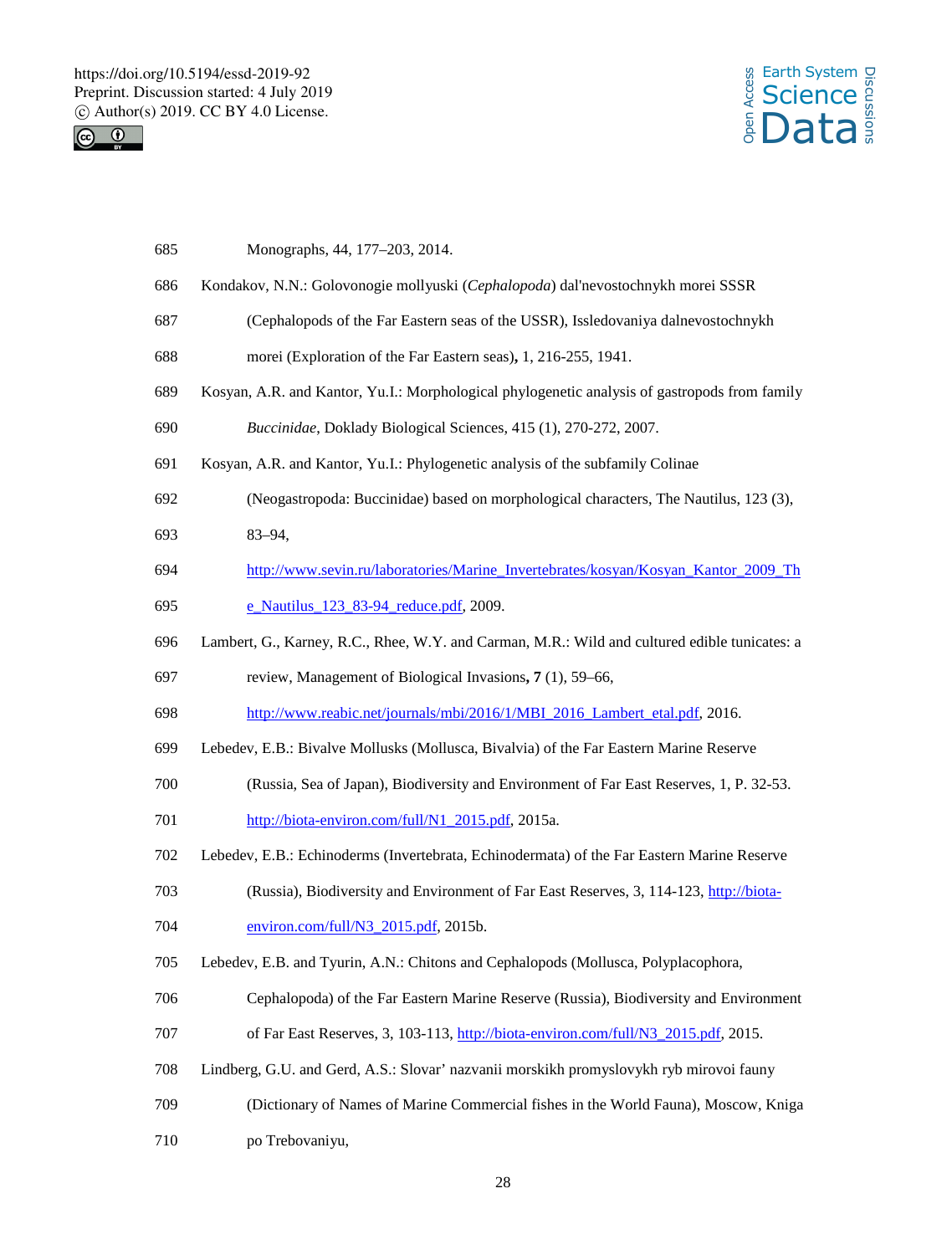



| 711 | https://books.google.ru/books?id=VYz9AgAAQBAJ&pg=PA5&lpg=PA5&dq#v=onepag                               |
|-----|--------------------------------------------------------------------------------------------------------|
| 712 | $e\&q\&f$ =false, 2013.                                                                                |
| 713 | Lukyanova, O.N., Volvenko, I.V., Ogorodnikova, A.A. and Anferova, E.N.: The economic                   |
| 714 | valuation of biological resources and ecosystem services in the Sea of Okhotsk, Russian                |
| 715 | Journal of Marine Biology, 42, 602-607,                                                                |
| 716 | https://link.springer.com/article/10.1134/S1063074016070075, 2016.                                     |
| 717 | MacArthur, R.H. and Wilson, E.O.: The Theory of Island Biogeography, Princeton, University             |
| 718 | Press, https://press.princeton.edu/titles/7051.html, 2001.                                             |
| 719 | Mah, C.L., Neill, K., Eleaume, M. and Foltz, D.: New Species and global revision of <i>Hippasteria</i> |
| 720 | (Hippasterinae: Goniasteridae; Asteroidea; Echinodermata), Zoological Journal of the                   |
| 721 | Linnean Society, 171, 422-456,                                                                         |
| 722 | https://www.researchgate.net/publication/262528748_New_species_and_global_revision                     |
| 723 | of Hippasteria Hippasterinae Goniasteridae Asteroidea Echinodermata, 2014.                             |
| 724 | Marin, I.N.: Malyi atlas desyatinogikh rakoobraznykh Rossii (Small Atlas of Decapod                    |
| 725 | Crustaceans of Russia), Moscow, Tov. nauch. izd. KMK (KMK Scientific Press), 2013.                     |
| 726 | Marin, I.N. and Kornienko, E.S.: The list of Decapoda species from Vostok Bay Sea of Japan,            |
| 727 | Biodiversity and Environment of Far East Reserves, 2, 49-71, http://biota-                             |
| 728 | environ.com/full/N2_2014.pdf, 2014.                                                                    |
| 729 | Markevich, A.I.: Checklist of fish and fish-like vertebrates of Far Eastern Marine Reserve,            |
| 730 | Biodiversity and Environment of Far East Reserves , 1, 109-136, http://biota-                          |
| 731 | environ.com/full/N1_2015.pdf, 2015.                                                                    |
| 732 | Masuda, H., Amaoka, K., Araga, Uyeno, T. and Yoshino T.: The Fishes of the Japanese                    |
| 733 | Archipelago, Tokyo, Tokai University Press, Vols. 1-3, 1984.                                           |
| 734 | McLaughlin, P.A., Camp, D.K., Angel, M.V., Bousfield, E.L., Brunel, P., Brusca, R.C., Cadien,          |
| 735 | D., Cohen, A.C., Conlan, K., Eldredge, L.G., Felder, D.L., Goy, J.W., Haney, T., Hann,                 |
| 736 | B., Heard, R.W., Hendrycks, E.A., Hobbs, H.H., Holsinger, J.R., Kensley, B., Laubitz,                  |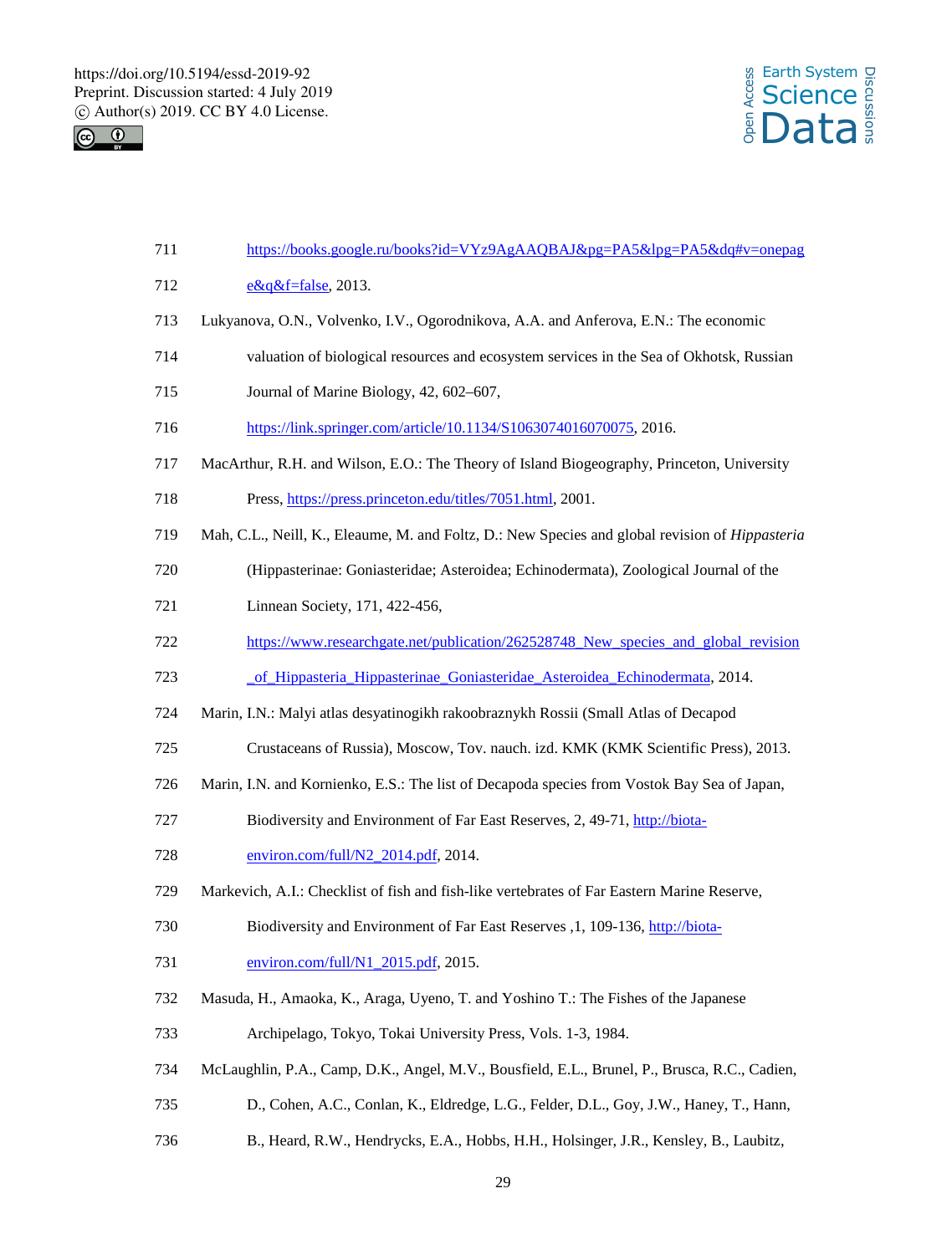



| 737 | D.R., LeCroy, S.E., Lemaitre, R., Maddocks, R.F., Martin, J.W., Mikkelsen, P., Nelson,        |
|-----|-----------------------------------------------------------------------------------------------|
| 738 | E., Newman, W.A., Overstreet, R.M., Poly, W.J., Price, W.W., Reid, J.W., Robertson,           |
| 739 | A., Rogers, D.C., Ross, A., Schotte, M., Schram, F.R., Shih, C.-T., Watling, L. and           |
| 740 | Wilson, G.D.F.: Common and Scientific Names of Aquatic Invertebrates from the United          |
| 741 | States and Canada: Crustaceans, Bethesda, Maryland: American Fisheries Society, 2005.         |
| 742 | Mecklenburg, C.W., Mecklenburg, T.A. and Thorsteinson, L.K.: Fishes of Alaska, Bethesda,      |
| 743 | Maryland, American Fisheries Society, 2002.                                                   |
| 744 | Melville, R.V. and China, W.E.: Opinion 886: Purpura Bruguiere and Muricanthus Swainson       |
| 745 | (Gastropoda): designations of type-species under the Plenary Powers with grant of             |
| 746 | precedence to Thaididae over Purpuridae, Bulletin of Zoological Nomenclature, 26 (3/4),       |
| 747 | 128-132, http://biostor.org/reference/1616/page/1, 1969.                                      |
| 748 | Moiseev, P.A.: Biologicheskie resursy Mirovogo okeana (Biological Resources of the World      |
| 749 | Ocean), Moscow, Pishchevaya Promyshlennost', 1969.                                            |
| 750 | Moiseev, R.S. and Tokranov, A.M. (Eds.): Catalog of vertebrates of Kamchatka and adjacent     |
| 751 | waters, Petropavlovsk-Kamchatsky, Kamchatskiy Petchatniy Dvor,                                |
| 752 | http://www.knigakamchatka.ru/pdf/catalog-vertebrates-kamchatka.pdf, 2000.                     |
| 753 | National Oceanic and Atmospheric Administration: Non-Target Species List Compiled from        |
| 754 | RACEBASE, Programmatic Supplemental EIS for Alaska Groundfish Fisheries                       |
| 755 | Implemented Under the Authority of the Fishery Management Plans for the Groundfish            |
| 756 | Fishery of the Gulf of Alaska and the Groundfish of the Bering Sea and Aleutian Islands       |
| 757 | Area: Environmental Impact Statement, V. 9, Appendix N, 1-38,.                                |
| 758 | https://alaskafisheries.noaa.gov/sites/default/files/pseis0604-app_n.pdf, 2004.               |
| 759 | Nelson, J.S., Crossman, E.J., Espinosa-Perez, H., Findley, L.T., Gilbert, C.R., Lea, R.N. and |
| 760 | Williams, J.D.: Common and scientific names of fishes from the United States, Canada,         |
| 761 | and Mexico, American Fisheries Society Special publication, 29, Bethesda: American            |
| 762 | Fisheries Society, 2004.                                                                      |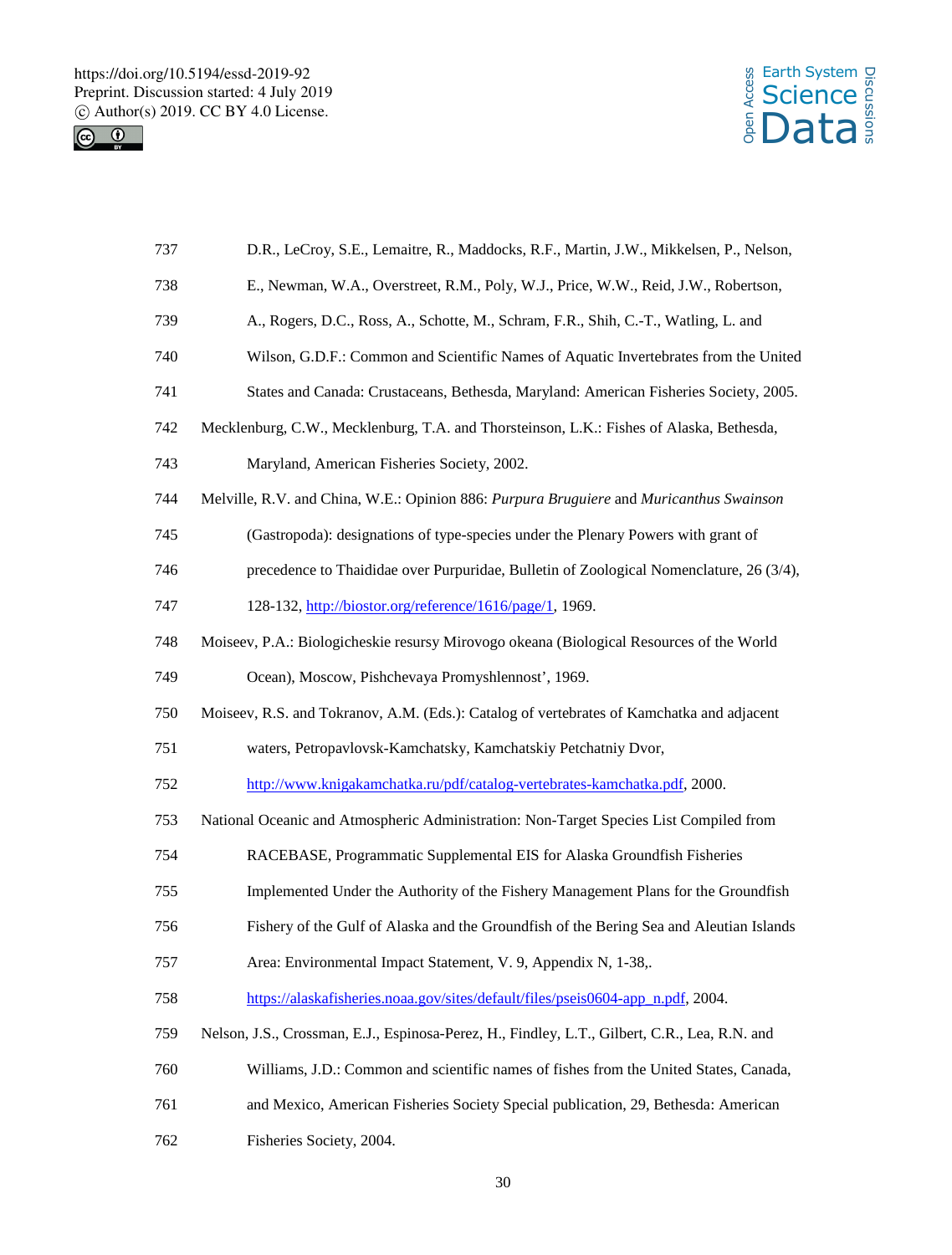



| 764 | the World: Squids, cuttlefishes, octopuses and allies), Moscow, Nauka, 1982.                    |
|-----|-------------------------------------------------------------------------------------------------|
| 765 | Nesis, K.N.: Okeanischeskie golovonogie mollyuski: rasprostranenie zhiznennye formy,            |
| 766 | evolyutsiya. (Oceanic cephalopods: Distribution, life forms, evolution), Moscow, Nauka,         |
| 767 | 1985.                                                                                           |
| 768 | Norman, M.: Cephalopods: A world guide, Hackenheim, ConchBooks, 2000.                           |
| 769 | Okutani, T.: Cuttlefishes and squids of the world, new edition, Hadano, Tokai University Press, |
| 770 | http://www.zen-ika.com/zukan/index-e.html, 2015.                                                |
| 771 | Okutani, T., Tagawa, T.M. and Horikawa, H.: Cephalopods from continental and slope around       |
| 772 | Japan, Tokyo, Japan Fisheries Resource Conservation Association, 1987.                          |
| 773 | Organization for Economic Co-operation and Development: Multilingual dictionary of fish and     |
| 774 | fish products, 5th ed., Chicester, Wiley-Blackwell, 2009.                                       |
| 775 | Parin, N.V., Evseenko, S.A. and Vasil'eva, E.D.: Fishes of Russian Seas: Annotated Catalogue,   |
| 776 | Archives of the Zoological museum of Moscow State University, V. 53, Moscow, Tov.               |
| 777 | nauch. izd. KMK (KMK Scientific Press),                                                         |
| 778 | http://zmmu.msu.ru/files/books/Parin%20etal_all_szhat.pdf, 2014.                                |
| 779 | Petryashev, V.V.: Biogeographical Division of the North Pacific Sublittoral and Upper Bathyal   |
| 780 | Zones by the Fauna of Mysidacea and Anomura (Crustacea), Russian Journal of Marine              |
| 781 | Biology, 31, 9-26, https://link.springer.com/article/10.1007/s11179-006-0011-7, 2005.           |
| 782 | Reshetnikov, Yu.S., Kotlyar, A.N., Rass, T.S. and Shatunovsky, M.I.: Dictionary of Animal       |
| 783 | Names in Five Languages. Fishes, Moscow, Russky Yazyk Publishers,                               |
| 784 | http://www.pseudology.org/science/FiveLanguagesSlovar/Ryby2.pdf, 1989.                          |
| 785 | Roper, C.F.E., Sweeney, M.J. and Nauen C.E.: Cephalopods of the world. An Annotated and         |
| 786 | Illustrated Catalogue of Species of Interest to Fisheries, FAO Fisheries Synopsis N 125,        |
| 787 | Vol. 3, Rome, FAO. http://www.fao.org/docrep/009/ac479e/ac479e00.htm, 1984.                     |
| 788 | Russian Fish Report - "Fish Courier", Weekly electronic bulletin on international fishing       |
|     | 31                                                                                              |

Nesis, K.N.: Kratkiy opredelitel' golovonogikh molluskov Mirovogo okeana (Cephalopods of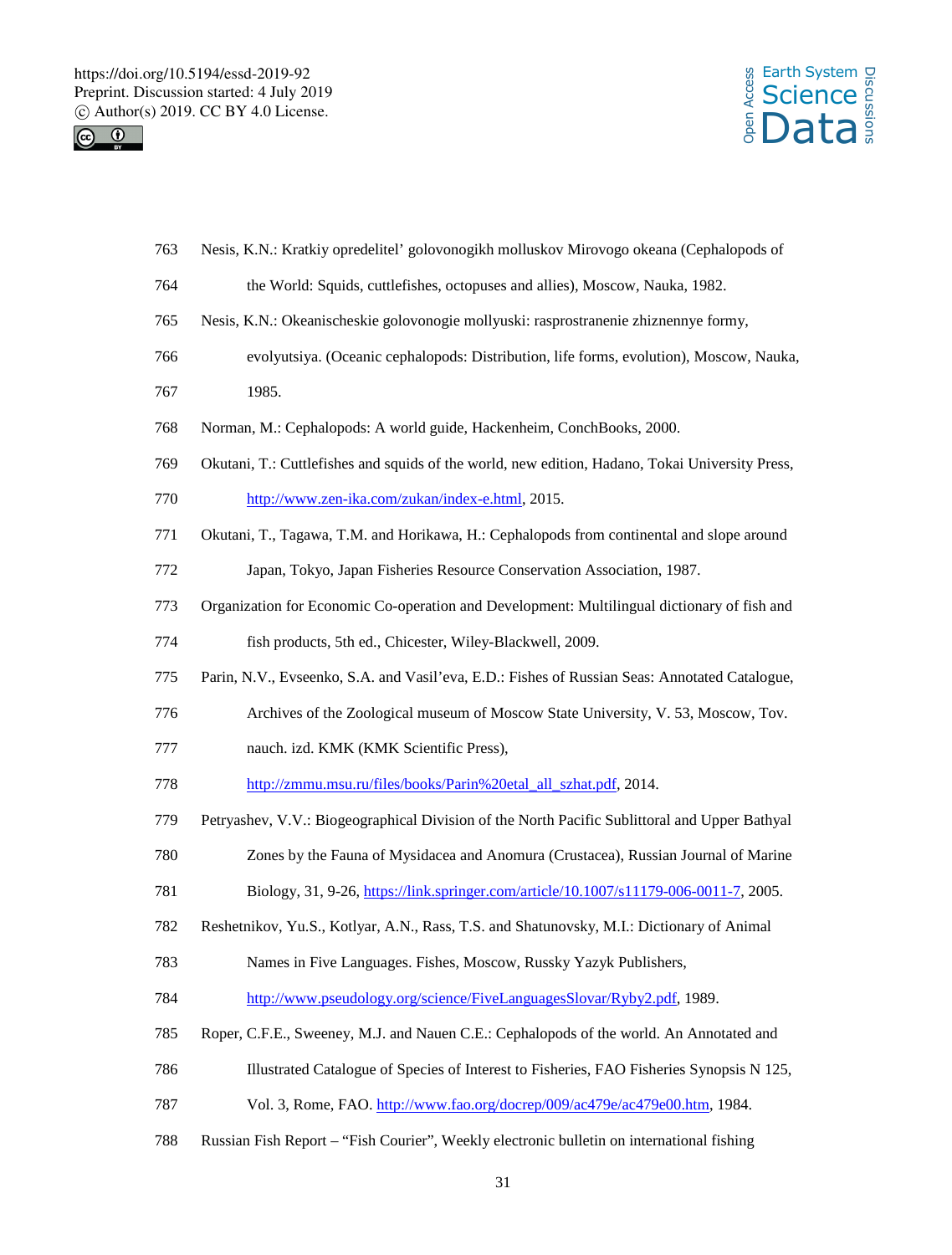



| 789 | business, 2014-2015.                                                                            |
|-----|-------------------------------------------------------------------------------------------------|
| 790 | Safran, P. (Ed.): Fisheries and Aquaculture. Vol. 2, Oxford, EOLSS Publishers, 2009.            |
| 791 | Sasaki, M.: A monograph of the dibranchiate cephalopods of the Japanese and adjacent waters,    |
| 792 | Journal Coll. Agric. Hokkaido Imp. Univ. Sapporo, 20, (Suppl. 10), 1-357, 1929.                 |
| 793 | Shevtsov, G. A. and Mokrin, N.M.: Fauna of cephalopod molluscs in the Russian zone of the       |
| 794 | Japan Sea in summer-autumn, Izvestiya TINRO, 123, 191-206, 1998.                                |
| 795 | Shevtsov, G.A., Katugin, O.N. and Zuev M.A.: Distribution of cephalopod mollusks in the         |
| 796 | subarctic frontal zone of the Northwestern Pacific Ocean, Issledovaniya vodnyh                  |
| 797 | biologicheskih resursov Kamchatki i severo vostochnoi chasti tihogo okeana (Research of         |
| 798 | Water Biological resources of Kamchatka and North-East Pacific Ocean), 13, 64-81,               |
| 799 | http://cyberleninka.ru/article/n/raspredelenie-golovonogih-mollyuskov-v-zone-                   |
| 800 | subarkticheskogo-fronta-severo-zapadnoy-chasti-tihogo-okeana, 2013.                             |
| 801 | Shuntov, V.P.: The state of the study of long-term cyclic changes in the abundance of fishes of |
| 802 | the Far Eastern seas, Marine Biology, 3, 3-14, 1986.                                            |
| 803 | Shuntov, V.P.: Results of the study of macroecosystems of the Far Eastern seas of Russia:       |
| 804 | problems, results, doubts, FEB RAS Bulletin, 1, 19-29, 2000.                                    |
| 805 | Shuntov, V.P.: Biologiya dal'nevostochnykh morei Rossii (Biology of the Far Eastern Seas of     |
| 806 | Russia). Vol. 1, Vladivostok, TINRO-Center, 2001.                                               |
| 807 | Shuntov, V.P.: Biologiya dal'nevostochnykh morei Rossii (Biology of the Far Eastern Seas of     |
| 808 | Russia). Vol. 2, Vladivostok, TINRO-Center, 2016.                                               |
| 809 | Sirenko B.I., Vasilenko S.V., and Petryashov V.V. (Eds.): Illustrated keys to free-living       |
| 810 | invertebrates of Eurasian Arctic Seas and adjacent deep waters. Volume 1. Rotifera,             |
| 811 | Pycnogonida, Cirripedia, Leptostraca, Mysidacea, Hyperiidea, Caprellidea,                       |
| 812 | Euphausiacea, Natantia, Anomura, and Brachyura, Fairbanks, University of Alaska,                |
| 813 | 2009.                                                                                           |
|     |                                                                                                 |

Sirenko, B.I. (Ed.). Illustrated keys to free-living invertebrates of Eurasian Arctic Seas and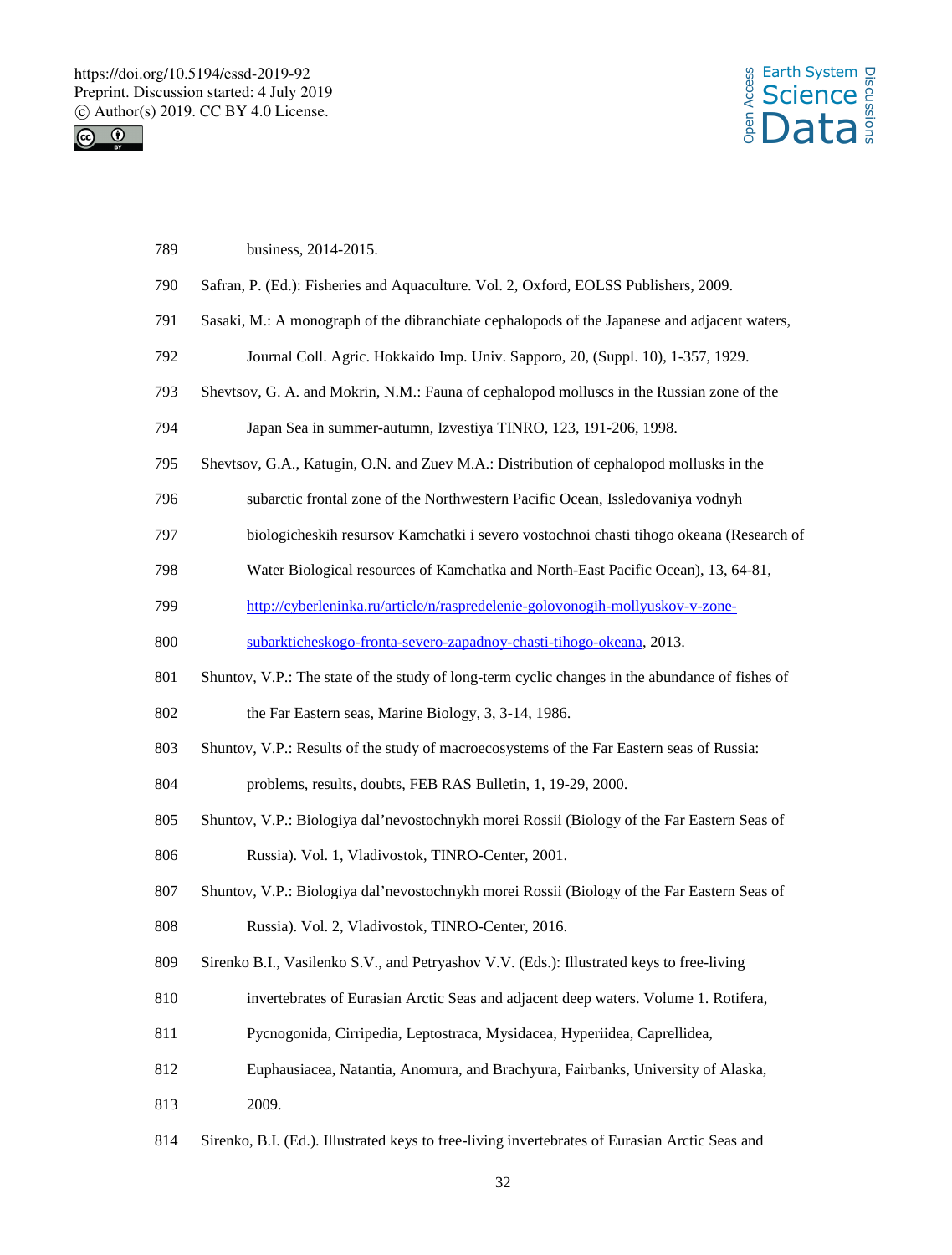



- adjacent deep waters. Volume 3. Cnidarians, Ctenophora, Moscow, St. Petersburg, Tov.
- nauch. izd. KMK (KMK Scientific Press), 2012.
- Sirenko, B.I. (Ed.): Check-list of species of free-living invertebrates of the Russian Far Eastern
- seas, St. Petersburg, Zoological Institute RAS,
- 819 https://www.zin.ru/ZooDiv/pdf/dv\_list.pdf, 2013.
- Stepanov, V.G., Panina, E.G. and Morozov, T.B.: A Holothurian Fauna of the Avacha Gulf
- (North-West Part of Pacific Ocean), The Researches of the Aquatic Biological Resources
- of Kamchatka and of the North-west Part of the Pacific Ocean, Collection of scientific
- papers by Kamchatka Research Ins. of Fisheries and Oceanography, 26 (1), 12-32,
- http://cyberleninka.ru/article/n/fauna-goloturiy-avachinskogo-zaliva-severo-vostochnaya-
- chast-tihogo-okeana, 2002.
- The Order of the Federal Agency for Fishery of the Russian Federation № 313 of 15 April 2009
- "On the approval of species lists of aquatic biological resources, which are harvested by
- 828 commercial fishery and coastal fishery (in edited versions of the Orders № 851 of 23
- 829 September 2009; № 151 of 09 March 2010; № 476 of 20 May 2010; and № 82 of 09
- February 2011), Moscow, 2009-2011.
- The Order of the Federal Service for State Statistics of the Ministry of Economic Development
- of the Russian Federation № 324 of 28 May 2012 "On the approval of statistical
- instruments for organizing statistical observation on catch for fish and other aquatic
- biological resources, and on making fish products by the Federal Agency for Fisheries of the Russian Federation" (2012a). Moscow.
- The Order of the Ministry of the Farming Industry of the Russian Federation № 548 of 16
- 837 October 2012 "On the approval of species lists of aquatic biological resources, which are
- harvested by commercial fishery and coastal fishery", Moscow, 2012b.
- The Order of the Federal Service for State Statistics (ROSSTAT) of the Russian Federation of 16
- January 2015 "On the approval of statistical instruments for organizing statistical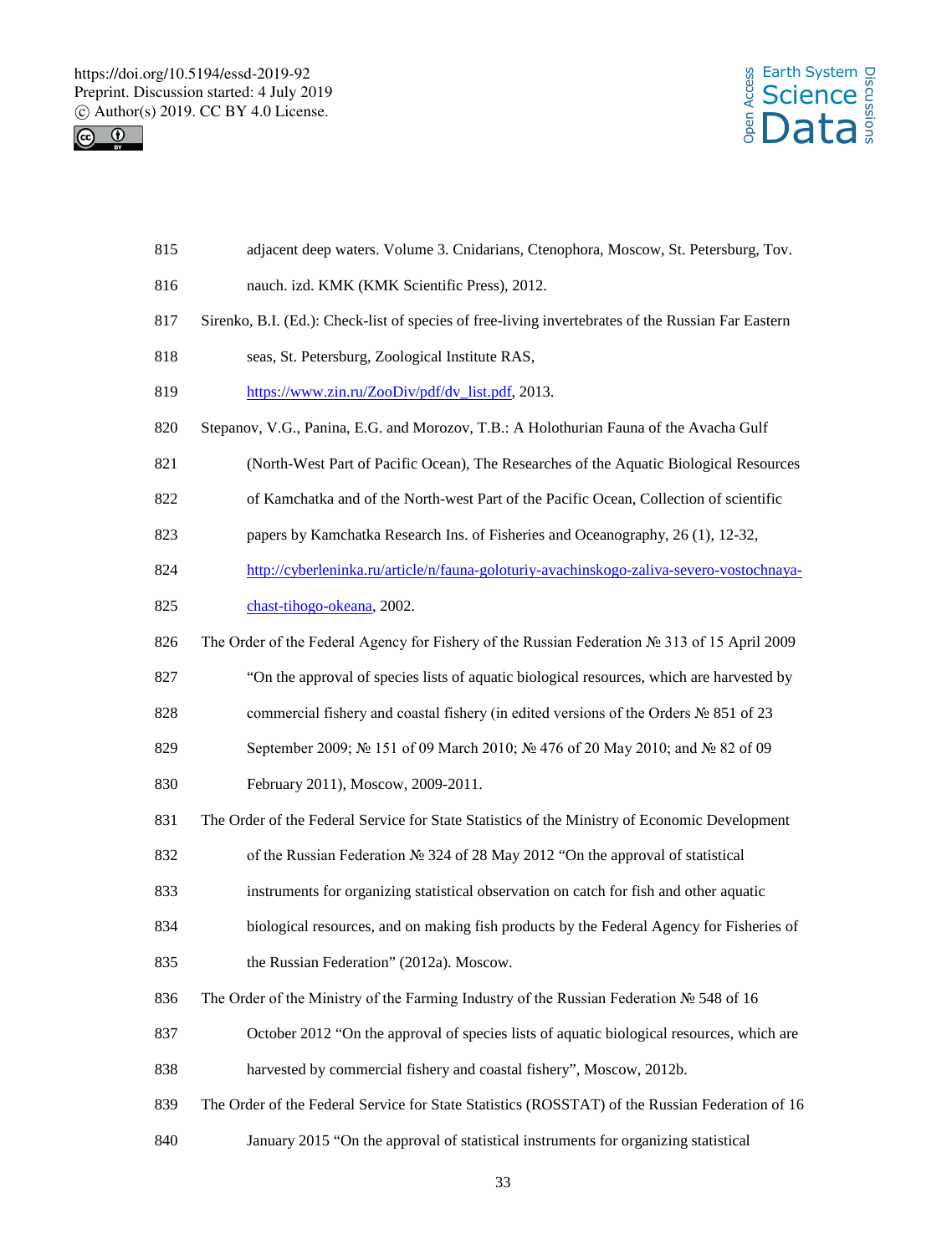



| 841 | observation on catch for fish and other aquatic biological resources, and on making fish       |
|-----|------------------------------------------------------------------------------------------------|
| 842 | and other products, and on making products from mariculture (fish farming) by the              |
| 843 | Federal Agency for Fisheries of the Russian Federation", Moscow, 2015.                         |
| 844 | The state of world fisheries and aquaculture, Rome, Food and Agriculture Organization of the   |
| 845 | United Nations, http://www.fao.org/3/a-y7300e.pdf, 2002.                                       |
| 846 | The state of world fisheries and aquaculture, Rome, Food and Agriculture Organization of the   |
| 847 | United Nations, http://www.fao.org/docrep/016/i2727e/i2727e.pdf, 2012.                         |
| 848 | The state of world fisheries and aquaculture, Rome, Food and Agriculture Organization of the   |
| 849 | United Nations, http://www.fao.org/3/a-i3720e.pdf, 2014.                                       |
| 850 | The state of world fisheries and aquaculture, Rome, Food and Agriculture Organization of the   |
| 851 | United Nations, http://www.fao.org/3/a-i5555e.pdf, 2016.                                       |
| 852 | Tuponogov, V. N. and Snytko, V.A.: Atlas of commercial fish species of the far Eastern seas of |
| 853 | Russia, Vladivostok, TINRO-Center. 2013.                                                       |
| 854 | Tuponogov, V.N. and Kodolov, L.S.: Polevoi opredelitel' promyslovykh i massovykh vidov ryb     |
| 855 | dal'nevostochnykh morei Rossii (Field Guide for Identification of Commercial and Mass          |
| 856 | Fish Species in the Far Eastern Russian Seas), Vladivostok, Russkii Ostrov, 2014.              |
| 857 | Volvenko, I.V.: The new large database of the Russian bottom trawl surveys in the Far Eastern  |
| 858 | seas and the North Pacific Ocean in 1977-2010, International Journal of Environmental          |
| 859 | Monitoring and Analysis, 2, 302-312,                                                           |
| 860 | http://www.sciencepublishinggroup.com/journal/paperinfo?journalid=162&doi=10.11648             |
| 861 | /j.ijema.20140206.12; http://dx.doi.org/10.11648/j.ijema.20140206.12, 2014.                    |
| 862 | Volvenko, I.V.: The role of the Regional Data Center (RDC) of the Pacific Research Fisheries   |
| 863 | Center (TINRO-Center) in North Pacific ecosystem and fisheries research, International         |
| 864 | Journal of Engineering Research & Science, 1(8), 47-54, http://ijoer.com/Paper-                |
| 865 | December-2015/IJOER-DEC-2015-19.pdf, 2015.                                                     |
| 866 | Volvenko, I.V.: The concept of information support for bioresource and ecosystem research in   |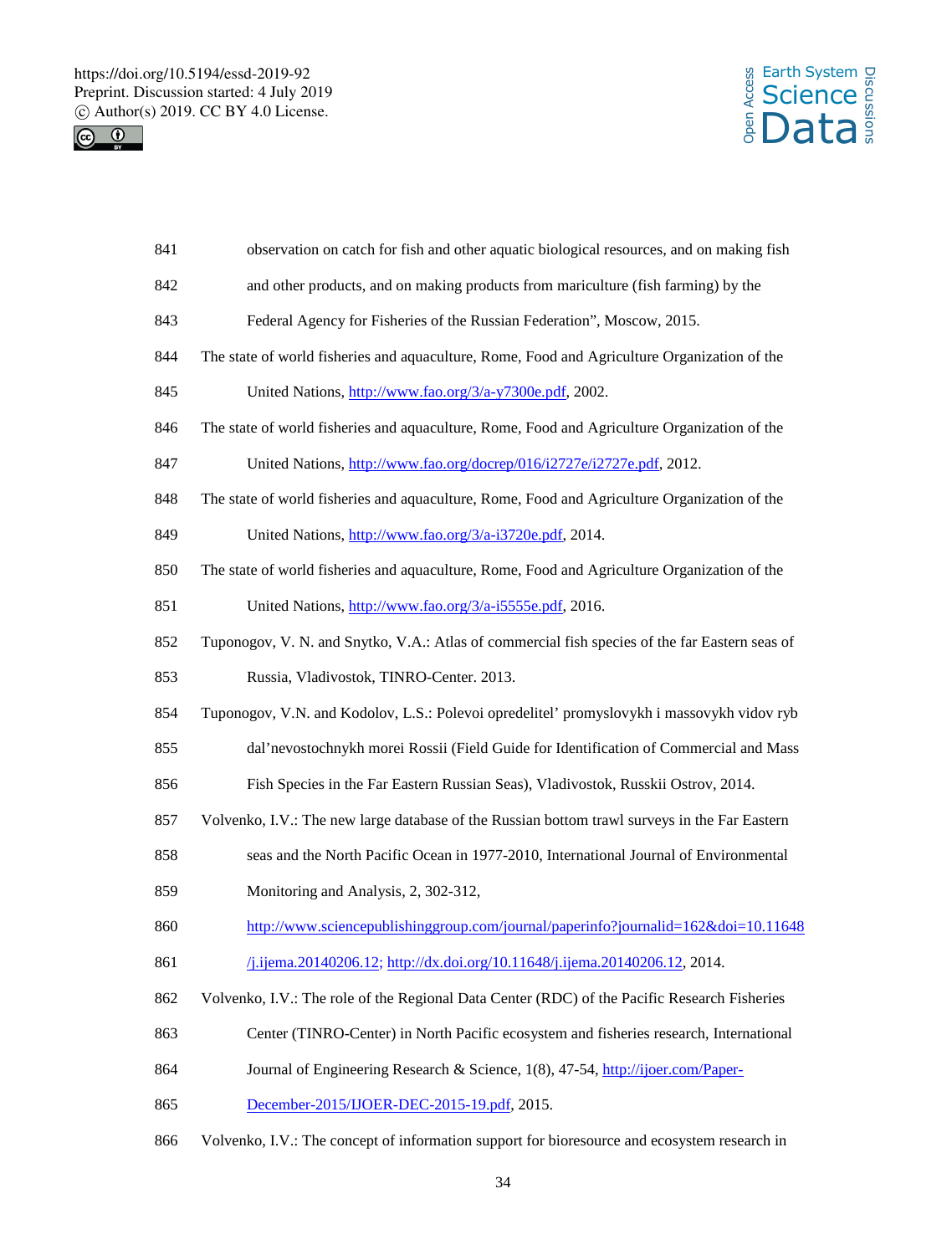



| 867 | the North-West Pacific: theory and practical implementation, Natural Resources, 7, 40-        |
|-----|-----------------------------------------------------------------------------------------------|
| 868 | 50, http://www.scirp.org/JOURNAL/PaperInformation.aspx?PaperID=62909, 2016.                   |
| 869 | Volvenko, I.V. and Kulik, V.V.: Updated and extended database of the pelagic trawl surveys in |
| 870 | the Far Eastern seas and North Pacific Ocean in 1979-2009, Russian Journal of Marine          |
| 871 | Biology, 37, 513-532, http://dx.doi.org/10.1134/S1063074011070078, 2011.                      |
| 872 | Volvenko, I.V., Orlov, A.M., Gebruk, A.V., Katugin, O.N., Vinogradov, G.M. and Maznikova,     |
| 873 | O.A.: Species richness and taxonomic composition of trawl macrofauna of the North             |
| 874 | Pacific and its adjacent seas, Scientific Reports, 8 (16604), 1-20,                           |
| 875 | http://www.nature.com/articles/s41598-018-34819-4, 2018.                                      |
| 876 | Volvenko, I.V., Orlov, A.M., Gebruk, A.V., Katugin, O.N., Ogorodnikova, A.A., Vinogradov,     |
| 877 | G.M., Maznikova, O.A.: Checklist of the trawl macrofauna from the North Pacific and           |
| 878 | adjacent seas with information about fishery importance, potential product yield, and         |
| 879 | price range, PANGAEA, https://doi.pangaea.de/10.1594/PANGAEA.902195, 2019.                    |
| 880 | Voss, N.A., Vecchione, M., Toll, R.B. and Sweeney M.J. (Eds.): Systematics and biogeography   |
| 881 | of cephalopods. Smithsonian, Contribution to Zoology N 586, 1, 1-276, 2, 277-599, 1998.       |
| 882 | Williams, A.B., Abele, L.G., Felder, D.L., Hobbs, H.H., Manning, R.B., McLaughlin, P.A. and   |
| 883 | Perez F.I.: Common and scientific names of aquatic invertebrates from the United States       |
| 884 | and Canada: decapod crustaceans, American Fisheries Society Special Publication, 17,          |
| 885 | 1989.                                                                                         |
| 886 | Yavnov, S.V.: Invertebrates of Far Eastern Seas of Russia (Polychaetes, Sponges, Bryozoans    |
| 887 | etc.), Vladivostok, Russkiy Ostrov Publishers,                                                |
| 888 | http://herba.msu.ru/shipunov/school/books/atlas_dvustv_voll_dv_morej_rossii_2000.pdf,         |
| 889 | 2012.                                                                                         |
| 890 | Young, R.E.: The systematics and areal distribution of pelagic cephalopods from the seas off  |
| 891 | Southern California, Smithsonian Contributions to Zoology, 97, 1-159, 1972.                   |
| 892 | Zenkevich, L.A.: Biologiya morei SSSR (Biology of the Seas of the USSR), Moscow, Akad.        |
|     |                                                                                               |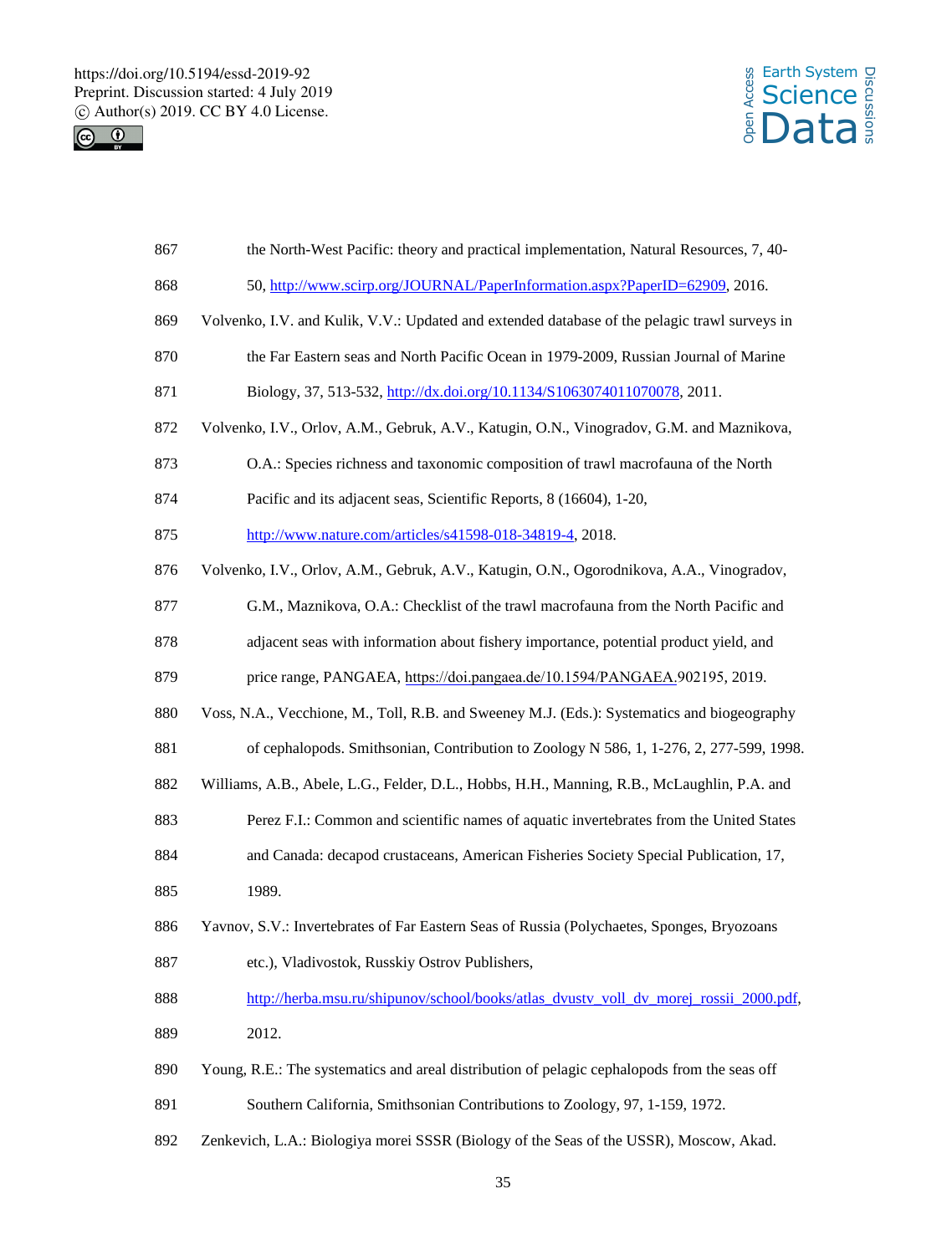



- 893 Nauk SSSR, http://books.e-heritage.ru/book/10087047, 1963.
- 894 Zhirmunsky A.V. (Ed.): Animals and plants of the Peter-the-Great Bay, Leningrad, Nauka, 1976.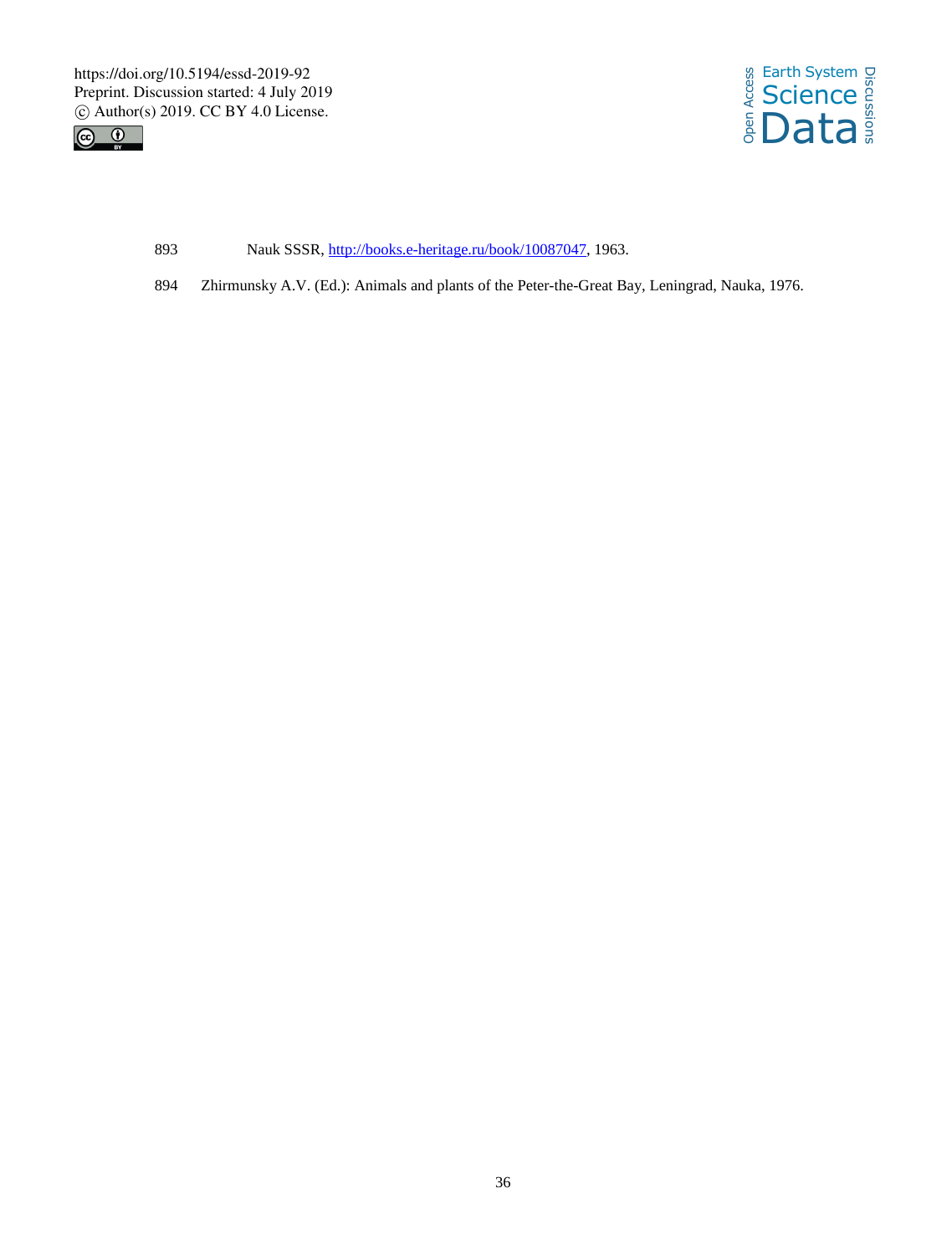



| <b>Basin</b>      | Zone     | Survey<br>years | Depth range,<br>m | Number<br>of<br>stations | Study area,<br>thousand<br>km <sup>2</sup> | Total<br>trawling<br>time, hours | Total<br>sampling<br>area, $km2$ | Number of<br>individuals<br>sampled |
|-------------------|----------|-----------------|-------------------|--------------------------|--------------------------------------------|----------------------------------|----------------------------------|-------------------------------------|
| Chukchi<br>Sea    | pelagic  | 2003-2014       | $0 - 91$          | 239                      | 298                                        | 162                              | 40                               | 1701314                             |
|                   | benthic  | 1995-2014       | 13-222            | 237                      | 286                                        | 118                              | 10                               | 631 531                             |
|                   | combined | 1995-2014       | $0 - 222$         | 476                      | 298                                        | 280                              | 50                               | 2 3 3 2 8 4 5                       |
|                   | pelagic  | 1982-2014       | $0 - 920$         | 4959                     | 1419                                       | 5939                             | 1966                             | 68 718 728                          |
| Bering<br>Sea     | benthic  | 1977-2014       | $6 - 1400$        | 9 2 3 5                  | 1 0 28                                     | 6 608                            | 901                              | 23 978 418                          |
|                   | combined | 1977-2014       | $0-1400$          | 14 194                   | 2 1 2 6                                    | 12 5 47                          | 2867                             | 92 697 146                          |
| Sea of<br>Okhotsk | pelagic  | 1980-2014       | $0-1000(2200)$    | 11 053                   | 1523                                       | 10 5 98                          | 3 2 3 2                          | 98 376 567                          |
|                   | benthic  | 1977-2014       | 5-2000            | 10 073                   | 1 3 8 5                                    | 7 1 5 9                          | 819                              | 33 190 559                          |
|                   | combined | 1977-2014       | $0 - 2200$        | 21 1 26                  | 1 5 2 3                                    | 17 757                           | 4 0 5 1                          | 131 567 126                         |
|                   | pelagic  | 1981-2013       | $0 - 720$         | 2 6 2 1                  | 447                                        | 2456                             | 836                              | 34 663 510                          |
| Sea of<br>Japan   | benthic  | 1978-2014       | 5-935             | 10766                    | 137                                        | 6 2 3 5                          | 591                              | 13 593 004                          |
|                   | combined | 1978-2014       | $0 - 935$         | 13 3 8 7                 | 447                                        | 8691                             | 1428                             | 48 256 514                          |
|                   | pelagic  | 1979-2014       | $0-1000(1230)$    | 13 391                   | 17 741                                     | 19859                            | 7 7 2 0                          | 538 822 020                         |
| Pacific<br>Ocean  | benthic  | 1977-2012       | 10-1860           | 6 3 2 9                  | 1 2 6 2                                    | 8 1 5 0                          | 1498                             | 34 732 062                          |
|                   | combined | 1977-2014       | $0 - 1860$        | 19 720                   | 20 23 6                                    | 28 009                           | 9 2 1 7                          | 573 554 082                         |
|                   | pelagic  | 1979-2014       | $0 - 2200$        | 32 263                   | 21 4 29                                    | 39 014                           | 13794                            | 742 282 139                         |
| Total<br>area     | benthic  | 1977-2014       | 5-2000            | 36 640                   | 4 0 9 7                                    | 28 271                           | 3819                             | 106 125 574                         |
|                   | combined | 1977-2014       | $0 - 2200$        | 68 903                   | 24 630                                     | 67 285                           | 17613                            | 848 407 713                         |

Footnote: Maximum depth (at which only few trawls were taken) is shown in parentheses; study area included all trawl stations and was calculated by contouring areas with stations (see Fig. 1); total sampling area was calculated as the sum of areas covered by trawl hauls; area of a trawl haul was calculated by multiplying trawl horizontal opening by trawling distance.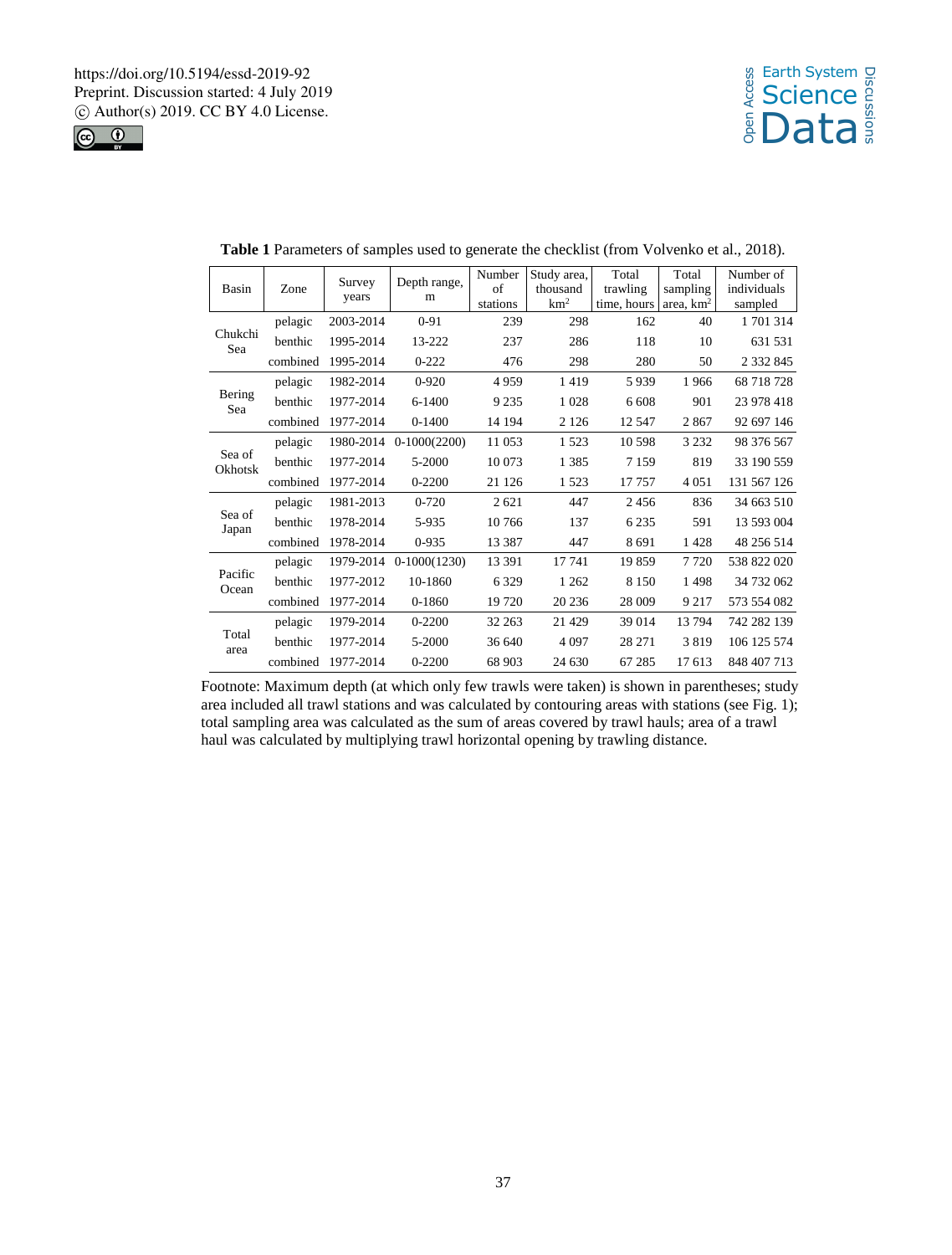



# **Table 2** The list of web-links providing information on taxonomy, species geographic distribution and common names.

| N            | URL (Uniform Resource Locator)                                                                           |
|--------------|----------------------------------------------------------------------------------------------------------|
| $\mathbf{1}$ | http://akully.ru                                                                                         |
| *2           | http://animaldiversity.org                                                                               |
| 3            | http://aqualib.ru                                                                                        |
| 4            | http://arctos.database.museum/taxonomy.cfm                                                               |
| 5            | http://argus.aqualogo.ru                                                                                 |
| 6            | http://bie.ala.org.au                                                                                    |
| 7            | http://bioportal.naturalis.nl                                                                            |
| 8            | http://bryozone.myspecies.info                                                                           |
| 9            | http://bvi.rusf.ru                                                                                       |
| 10           | http://bvi.rusf.ru/taksa/alfy/russian.htm                                                                |
| 11           | http://calyptraeids.myspecies.info                                                                       |
| 12           | http://clade.ansp.org/obis/find mollusk.html                                                             |
| 13           | http://collections.nmnh.si.edu/search/iz                                                                 |
| 14           | http://collections.peabody.yale.edu/search/Search                                                        |
| 15           | http://dic.academic.ru                                                                                   |
| 16           | http://eol.org                                                                                           |
| 17           | http://eunis.eea.europa.eu                                                                               |
| 18           | http://fauna-flora.ru                                                                                    |
| 19           | http://fish.dvo.ru                                                                                       |
| 20           | http://fish.gov.ru/otraslevaya-deyatelnost/ekonomika-otrasli/statistika-i-analitika                      |
| 21           | http://fishindex.blogspot.sg/                                                                            |
| 22           | http://glgolub.narod2.ru                                                                                 |
| 23           | http://ispecies.org                                                                                      |
| 24           | http://marinebio.org                                                                                     |
| 25           | http://nature.legio.in                                                                                   |
| 26           | http://polychaetes.lifewatchgreece.eu                                                                    |
| 27           | http://ribovodstvo.com/books/item/f00/s00/z0000004/index.shtml                                           |
| 28           | http://shark-references.com                                                                              |
| 29           | http://sheric.ru                                                                                         |
| *30          | http://slovarbio.ru                                                                                      |
| 31           | http://species-identification.org                                                                        |
| 32           | http://taxonomicon.taxonomy.nl                                                                           |
| $*33$        | http://taxonomy.e-science.ru                                                                             |
| 34           | http://tolweb.org                                                                                        |
| 35           | http://webapp1.dlib.indiana.edu/virtual disk library/index.cgi/4970813/FID2752/html/ecosys/species/lists |
|              | inverts.htm                                                                                              |
| 36           | http://www.annelida.net                                                                                  |
| 37           | http://www.apus.ru                                                                                       |
| 38           | http://www.arcodiv.org                                                                                   |
| 39           | http://www.bagniliggia.it/WMSD/WMSDsearch.htm                                                            |
| 40           | http://www.biolib.cz/en                                                                                  |
| 41           | http://www.calacademy.org/scientists/projects/catalog-of-fishes                                          |
| 42           | http://www.catalogueoflife.org                                                                           |
| 43           | http://www.conchology.be                                                                                 |
| 44           | http://www.crabs.ru/                                                                                     |
| 45           | http://www.fao.org/figis/geoserver/factsheets/species.html                                               |
| 46           | http://www.fegi.ru/primorye/atlas                                                                        |
| 47           | http://www.fishbase.org                                                                                  |
| 48           | http://www.fishesofaustralia.net.au                                                                      |
| 49           | http://www.gastropods.com                                                                                |
| 50           | http://www.gbif.org                                                                                      |

51 http://www.godac.jamstec.go.jp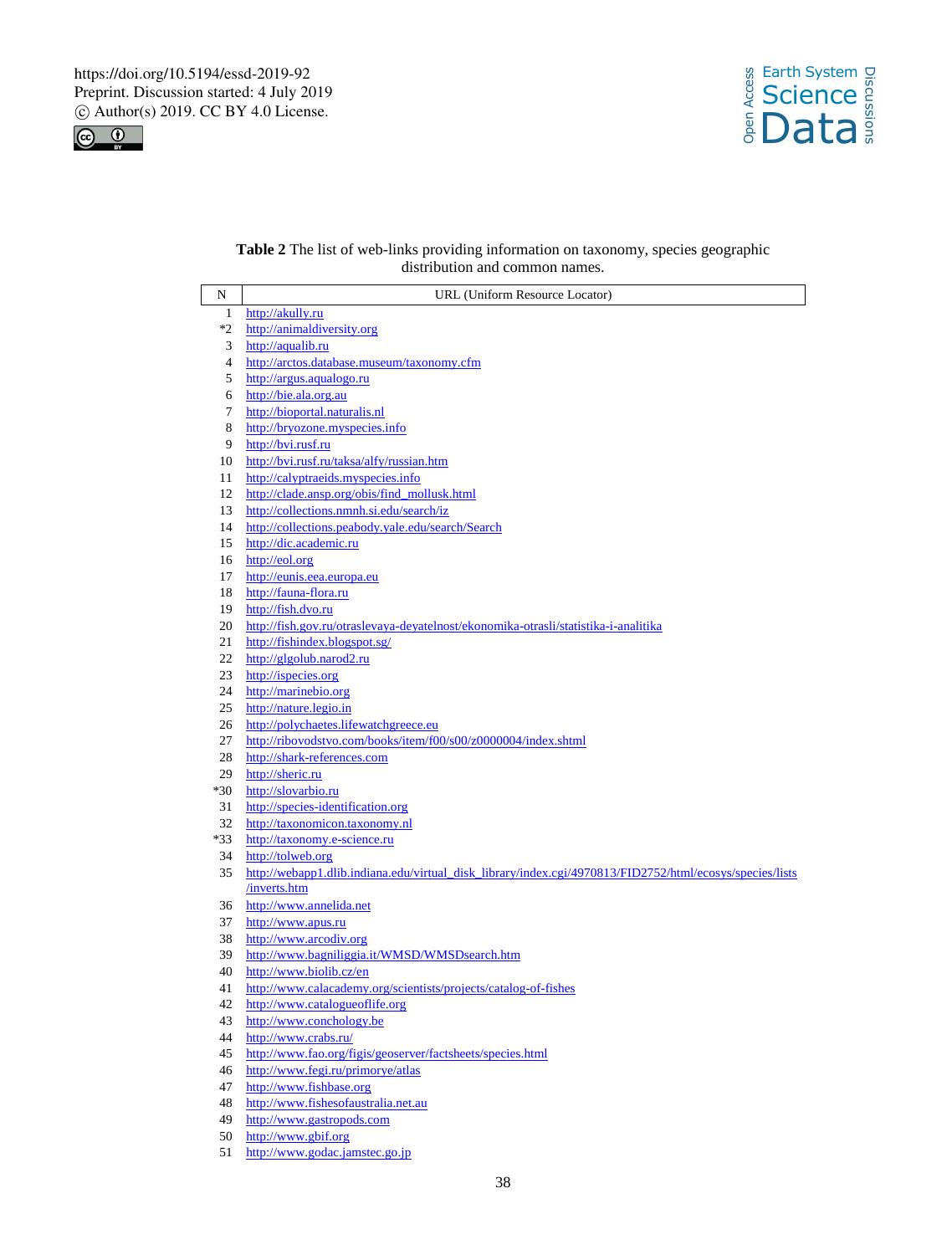



- 52 http://www.inaturalist.org
- 53 http://www.itis.gov
- 54 http://www.iucnredlist.org
- \*55 http://www.lifecatalog.ru/cont/animalia.html
- 56 http://www.marinespecies.org
- 57 http://www.marlin.ac.uk/biotic/
- \*58 http://www.molluscsoftasmania.net
- 59 http://www.multitran.ru
- 60 http://www.octe.ru
- \*61 http://www.sealifebase.fisheries.ubc.ca
- 62 http://www.sealifebase.org
- 63 http://www.shellsandsnails.info
- 64 http://www.species-identification.org
- 65 http://www.squali.com
- 66 http://www.ubio.org
- 67 http://www.uniprot.org
- 68 http://www.zin.ru/zoodiv
- 69 http://zooclub.ru<br>70 https://en.wikipe
- https://en.wikipedia.org
- 71 https://ru.wikipedia.org

Footnote: Web-sites are given in alphabetical order of URLs; date of the latest access to most sites was October 30, 2018, and for those sites whose numbers are marked with asterisks it was January 31, 2018 (now they are no longer available, at least from the territory of the Russian Federation).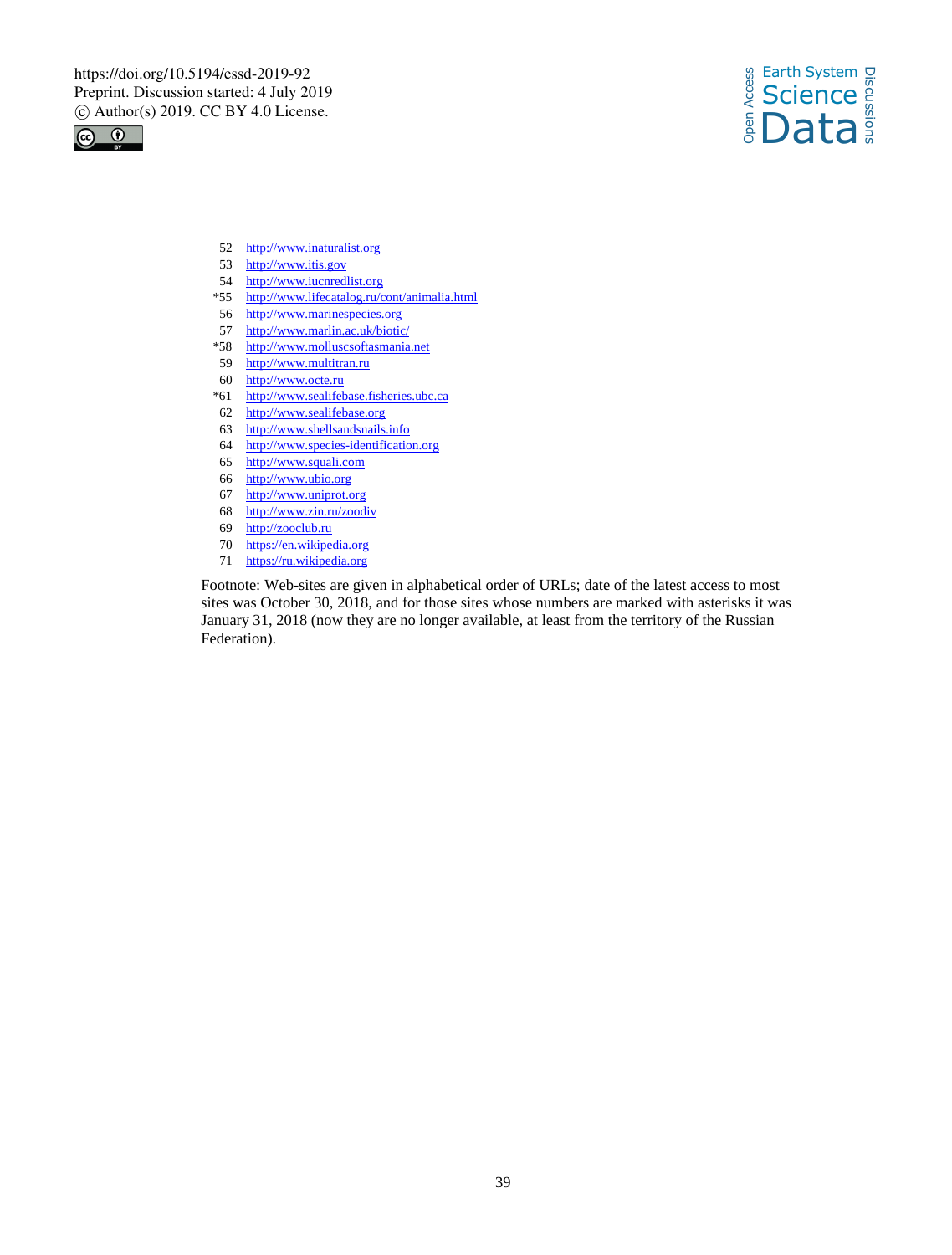



**Table 3** Species number of main taxonomic groups in different fisheries, technological and price categories.

| Taxon/Group                 | Total   |                  | Commercial category |                |                |              | Product yield (% of raw weight)             |                |                  |                  |                |              |                | Price category (thousand US \$ per one ton) |              |                  |
|-----------------------------|---------|------------------|---------------------|----------------|----------------|--------------|---------------------------------------------|----------------|------------------|------------------|----------------|--------------|----------------|---------------------------------------------|--------------|------------------|
|                             | species | Δ                | 3                   | $\overline{c}$ |                | $\Omega$     | $0.1 - 0.25$ 0.3-0.6 0.7-0.9 0.92-1 0.5-0.9 |                |                  |                  |                | $1 - 2$      | $2.1 - 5$      | $5.4 - 9.2$                                 | $10-15$      | $20 - 30$        |
| Fish                        | 949     | 329              | 144                 | 25             | 362            | 89           | $\mathbf{0}$                                | 7              | 48               | 805              | 458            | 137          | 247            | 12                                          | 6            | $\mathbf{0}$     |
| Cyclostomes                 | 4       | $\mathbf{0}$     | 4                   | $\mathbf{0}$   | $\mathbf{0}$   | $\mathbf{0}$ | $\mathbf{0}$                                | $\mathbf{0}$   | $\mathbf{0}$     | $\overline{4}$   | $\mathbf{0}$   | $\Omega$     | $\overline{c}$ | 2                                           | $\mathbf{0}$ | $\mathbf{0}$     |
| Tunicates                   | 21      | $\overline{c}$   | 1                   | $\mathbf{0}$   | $\overline{c}$ | 16           | $\mathbf{0}$                                | $\mathbf{0}$   | $\mathbf{0}$     | 5                | $\mathbf{0}$   | $\mathbf{0}$ | 3              | $\overline{c}$                              | $\mathbf{0}$ | $\boldsymbol{0}$ |
| Crabs and craboids          | 36      | 11               | 5                   | $\mathbf{0}$   | 20             | $\Omega$     | $\Omega$                                    | $\overline{7}$ | $\mathbf{0}$     | 29               | 20             | $\Omega$     | 1              | 5                                           | 6            | $\overline{4}$   |
| <b>Shrimps</b>              | 70      | 32               | $\overline{c}$      | $\mathbf{0}$   | 36             | $\Omega$     | $\Omega$                                    | $\mathbf{0}$   | $\mathbf{0}$     | 70               | 40             | 5            | $\Omega$       |                                             | 19           | 5                |
| Other crustaceans           | 25      | $\mathbf{0}$     |                     | $\mathbf{0}$   |                | 23           | 0                                           | $\mathbf{0}$   | $\mathbf{0}$     | $\overline{2}$   | 1              | $\Omega$     | $\Omega$       | 1                                           | $\mathbf{0}$ | 0                |
| Cephalopods                 | 85      | 5                | 15                  | 7              | 30             | 28           | $\Omega$                                    | $\Omega$       | 54               | 3                | $\Omega$       | 43           | 12             | $\overline{c}$                              | $\mathbf{0}$ | $\mathbf{0}$     |
| Gastropods                  | 109     | 80               |                     | $\Omega$       | 23             | 5            | 24                                          | 80             | $\mathbf{0}$     | $\Omega$         | 23             | $\Omega$     | $\Omega$       | 81                                          | $\Omega$     | $\mathbf{0}$     |
| <b>Bivalves</b>             | 57      | 33               | 5                   | 3              | 15             |              | 10                                          | 9              | 35               | $\overline{c}$   | 25             | 12           | 9              | $\mathbf{0}$                                | 10           | 0                |
| Other molluses              | 5       | $\mathbf{0}$     | $\Omega$            | $\Omega$       | $\overline{2}$ | 3            | $\Omega$                                    | $\mathbf{0}$   | $\mathbf{0}$     | $\overline{2}$   | $\mathfrak{2}$ | $\Omega$     | $\Omega$       | $\mathbf{0}$                                | $\Omega$     | $\boldsymbol{0}$ |
| Sea urchins                 | 8       | $\overline{7}$   | 1                   | $\Omega$       | $\mathbf{0}$   | $\Omega$     | $\theta$                                    | $\Omega$       | $\Omega$         | 8                | $\theta$       | $\Omega$     | $\Omega$       | 8                                           | $\Omega$     | $\mathbf{0}$     |
| Sea cucumbers               | 16      | 2                | 4                   | $\Omega$       | 10             | $\Omega$     | $\Omega$                                    | $\Omega$       | 10               | 6                | 10             | $\Omega$     | 5              | $\mathbf{0}$                                | $\mathbf{0}$ | 1                |
| Other echinoderms           | 61      | $\mathbf{0}$     | $\mathbf{0}$        | $\Omega$       | $\mathbf{0}$   | 61           | $\theta$                                    | $\mathbf{0}$   | $\mathbf{0}$     | $\mathbf{0}$     | $\mathbf{0}$   | $\Omega$     | $\Omega$       | $\mathbf{0}$                                | $\mathbf{0}$ | $\overline{0}$   |
| Coelenterates               | 42      | 1                | 2                   | 4              | 11             | 24           | $\mathbf{0}$                                | $\mathbf{0}$   | $\mathbf{0}$     | 18               | 18             | $\Omega$     | $\Omega$       | $\mathbf{0}$                                | $\mathbf{0}$ | $\mathbf{0}$     |
| Comb-jellies                | 3       | $\mathbf{0}$     | $\mathbf{0}$        | $\mathbf{0}$   | $\mathbf{0}$   | 3            | $\mathbf{0}$                                | $\mathbf{0}$   | $\mathbf{0}$     | $\mathbf{0}$     | $\mathbf{0}$   | $\Omega$     | $\Omega$       | $\mathbf{0}$                                | $\mathbf{0}$ | $\mathbf{0}$     |
| <b>Bryozoans</b>            | 8       | $\mathbf{0}$     | $\mathbf{0}$        | $\mathbf{0}$   | $\overline{0}$ | 8            | $\overline{0}$                              | $\mathbf{0}$   | $\mathbf{0}$     | $\overline{0}$   | $\mathbf{0}$   | $\Omega$     | $\overline{0}$ | $\overline{0}$                              | $\mathbf{0}$ | $\boldsymbol{0}$ |
| <b>Sponges</b>              | 15      | $\Omega$         | $\Omega$            | $\Omega$       | $\Omega$       | 15           | $\Omega$                                    | $\mathbf{0}$   | $\boldsymbol{0}$ | $\boldsymbol{0}$ | $\mathbf{0}$   | $\Omega$     | $\Omega$       | $\overline{0}$                              | $\mathbf{0}$ | $\mathbf{0}$     |
| Pycnogonids                 | 1       | $\mathbf{0}$     | $\Omega$            | $\Omega$       | $\mathbf{0}$   | 1            | $\Omega$                                    | $\mathbf{0}$   | $\mathbf{0}$     | $\overline{0}$   | $\mathbf{0}$   | $\Omega$     | $\Omega$       | $\mathbf{0}$                                | $\mathbf{0}$ | $\boldsymbol{0}$ |
| <b>Brachiopods</b>          | 1       | $\boldsymbol{0}$ | $\Omega$            | $\Omega$       | $\mathbf{0}$   | 1            | $\mathbf{0}$                                | $\mathbf{0}$   | $\boldsymbol{0}$ | $\boldsymbol{0}$ | $\mathbf{0}$   | $\Omega$     | $\Omega$       | $\mathbf{0}$                                | $\mathbf{0}$ | $\boldsymbol{0}$ |
| Other benthic invertebrates | 25      | $\Omega$         | $\Omega$            | $\Omega$       | $\mathbf{0}$   | 25           | $\Omega$                                    | $\mathbf{0}$   | $\mathbf{0}$     | $\mathbf{0}$     | $\mathbf{0}$   | $\Omega$     | $\Omega$       | $\Omega$                                    | $\mathbf{0}$ | $\mathbf{0}$     |
| All invertebrates           | 588     | 173              | 37                  |                | 14 150         | 214          | 34                                          | 96             | 99               | 145              | 139            | 60           | 30             | 100                                         | 35           | 10               |
| Total macrofauna            | 1541    | 502              | 185                 |                | 39 512         | 303          | 34                                          | 103            | 147              | 954              | 597            | 197          | 279            | 114                                         | 41           | 10               |
|                             |         |                  |                     |                |                |              |                                             |                |                  |                  |                |              |                |                                             |              |                  |

40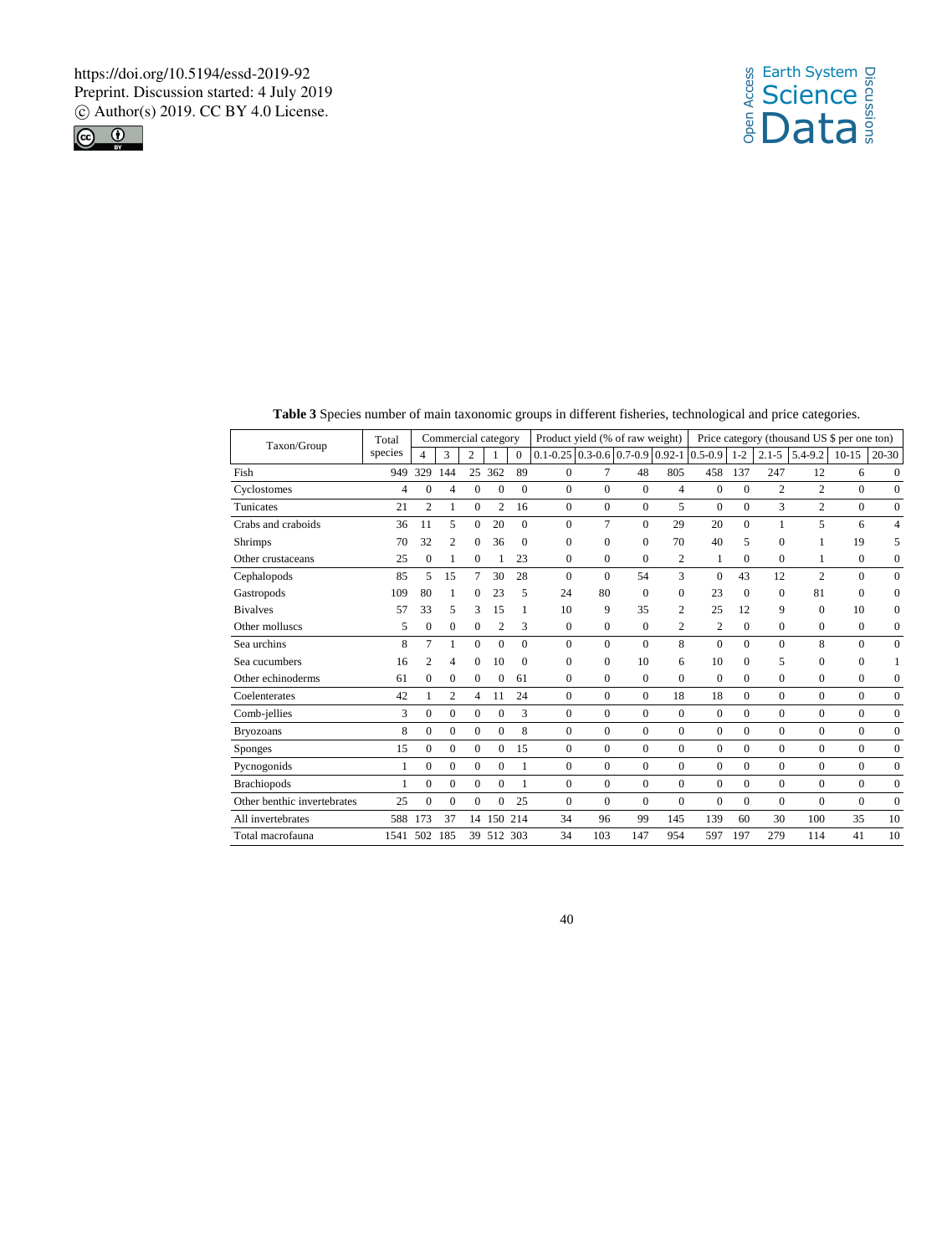



| Basin             | Zone     | Total                   | Commercial category |     |    |         |          | Product yield (% of raw weight) | Price category (thousand US \$ per one ton) |                     |            |             |       |           |                |         |                |
|-------------------|----------|-------------------------|---------------------|-----|----|---------|----------|---------------------------------|---------------------------------------------|---------------------|------------|-------------|-------|-----------|----------------|---------|----------------|
|                   |          | species                 | 4                   | 3   | 2  |         | $\Omega$ | $0.1 - 0.25$                    |                                             | $0.3 - 0.6$ 0.7-0.9 | $0.92 - 1$ | $0.5 - 0.9$ | $1-2$ | $2.1 - 5$ | 5.4-9.2        | $10-15$ | $20 - 30$      |
| Chukchi<br>Sea    | pelagic  | 113                     | 62                  | 5   | 6  | 27      | 13       | $\mathbf{0}$                    | $\overline{c}$                              | 14                  | 84         | 53          | 11    | 22        | 3              | 8       | 3              |
|                   | benthic  | 274                     | 123                 | 9   |    | 67      | 68       | 16                              | 28                                          | 39                  | 123        | 101         | 23    | 32        | 31             | 16      | 3              |
|                   | combined | 279                     | 123                 | 9   | 8  | 69      | 70       | 16                              | 28                                          | 39                  | 126        | 104         | 23    | 32        | 31             | 16      | 3              |
|                   | pelagic  | 306                     | 130                 | 14  | 19 | 100     | 43       | 1                               | 3                                           | 38                  | 221        | 143         | 39    | 61        | $\overline{4}$ | 12      | $\overline{4}$ |
| Bering<br>Sea     | benthic  | 679                     | 268                 | 31  | 22 | 183     | 175      | 23                              | 53                                          | 79                  | 349        | 265         | 64    | 85        | 55             | 28      | 7              |
|                   | combined | 698                     | 269                 | 31  | 23 | 197     | 178      | 23                              | 53                                          | 80                  | 364        | 280         | 65    | 85        | 55             | 28      | 7              |
|                   | pelagic  | 375                     | 155                 | 29  |    | 21 112  | 58       | $\mathbf{1}$                    | $\overline{4}$                              | 45                  | 267        | 159         | 46    | 87        | 7              | 14      | $\overline{4}$ |
| Sea of<br>Okhotsk | benthic  | 824                     | 353                 | 42  | 21 | 213     | 195      | 23                              | 86                                          | 95                  | 425        | 302         | 75    | 125       | 88             | 31      | 8              |
|                   | combined | 853 355                 |                     | 49  | 24 | 224     | 201      | 23                              | 86                                          | 96                  | 447        | 315         | 76    | 131       | 90             | 32      | 8              |
|                   | pelagic  | 265                     | 128                 | 45  | 6  | 51      | 35       | 1                               | $\overline{4}$                              | 33                  | 192        | 90          | 44    | 75        | 7              | 10      | $\overline{4}$ |
| Sea of<br>Japan   | benthic  | 644                     | 278                 | 48  | 10 | 156 152 |          | 33                              | 55                                          | 83                  | 321        | 232         | 56    | 108       | 56             | 33      | $\overline{7}$ |
|                   | combined | 678                     | 280                 | 67  | 10 | 160 161 |          | 33                              | 56                                          | 84                  | 344        | 237         | 65    | 117       | 58             | 33      | 7              |
|                   | pelagic  | 701                     | 172                 | 113 | 23 | 306     | 87       | 1                               | 6                                           | 72                  | 535        | 308         | 135   | 142       | 13             | 12      | $\overline{4}$ |
| Pacific<br>Ocean  | benthic  | 1057                    | 396                 | 95  | 30 | 301     | 235      | 32                              | 71                                          | 117                 | 602        | 382         | 119   | 203       | 76             | 32      | 10             |
|                   | combined | 1342 406 166 35 469     |                     |     |    |         | 266      | 32                              | 73                                          | 142                 | 829        | 522         | 189   | 241       | 81             | 33      | 10             |
|                   | pelagic  | 751 195                 |                     | 120 | 27 | 312     | 97       | 1                               | 6                                           | 73                  | 574        | 326         | 138   | 159       | 13             | 14      | $\overline{4}$ |
| Total area        | benthic  | 1246                    | 491                 | 113 | 31 | 342     | 269      | 34                              | 101                                         | 122                 | 720        | 453         | 127   | 238       | 109            | 40      | 10             |
|                   | combined | 1541 502 185 39 512 303 |                     |     |    |         |          | 34                              | 103                                         | 147                 | 954        | 597         | 197   | 279       | 114            | 41      | 10             |

**Table 4** Number of species from different basins and zones in fisheries, technological and price categories.

41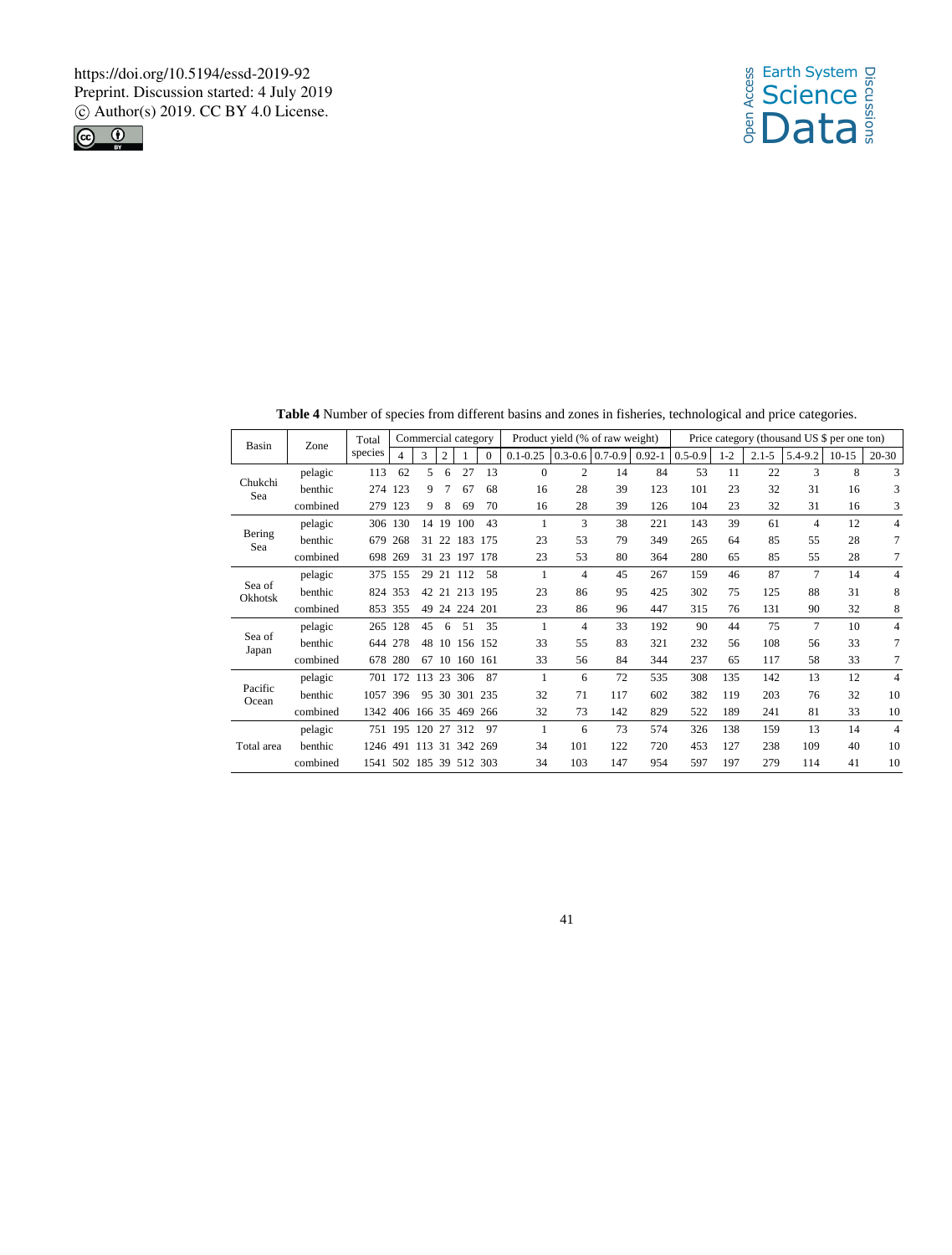





**Figure 1** Spatial distribution of midwater (open circles) and bottom (dark circles) trawl stations used to compile the trawl macrofauna checklist. Letters indicate: C – Chukchi Sea, B – Bering Sea, O – Sea of Okhotsk, and J – Sea of Japan (from Volvenko et al., 2018).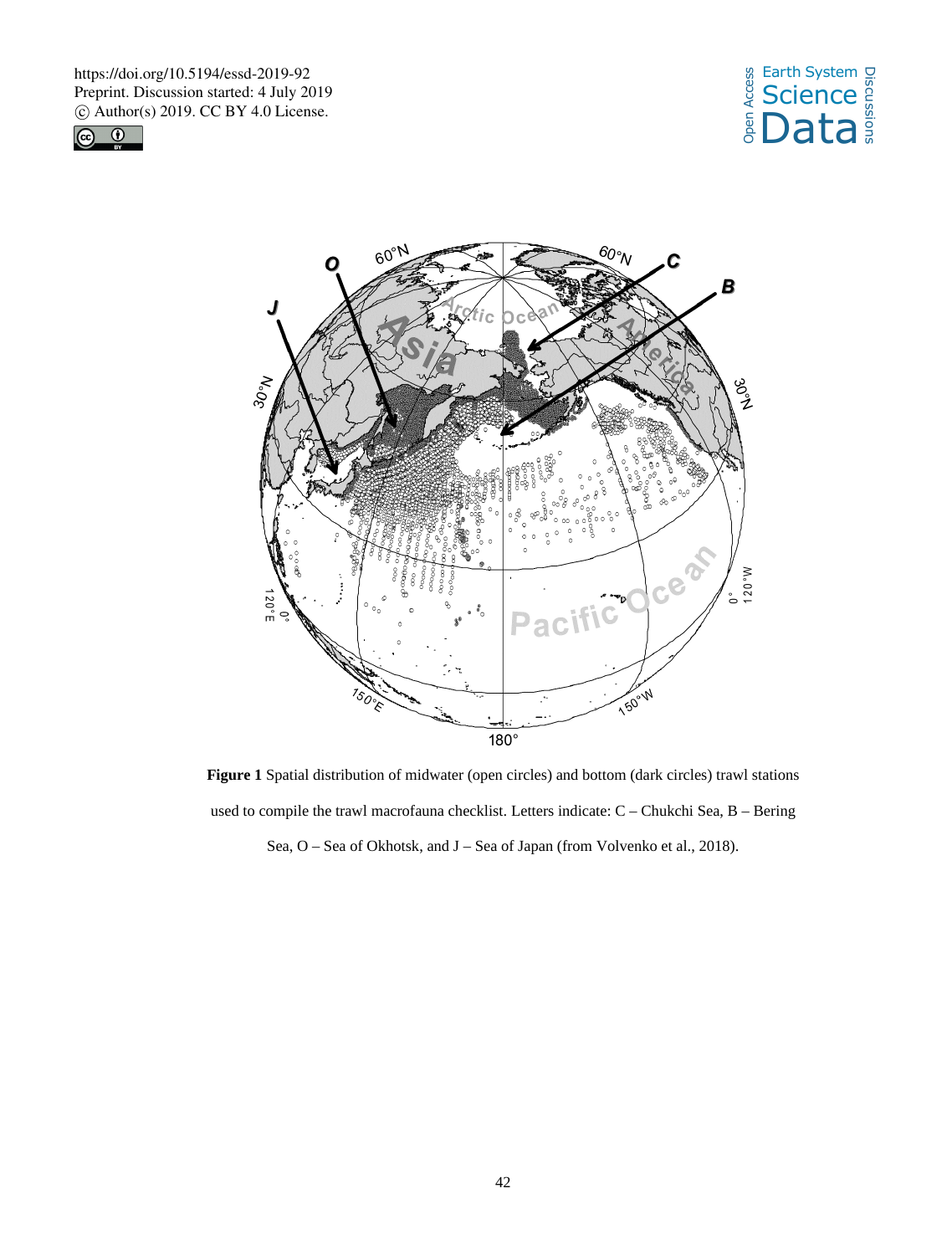





**Figure 2** Number of species from different taxa (Y-axis) in five commercial categories (X-axis). On the left graph fish and invertebrates, on the right – all taxa except for fish.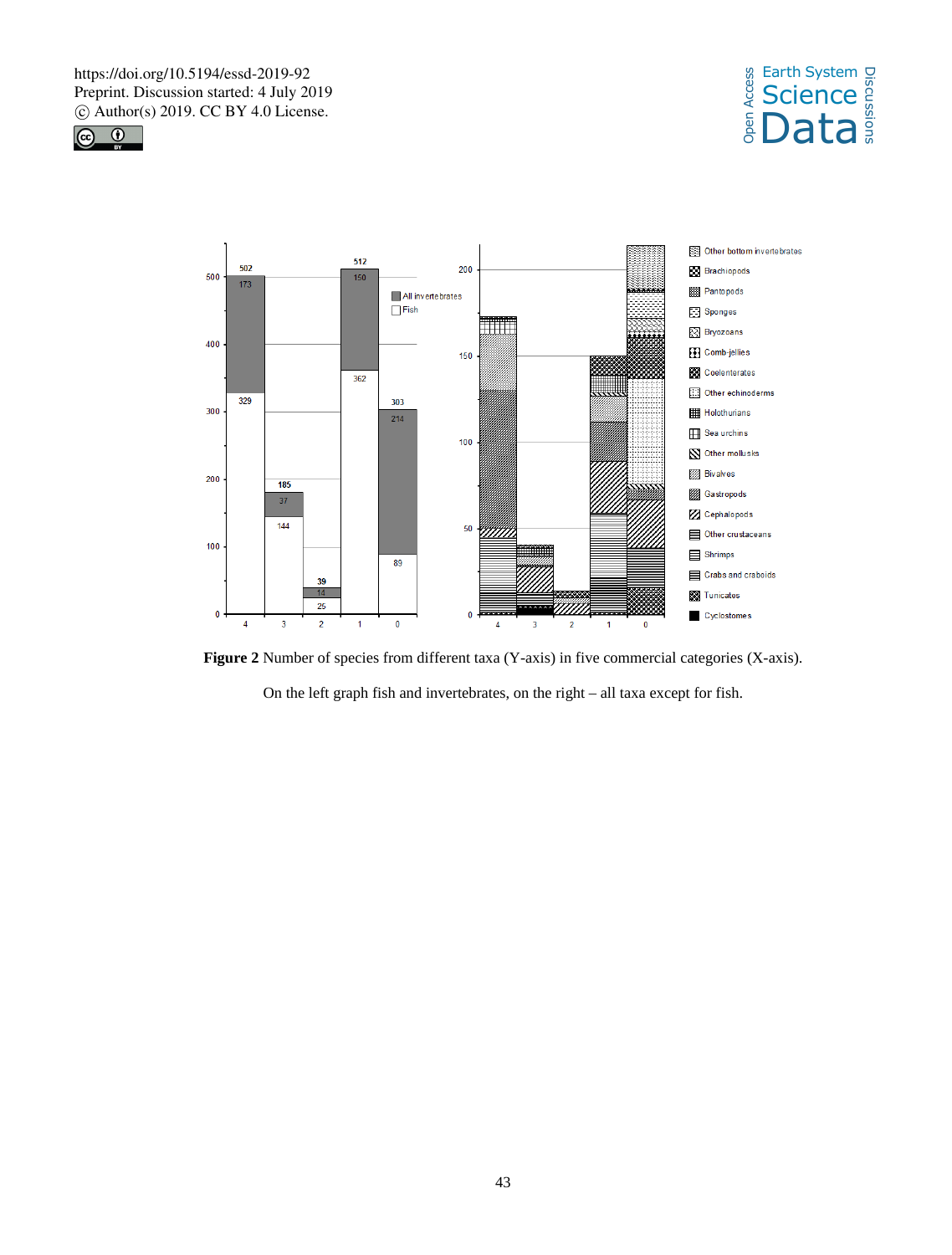





**Figure 3** Relationship between species commercial categories (0-4 on X-axis) and price of a product from this species (USD per ton on Y-axis). Each circle – one of 1541 species from the checklist (Supplementary Table): open circles – fish, dark circles – invertebrates.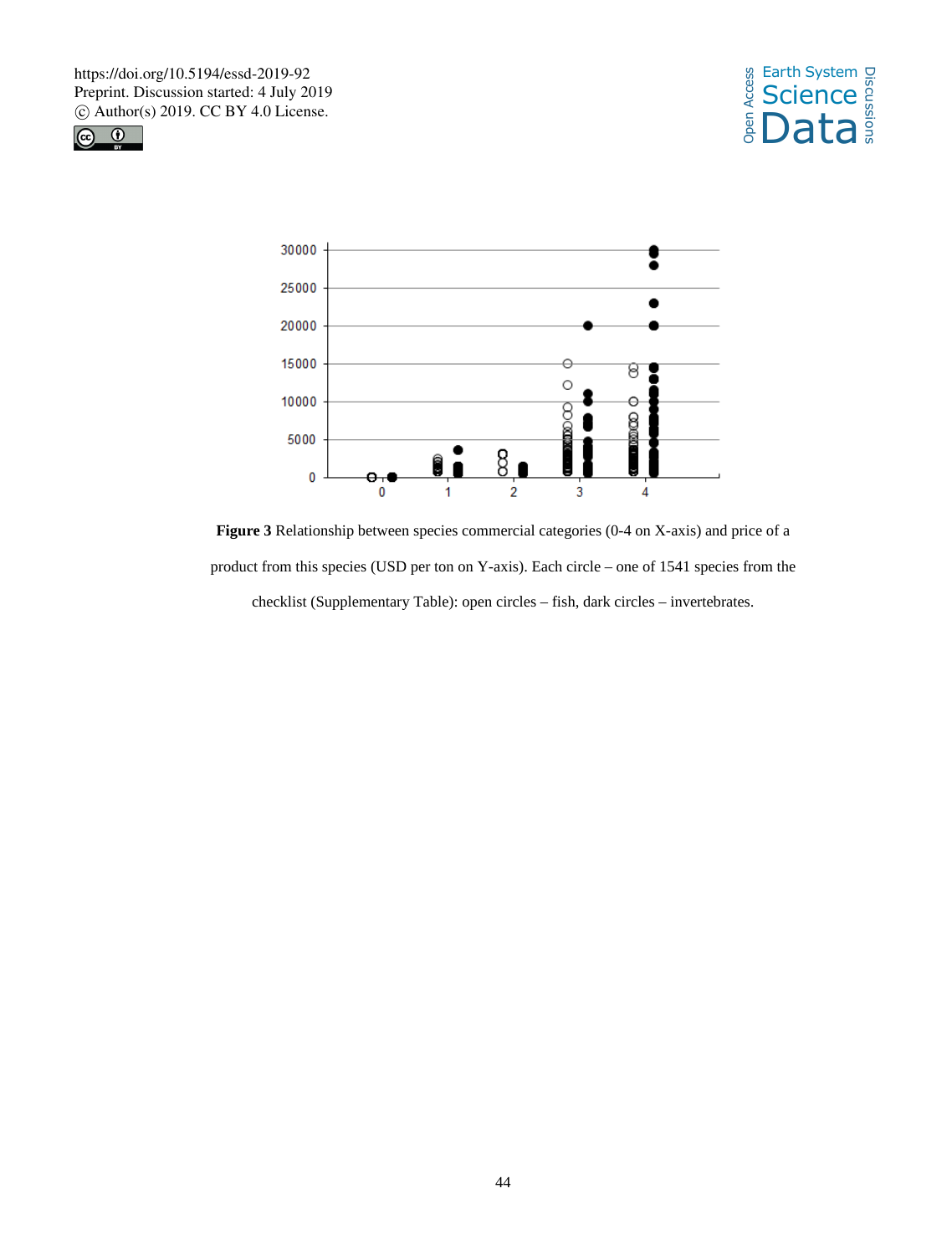





**Figure 4** Number of species in five commercial categories (4-0) in different basins: upper graph – pelagic zone; bottom graph – benthic zone. X-axis indicates number of species; Y-axis indicates basins: C – Chukchi Sea, B – Bering Sea, O – Sea of Okhotsk, J – Sea of Japan and P – Pacific Ocean. Categories are shown in different colour.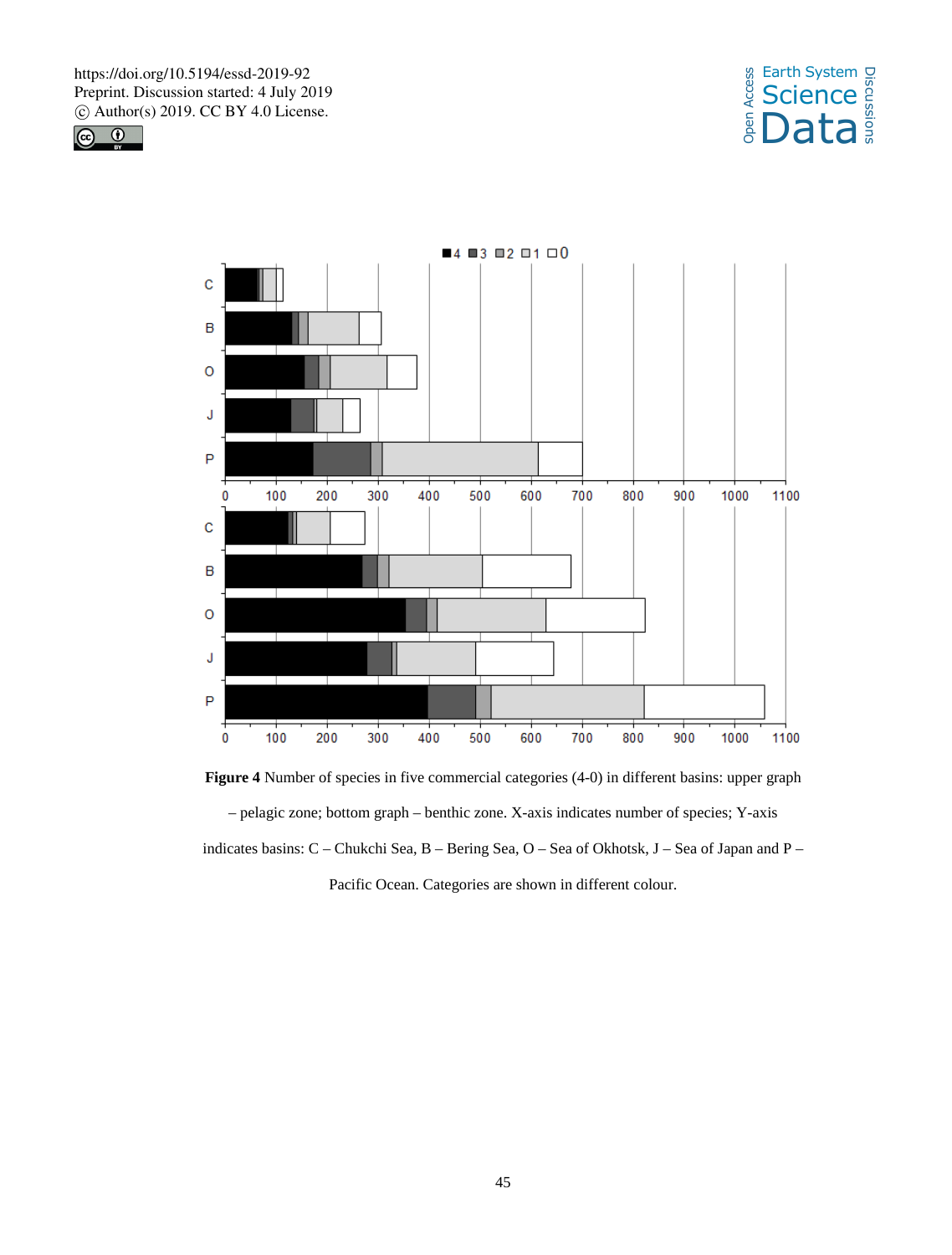





**Figure 5** Number of commercial species of different taxa in four technological groups. X-axis indicates product yield (percent from the raw weight). Y-axis – number of species. On the left graph fish and invertebrates, on the right – all taxa except for fish.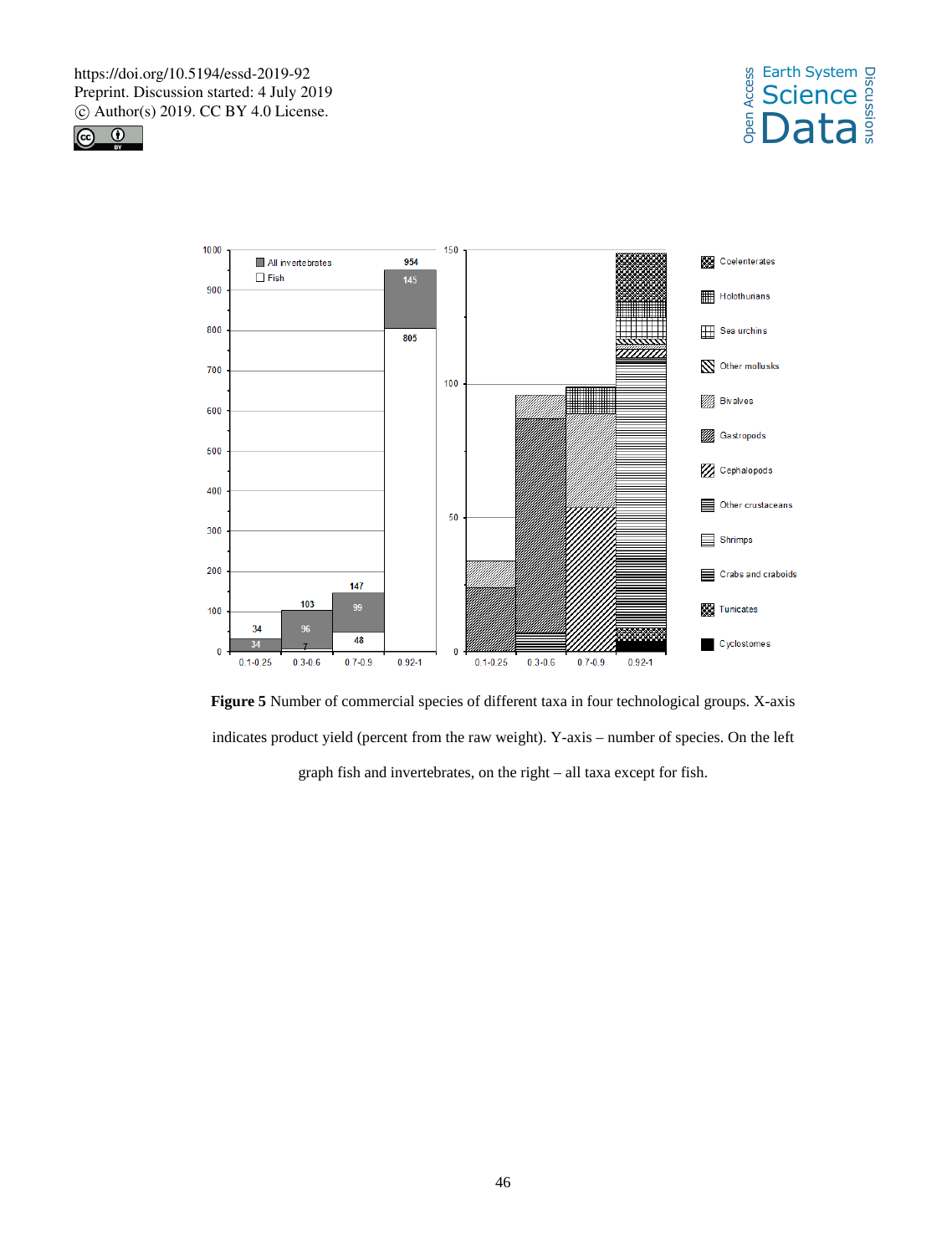





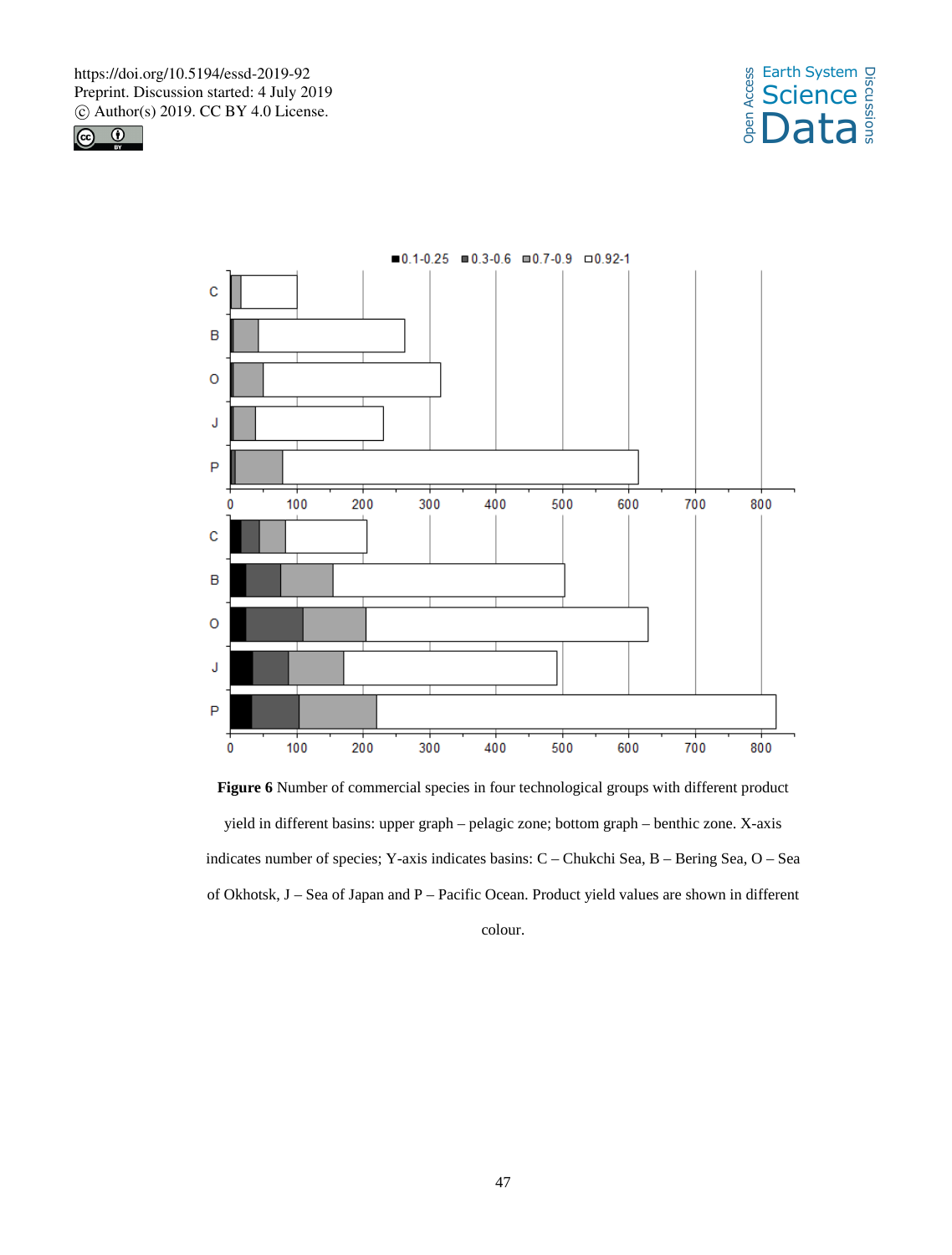





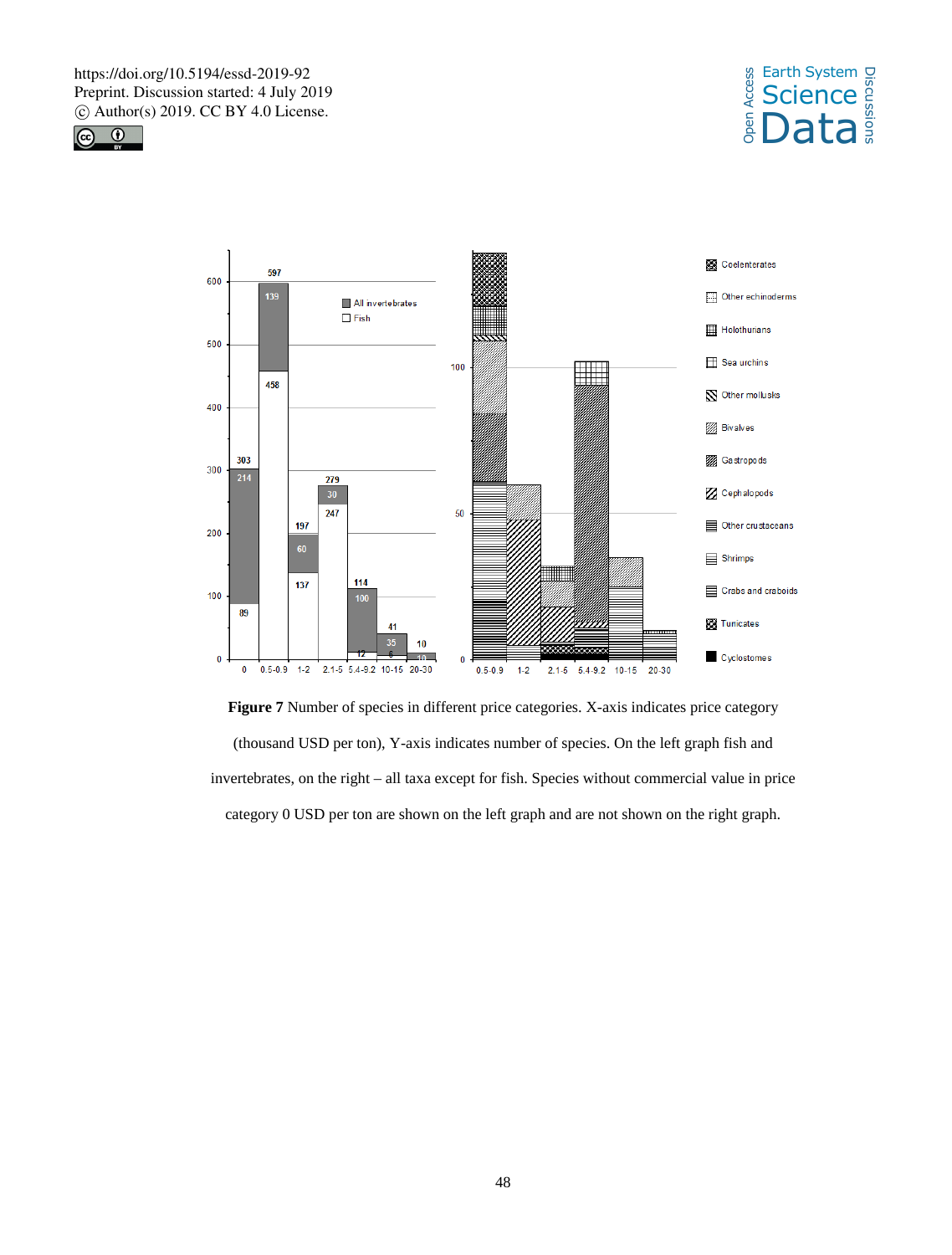